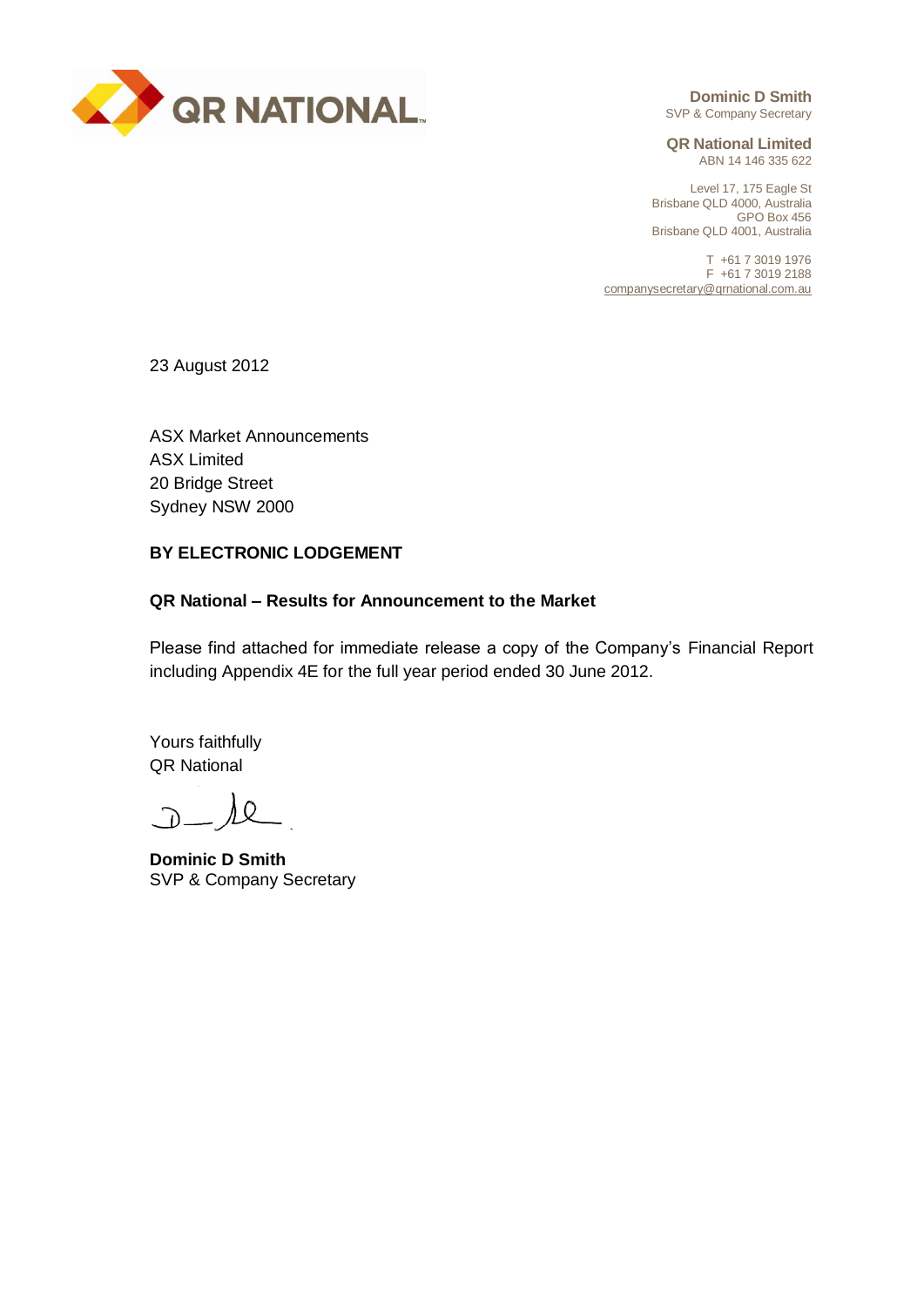# **QR National Limited Appendix 4E Full-Year Financial Results For the year ended 30 June 2012**

QR National Limited Reporting period: Year ended 30 June 2012 ABN 14 146 335 622 Previous corresponding period: Year ended 30 June 2011

### **Results for announcement to the market**

|                                                                      | Increase/Decrease | $\%$ | To \$m  |
|----------------------------------------------------------------------|-------------------|------|---------|
| Revenue from ordinary activities                                     | Increase          | 10   | 3.504.0 |
| Profit from ordinary activities after tax attributable to<br>members | Increase          | 22   | 440.9   |
|                                                                      |                   |      |         |
| Net profit for the period attributable to members                    | Increase          | つつ   | 440.9   |

### **Review of Operations**

QR National delivered a strong result in financial performance in 2011-12 compared to the prior year, despite the impact of flat coal volumes. Coal volumes during the year were impacted by several factors including the slow recovery from Queensland's FY11 floods, ongoing industrial action at BHP Mitsubishi Alliance (BMA)'s Queensland mines, lower than anticipated customer demand for coal rail transport and wet weather, which led to the temporary closure of coal systems. Given these conditions, the strong full year financial result demonstrated QR National's resilience in challenging operating conditions, as well as the significant upside from the transformation and growth strategy.

Total revenue rose to \$3.6 billion for the reporting period to 30 June 2012, a 10 per cent increase over the prior year (FY11: \$3.3 billion). The combination of revenue growth with cost outs and efficiency gains contributed to a 25 per cent improvement in underlying<sup>1</sup> Earnings Before Interest, Tax, Depreciation and Amortisation (EBITDA) to \$1,048 million (FY11: \$840 million) and underlying<sup>1</sup> Earnings Before Interest and Tax (EBIT) increased by 52 per cent to \$584 million (FY11: \$383 million). Statutory profit after tax was \$441 million and statutory EBIT of \$593 million was achieved.

Total assets were \$10.0 billion, and earnings per share was 18.1 cents (FY11: 15.4 cents). The Company's strong cash flow has supported our major investment program, with capital expenditure totalling \$1.2 billion for the year. The Company's net debt position as at 30 June 2012 was \$1.1 billion, reflecting a net gearing ration of 13 per cent. Refer to note 24(f) of the financial report for further details of the Company's net debt position.

A review of the results for the financial year by segment is set out below:

### *Coal*

A range of negative factors translated into weaker than expected haulage volumes of 186 million tonnes for the Coal division. Despite weaker volumes, higher revenue rates increased revenue by 8 per cent to \$1.8 billion and revenue per net tonne kilometre (NTK) grew by 5 per cent. Underlying<sup>1</sup> EBIT increased by 62 per cent, or \$98 million, to \$257.0 million due to stronger above rail revenue rates, receipt of contract performance payments, reduced labour costs and reduced maintenance costs.

The continuing renegotiation of legacy contracts was progressed during 2011-12, with coal volumes under new form contracts now at approximately 38 per cent. These new contracts provide customers with greater certainty and flexibility to meet unexpected increases in volume, in return for more favourable revenue protection arrangements in the form of capacity charges.

 $^1$  The Group's underlying results differs from the statutory results. The exclusion of certain items allows a more appropriate and meaningful analysis of the Group's underlying performance on a comparative basis.



\_\_\_\_\_\_\_\_\_\_\_\_\_\_\_\_\_\_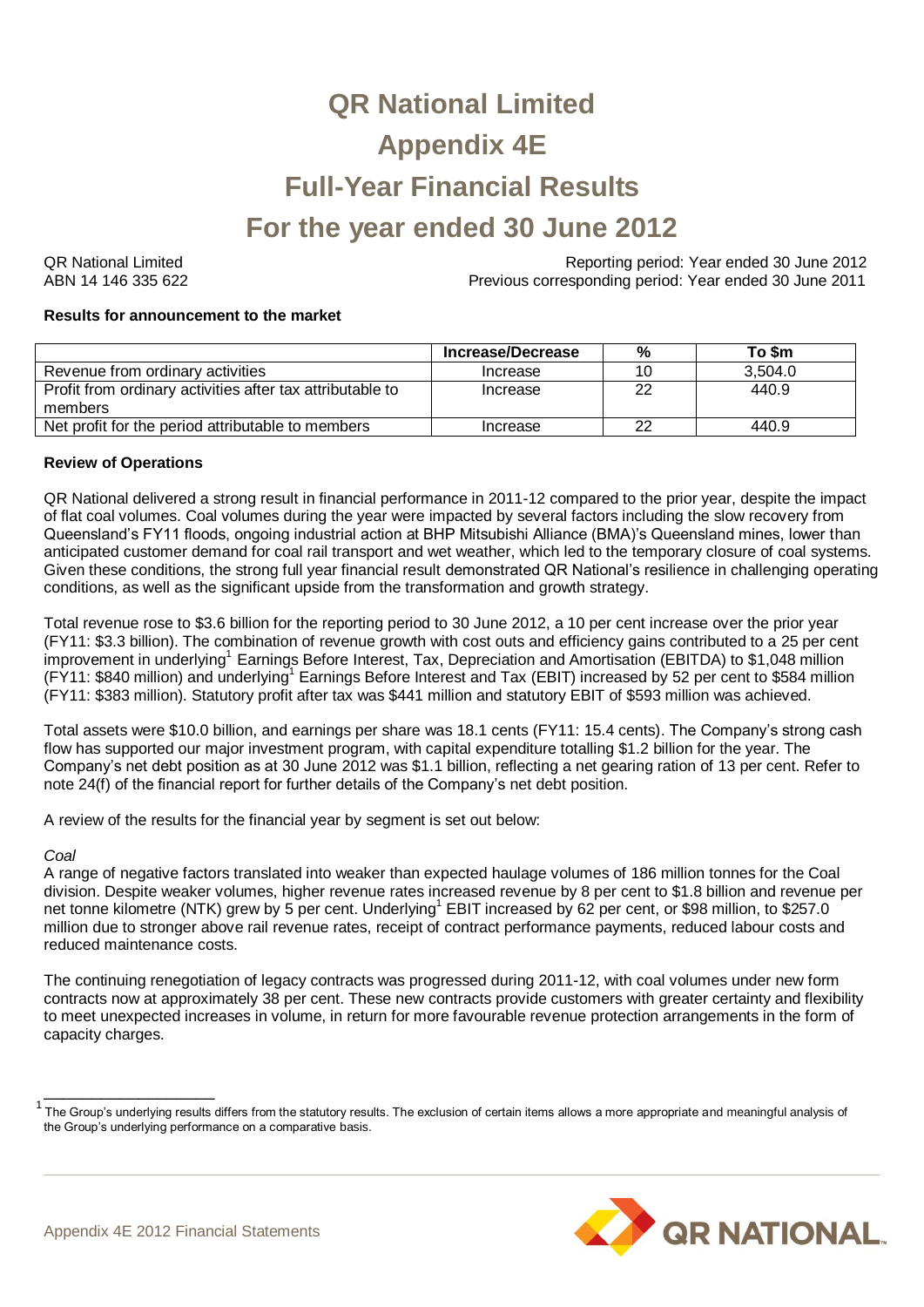### *Network Services*

Network Services contributed full year revenue of \$1.2 billion and underlying<sup>1</sup> EBIT of \$341.4 million, up on the prior comparable period by 3 per cent and 13 per cent respectively.

Work continued on a number of strategic growth projects to position the Company to capture the forecasted increase in coal production over the coming years, with capital expenditure for the year totalling \$663 million. During the year the Company delivered the \$1.1 billion Goonyella to Abbot Point (GAP) Expansion Project, the largest single growth project on the Central Queensland Coal Network. Construction also began on the Wiggins Island Rail Project.

### *Freight*

Total revenue in the Freight business grew 19 per cent in 2011-12, or \$247 million, to \$1.5 billion, over the prior year. Underlying<sup>1</sup> EBIT grew by 226 per cent, or \$69 million to \$99.9 million. This result included sustained growth from iron ore haulage in Western Australia and the intermodal business and the ongoing Transport Services Contract with the Queensland Government for the provision of rail freight services to Queensland customers.

### **Dividends**

Note 26 of the financial report sets out the details of the dividends paid and declared during the year.

The Board of Directors determined on the 23 August 2012 that an unfranked final dividend of 4.6 cents per share will be paid by QR National Limited on the 28 September 2012. The Record Date for entitlement to dividend is 7 September 2012. The dividend of \$112.2 million was not recognised as a liability at 30 June 2012.

### **Net tangible assets**

|                                                    | 30 June 2012 | 30 June 2011 |
|----------------------------------------------------|--------------|--------------|
| Net tangible assets (\$'000)                       | 7.277.685    | 7.001.527    |
| Ordinary Shares (000)                              | 2.440.000    | 2.440.000    |
| Net tangible asset backing per ordinary share (\$) | 2.98         | 2.87         |

### **Entities over which control was gained or lost during the period**

The following entities were incorporated/established during the year:

|                                       | Date of incorporation /<br>establishment |
|---------------------------------------|------------------------------------------|
| <b>QRN Moorebank Holdings Pty Ltd</b> | 18 May 2012                              |
| <b>QRN Moorebank Pty Ltd</b>          | 18 May 2012                              |
| <b>QRN Moorebank Unit Trust</b>       | 24 May 2012                              |

### **Details of associates and joint ventures**

Note 30 of the financial report sets out details of associates and joint ventures.

The profit contribution from any one of these joint ventures is not material to the Group's profit for the year or the previous corresponding year.

### **Audit**

This report is based on accounts which have been audited. The audit report, which is unmodified, will be made available with the Company's Annual Report.

 $1$  The Group's underlying results differs from the statutory results. The exclusion of certain items allows a more appropriate and meaningful analysis of the Group's underlying performance on a comparative basis.



\_\_\_\_\_\_\_\_\_\_\_\_\_\_\_\_\_\_\_\_\_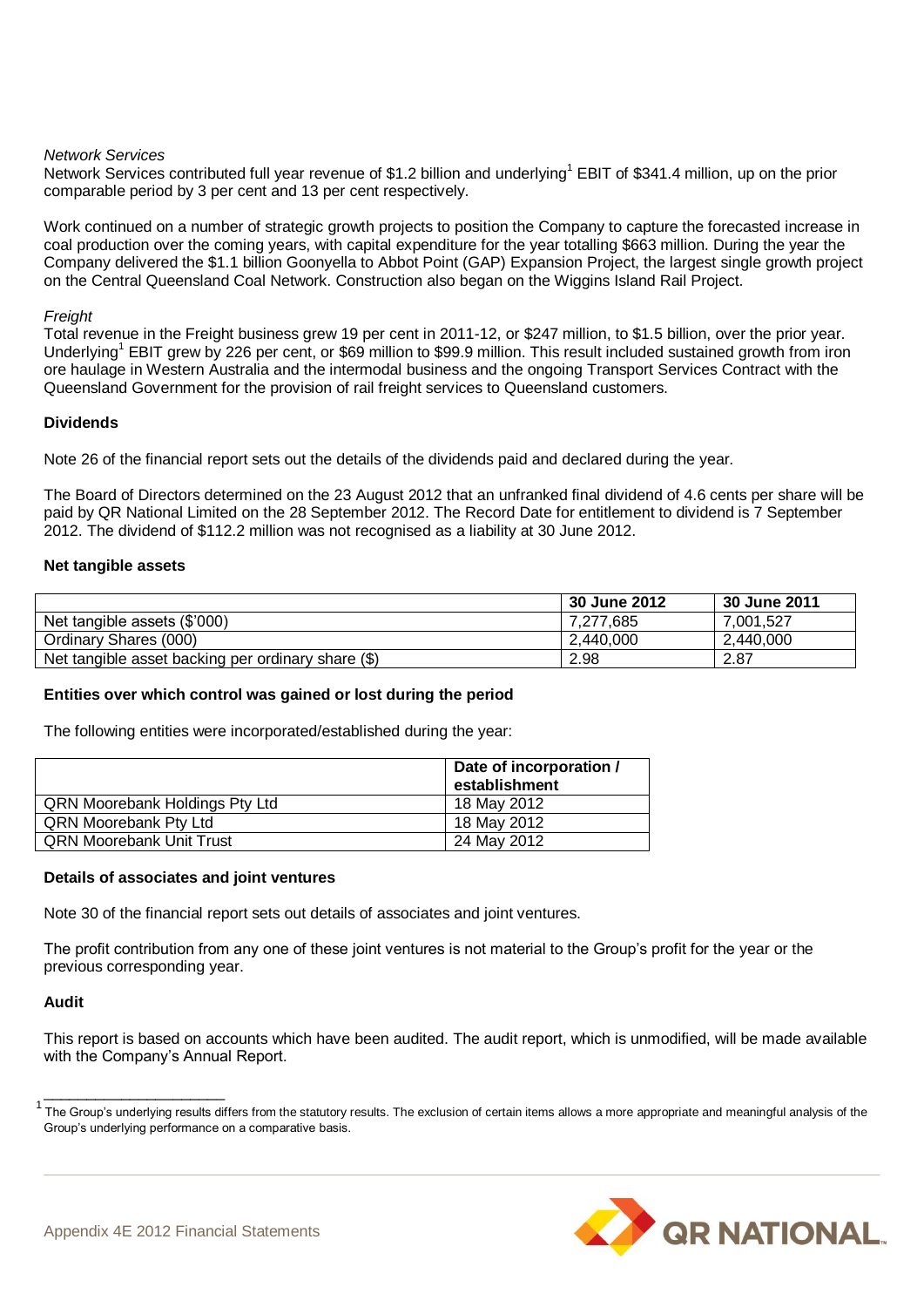# Financial Report

for the year ended 30 June 2012



ABN: 14 146 335 622

These financial statements are the consolidated financial statements of the consolidated entity consisting of QR National Limited and its subsidiaries ("Group"). The financial statements are presented in Australian dollars.

QR National Limited is a company limited by shares, incorporated and domiciled in Australia. Its registered office is:

**QR National Limited Level 17 175 Eagle Street BRISBANE, QLD 4000**

A description of the nature of the consolidated entity's operations and its principal activities are included in the review of operations and activities and in the Directors' Report, which are not part of these financial statements.

The financial statements were authorised for issue by the Directors on 23 August 2012. The Directors have the power to amend and reissue the financial statements.

Through the use of the internet, we have ensured that our corporate reporting is timely and complete. All press releases, financial reports and other information are available at our Investor Centre on our website; **www.qrnational.com.au**.

|    | Consolidated income statement                                                             | 1  |
|----|-------------------------------------------------------------------------------------------|----|
|    | Consolidated statement of comprehensive income                                            | 1  |
|    | Consolidated balance sheet                                                                | 2  |
|    | Consolidated statement of changes in equity                                               | 3  |
|    | Consolidated statement of cash flows                                                      | 4  |
|    | Notes to the consolidated financial statements                                            | 5  |
| 1  | Summary of significant accounting policies                                                | 5  |
| 2  | Critical accounting estimates and judgements                                              | 16 |
| 3  | Financial risk management                                                                 | 17 |
| 4  | Segment information                                                                       | 21 |
| 5  | Revenue                                                                                   | 24 |
| 6  | Other income                                                                              | 24 |
| 7  | Expenses                                                                                  | 25 |
| 8  | Income tax expense                                                                        | 26 |
| 9  | Cash and cash equivalents                                                                 | 26 |
| 10 | Trade and other receivables                                                               | 27 |
| 11 | Inventories                                                                               | 27 |
| 12 | Derivative financial instruments                                                          | 28 |
| 13 | Other assets                                                                              | 28 |
| 14 | Investments accounted for using the equity method                                         | 28 |
| 15 | Property, plant and equipment                                                             | 29 |
| 16 | Intangible assets                                                                         | 30 |
| 17 | Other financial assets                                                                    | 30 |
| 18 | Deferred tax assets                                                                       | 30 |
| 19 | Trade and other payables                                                                  | 31 |
| 20 | <b>Borrowings</b>                                                                         | 31 |
| 21 | Provisions                                                                                | 31 |
| 22 | Other liabilities                                                                         | 33 |
| 23 | Deferred tax liabilities                                                                  | 33 |
| 24 | Contributed equity                                                                        | 34 |
| 25 | Reserves                                                                                  | 34 |
| 26 | <b>Dividends</b>                                                                          | 35 |
| 27 | Key management personnel disclosures                                                      | 35 |
| 28 | Contingencies                                                                             | 37 |
| 29 | Commitments                                                                               | 38 |
| 30 | Interests in joint ventures and associates                                                | 39 |
| 31 | Related party transactions                                                                | 40 |
| 32 | <b>Business combination</b>                                                               | 41 |
| 33 | Deed of cross quarantee                                                                   | 41 |
| 34 | Remuneration of auditors                                                                  | 43 |
| 35 | Reconciliation of profit after income tax to net cash<br>inflow from operating activities | 43 |
| 36 | Earnings per share                                                                        | 44 |
| 37 | Share-based payments                                                                      | 44 |
| 38 | Parent entity financial information                                                       | 46 |

39 Events occurring after the reporting period 46

Directors' declaration 46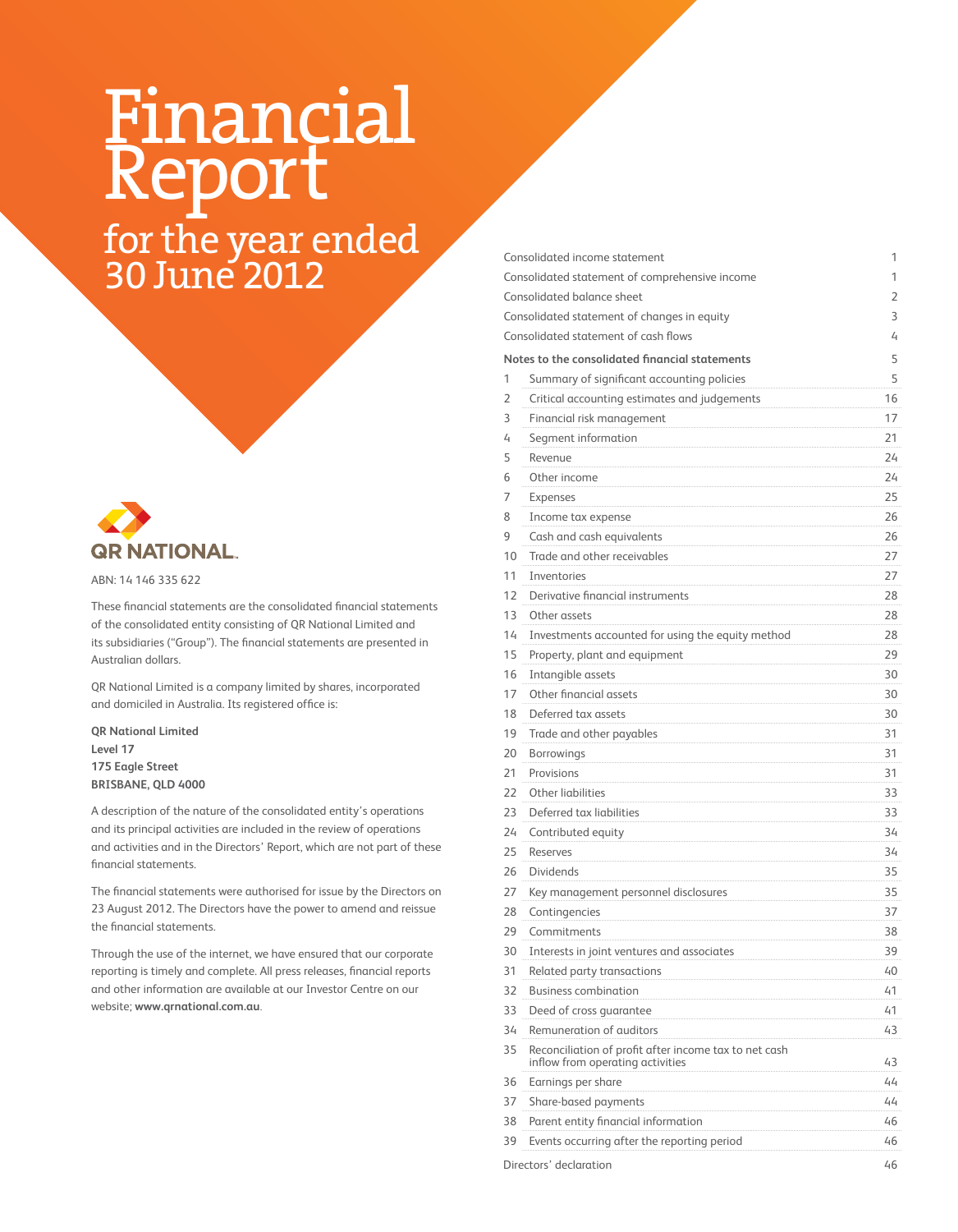### **Consolidated income statement**

**For the year ended 30 June 2012**

|                                                                                                       | <b>Notes</b> | 2012<br>\$m\$ | $2011^{(1)}$<br>\$m\$ |
|-------------------------------------------------------------------------------------------------------|--------------|---------------|-----------------------|
| Revenue from continuing operations                                                                    | 5            | 3,504.0       | 3,196.7               |
| Other income                                                                                          | 6            | 130.1         | 96.0                  |
| Consumables                                                                                           | 7            | (1,400.1)     | (1,327.2)             |
| Employee benefits expense                                                                             | 7            | (1, 132.7)    | (1,220.5)             |
| Depreciation and amortisation expense                                                                 | 7            | (463.7)       | (457.2)               |
| Other expenses                                                                                        | 7            | (41.9)        | (62.8)                |
| Finance costs                                                                                         | 7            | (41.5)        | (141.2)               |
| Share of net profit of associates and joint venture partnership accounted for using the equity method |              | 0.1           |                       |
| Profit before income tax                                                                              |              | 554.3         | 83.8                  |
| Income tax (expense)/benefit                                                                          | 8            | (113.4)       | 277.1                 |
| Profit for the year                                                                                   |              | 440.9         | 360.9                 |
|                                                                                                       |              |               |                       |
|                                                                                                       |              | Cents         | Cents                 |
| Earnings per share for profit attributable to the ordinary equity holders of the Company:             |              |               |                       |
| Basic and diluted earnings per share                                                                  | 36           | 18.1          | 15.4                  |

The above consolidated income statement should be read in conjunction with the accompanying notes.

### **Consolidated statement of comprehensive income For the year ended 30 June 2012**

| 360.9 |
|-------|
|       |
| (2.3) |
| 1.9   |
| 0.1   |
| (0.3) |
|       |
| 360.6 |
|       |

The above consolidated statement of comprehensive income should be read in conjunction with the accompanying notes. (1) Refer to note 1(q) for explanations of retrospective adjustments recognised as a result of a change in accounting policy.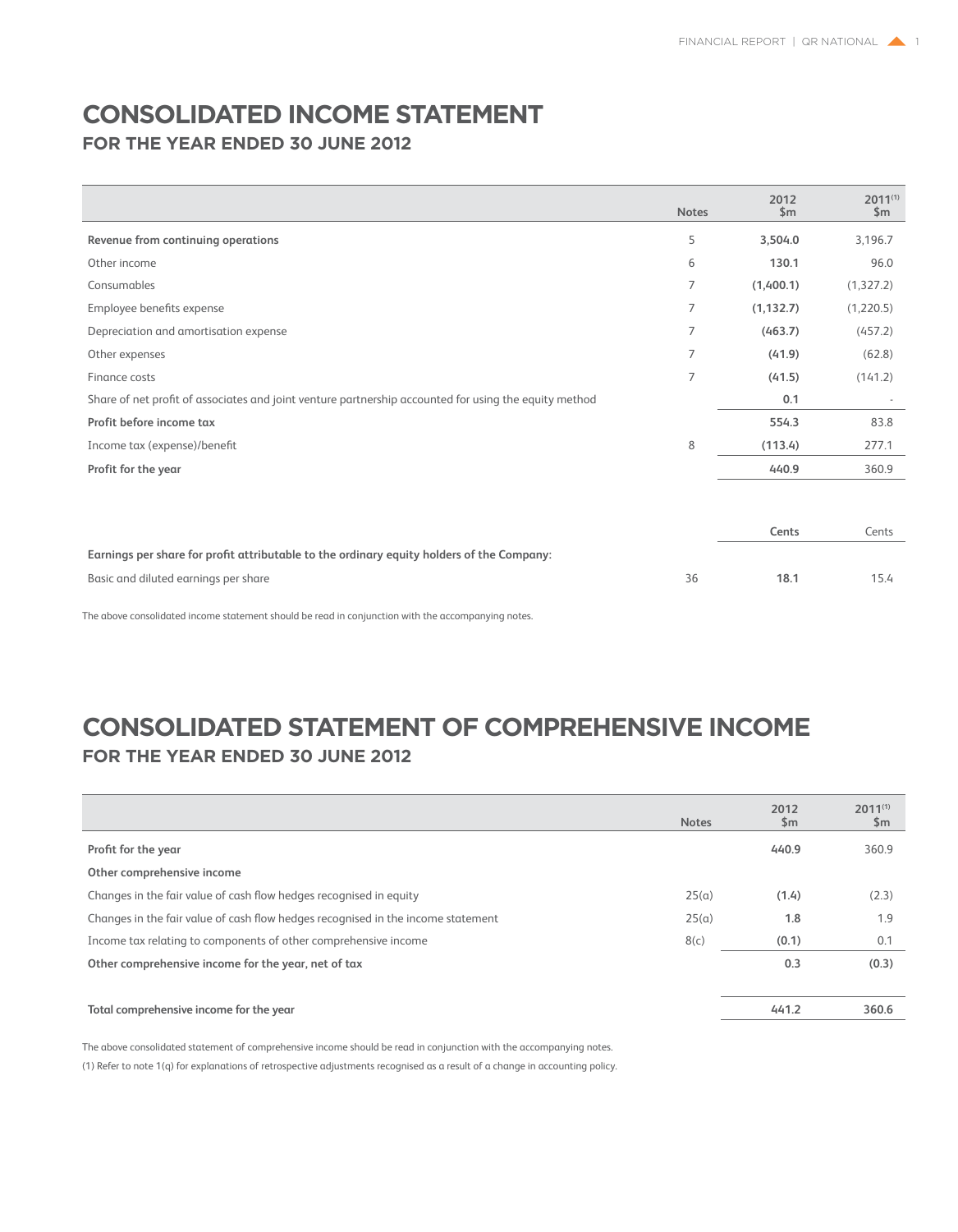### **Consolidated balance sheet AS AT 30 June 2012**

| <b>ASSETS</b><br>117.1<br>9<br>98.8<br>473.5<br>10<br>548.1<br>177.6<br>11<br>215.8<br>12<br>21.3<br>0.1<br>13<br>8.0<br>10.6<br>15<br>Assets classified as held for sale<br>8.7<br>879.5<br>800.1<br>Derivative financial instruments<br>12<br>3.5<br>20.7<br>11<br>8.7<br>15<br>9,037.2<br>8,325.2<br>16.6<br>24.9<br>16<br>14<br>78.0<br>0.5<br>17<br>Other financial assets<br>36.3<br>Other assets<br>0.5<br>$\sim$<br><b>Total non-current assets</b><br>9,141.0<br>8,411.1<br>10,020.5<br>9,211.2<br><b>Current liabilities</b><br>Derivative financial instruments<br>12<br>1.3<br>27.3<br>19<br>349.6<br>310.2<br>21<br>371.4<br>320.2<br>22<br>37.5<br>36.2<br>7.9<br>767.7<br>693.9<br>Derivative financial instruments<br>12<br>2.0<br>3.8<br>21<br>81.3<br>81.3<br>20<br>1,201.6<br>803.2<br>257.9<br>363.5<br>23<br>Other liabilities<br>310.2<br>344.7<br>22<br>1,958.6<br>1,490.9<br><b>Total liabilities</b><br>2,726.3<br>2,184.8<br>7,294.2<br>Net assets<br>7,026.4<br>Contributed equity<br>24(b)<br>6,119.1<br>6,111.9<br>25(a)<br>Reserves<br>(2.0)<br>(2.3)<br>Retained earnings<br>1,177.1<br>916.8<br>7,294.2<br>7,026.4 |                                                   | <b>Notes</b> | 2012<br>\$m | $2011^{(1)}$<br>\$m\$ |
|----------------------------------------------------------------------------------------------------------------------------------------------------------------------------------------------------------------------------------------------------------------------------------------------------------------------------------------------------------------------------------------------------------------------------------------------------------------------------------------------------------------------------------------------------------------------------------------------------------------------------------------------------------------------------------------------------------------------------------------------------------------------------------------------------------------------------------------------------------------------------------------------------------------------------------------------------------------------------------------------------------------------------------------------------------------------------------------------------------------------------------------------------|---------------------------------------------------|--------------|-------------|-----------------------|
|                                                                                                                                                                                                                                                                                                                                                                                                                                                                                                                                                                                                                                                                                                                                                                                                                                                                                                                                                                                                                                                                                                                                                    |                                                   |              |             |                       |
|                                                                                                                                                                                                                                                                                                                                                                                                                                                                                                                                                                                                                                                                                                                                                                                                                                                                                                                                                                                                                                                                                                                                                    | <b>Current assets</b>                             |              |             |                       |
|                                                                                                                                                                                                                                                                                                                                                                                                                                                                                                                                                                                                                                                                                                                                                                                                                                                                                                                                                                                                                                                                                                                                                    | Cash and cash equivalents                         |              |             |                       |
|                                                                                                                                                                                                                                                                                                                                                                                                                                                                                                                                                                                                                                                                                                                                                                                                                                                                                                                                                                                                                                                                                                                                                    | Trade and other receivables                       |              |             |                       |
|                                                                                                                                                                                                                                                                                                                                                                                                                                                                                                                                                                                                                                                                                                                                                                                                                                                                                                                                                                                                                                                                                                                                                    | Inventories                                       |              |             |                       |
|                                                                                                                                                                                                                                                                                                                                                                                                                                                                                                                                                                                                                                                                                                                                                                                                                                                                                                                                                                                                                                                                                                                                                    | Derivative financial instruments                  |              |             |                       |
|                                                                                                                                                                                                                                                                                                                                                                                                                                                                                                                                                                                                                                                                                                                                                                                                                                                                                                                                                                                                                                                                                                                                                    | Other assets                                      |              |             |                       |
|                                                                                                                                                                                                                                                                                                                                                                                                                                                                                                                                                                                                                                                                                                                                                                                                                                                                                                                                                                                                                                                                                                                                                    |                                                   |              |             |                       |
|                                                                                                                                                                                                                                                                                                                                                                                                                                                                                                                                                                                                                                                                                                                                                                                                                                                                                                                                                                                                                                                                                                                                                    | <b>Total current assets</b>                       |              |             |                       |
|                                                                                                                                                                                                                                                                                                                                                                                                                                                                                                                                                                                                                                                                                                                                                                                                                                                                                                                                                                                                                                                                                                                                                    | Non-current assets                                |              |             |                       |
|                                                                                                                                                                                                                                                                                                                                                                                                                                                                                                                                                                                                                                                                                                                                                                                                                                                                                                                                                                                                                                                                                                                                                    |                                                   |              |             |                       |
|                                                                                                                                                                                                                                                                                                                                                                                                                                                                                                                                                                                                                                                                                                                                                                                                                                                                                                                                                                                                                                                                                                                                                    | Inventories                                       |              |             |                       |
|                                                                                                                                                                                                                                                                                                                                                                                                                                                                                                                                                                                                                                                                                                                                                                                                                                                                                                                                                                                                                                                                                                                                                    | Property, plant and equipment                     |              |             |                       |
|                                                                                                                                                                                                                                                                                                                                                                                                                                                                                                                                                                                                                                                                                                                                                                                                                                                                                                                                                                                                                                                                                                                                                    | Intangible assets                                 |              |             |                       |
|                                                                                                                                                                                                                                                                                                                                                                                                                                                                                                                                                                                                                                                                                                                                                                                                                                                                                                                                                                                                                                                                                                                                                    | Investments accounted for using the equity method |              |             |                       |
|                                                                                                                                                                                                                                                                                                                                                                                                                                                                                                                                                                                                                                                                                                                                                                                                                                                                                                                                                                                                                                                                                                                                                    |                                                   |              |             |                       |
|                                                                                                                                                                                                                                                                                                                                                                                                                                                                                                                                                                                                                                                                                                                                                                                                                                                                                                                                                                                                                                                                                                                                                    |                                                   |              |             |                       |
|                                                                                                                                                                                                                                                                                                                                                                                                                                                                                                                                                                                                                                                                                                                                                                                                                                                                                                                                                                                                                                                                                                                                                    |                                                   |              |             |                       |
|                                                                                                                                                                                                                                                                                                                                                                                                                                                                                                                                                                                                                                                                                                                                                                                                                                                                                                                                                                                                                                                                                                                                                    | <b>Total assets</b>                               |              |             |                       |
|                                                                                                                                                                                                                                                                                                                                                                                                                                                                                                                                                                                                                                                                                                                                                                                                                                                                                                                                                                                                                                                                                                                                                    | <b>LIABILITIES</b>                                |              |             |                       |
|                                                                                                                                                                                                                                                                                                                                                                                                                                                                                                                                                                                                                                                                                                                                                                                                                                                                                                                                                                                                                                                                                                                                                    |                                                   |              |             |                       |
|                                                                                                                                                                                                                                                                                                                                                                                                                                                                                                                                                                                                                                                                                                                                                                                                                                                                                                                                                                                                                                                                                                                                                    |                                                   |              |             |                       |
|                                                                                                                                                                                                                                                                                                                                                                                                                                                                                                                                                                                                                                                                                                                                                                                                                                                                                                                                                                                                                                                                                                                                                    | Trade and other payables                          |              |             |                       |
|                                                                                                                                                                                                                                                                                                                                                                                                                                                                                                                                                                                                                                                                                                                                                                                                                                                                                                                                                                                                                                                                                                                                                    | Provisions                                        |              |             |                       |
|                                                                                                                                                                                                                                                                                                                                                                                                                                                                                                                                                                                                                                                                                                                                                                                                                                                                                                                                                                                                                                                                                                                                                    | Other liabilities                                 |              |             |                       |
|                                                                                                                                                                                                                                                                                                                                                                                                                                                                                                                                                                                                                                                                                                                                                                                                                                                                                                                                                                                                                                                                                                                                                    | Current tax liabilities                           |              |             |                       |
|                                                                                                                                                                                                                                                                                                                                                                                                                                                                                                                                                                                                                                                                                                                                                                                                                                                                                                                                                                                                                                                                                                                                                    | <b>Total current liabilities</b>                  |              |             |                       |
|                                                                                                                                                                                                                                                                                                                                                                                                                                                                                                                                                                                                                                                                                                                                                                                                                                                                                                                                                                                                                                                                                                                                                    | Non-current liabilities                           |              |             |                       |
|                                                                                                                                                                                                                                                                                                                                                                                                                                                                                                                                                                                                                                                                                                                                                                                                                                                                                                                                                                                                                                                                                                                                                    |                                                   |              |             |                       |
|                                                                                                                                                                                                                                                                                                                                                                                                                                                                                                                                                                                                                                                                                                                                                                                                                                                                                                                                                                                                                                                                                                                                                    | Provisions                                        |              |             |                       |
|                                                                                                                                                                                                                                                                                                                                                                                                                                                                                                                                                                                                                                                                                                                                                                                                                                                                                                                                                                                                                                                                                                                                                    | Borrowings                                        |              |             |                       |
|                                                                                                                                                                                                                                                                                                                                                                                                                                                                                                                                                                                                                                                                                                                                                                                                                                                                                                                                                                                                                                                                                                                                                    | Deferred tax liabilities                          |              |             |                       |
|                                                                                                                                                                                                                                                                                                                                                                                                                                                                                                                                                                                                                                                                                                                                                                                                                                                                                                                                                                                                                                                                                                                                                    |                                                   |              |             |                       |
|                                                                                                                                                                                                                                                                                                                                                                                                                                                                                                                                                                                                                                                                                                                                                                                                                                                                                                                                                                                                                                                                                                                                                    | <b>Total non-current liabilities</b>              |              |             |                       |
|                                                                                                                                                                                                                                                                                                                                                                                                                                                                                                                                                                                                                                                                                                                                                                                                                                                                                                                                                                                                                                                                                                                                                    |                                                   |              |             |                       |
|                                                                                                                                                                                                                                                                                                                                                                                                                                                                                                                                                                                                                                                                                                                                                                                                                                                                                                                                                                                                                                                                                                                                                    |                                                   |              |             |                       |
|                                                                                                                                                                                                                                                                                                                                                                                                                                                                                                                                                                                                                                                                                                                                                                                                                                                                                                                                                                                                                                                                                                                                                    | <b>EQUITY</b>                                     |              |             |                       |
|                                                                                                                                                                                                                                                                                                                                                                                                                                                                                                                                                                                                                                                                                                                                                                                                                                                                                                                                                                                                                                                                                                                                                    |                                                   |              |             |                       |
|                                                                                                                                                                                                                                                                                                                                                                                                                                                                                                                                                                                                                                                                                                                                                                                                                                                                                                                                                                                                                                                                                                                                                    |                                                   |              |             |                       |
|                                                                                                                                                                                                                                                                                                                                                                                                                                                                                                                                                                                                                                                                                                                                                                                                                                                                                                                                                                                                                                                                                                                                                    |                                                   |              |             |                       |
|                                                                                                                                                                                                                                                                                                                                                                                                                                                                                                                                                                                                                                                                                                                                                                                                                                                                                                                                                                                                                                                                                                                                                    | <b>Total equity</b>                               |              |             |                       |

The above consolidated balance sheet should be read in conjunction with the accompanying notes.

(1) Refer to note 1(q) for explanations of retrospective adjustments recognised as a result of a change in accounting policy.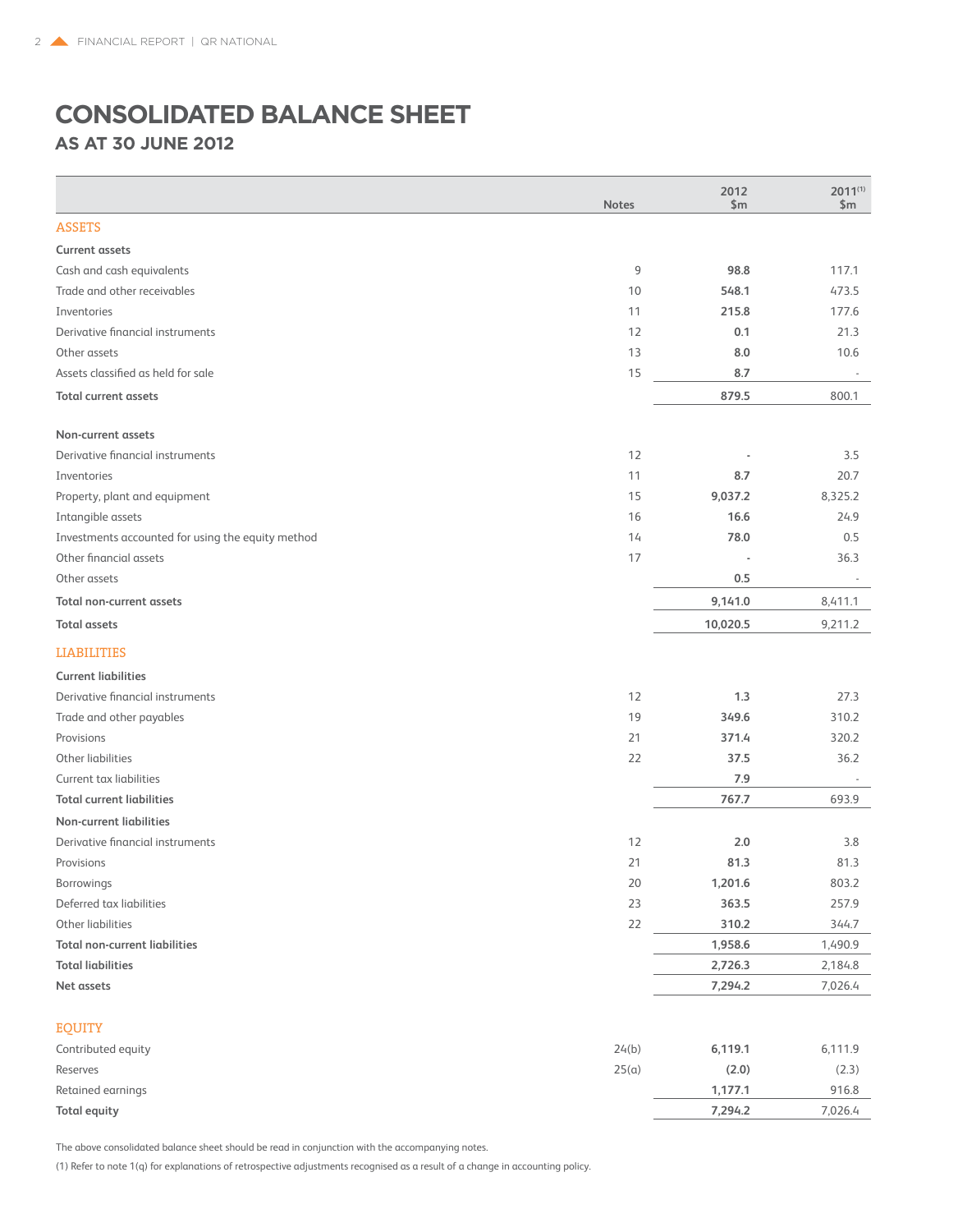### **Consolidated statement of changes in equity For the Year ended 30 June 2012**

|                                                              | Attributable to owners of QR National Limited |                                                   |                                  |                              |                        |  |
|--------------------------------------------------------------|-----------------------------------------------|---------------------------------------------------|----------------------------------|------------------------------|------------------------|--|
|                                                              | <b>Notes</b>                                  | Contributed<br>equity<br>$\overline{\mathsf{sm}}$ | <b>Reserves</b><br>$\mathsf{Sm}$ | Retained<br>profits<br>\$m\$ | Total<br>equity<br>\$m |  |
| Balance at 1 July 2010                                       |                                               | 2,067.0                                           | (2.0)                            | 619.0                        | 2,684.0                |  |
| Impact of change in accounting policy (net of tax)           | 1(q)                                          | $\qquad \qquad -$                                 | $\qquad \qquad -$                | 23.3                         | 23.3                   |  |
| Restated total equity at the beginning of the financial year |                                               | 2,067.0                                           | (2.0)                            | 642.3                        | 2,707.3                |  |
| Profit for the year as reported in 2011 financial statements |                                               |                                                   |                                  | 349.5                        | 349.5                  |  |
| Impact of change in accounting policy (net of tax)           | 1(q)                                          |                                                   |                                  | 11.4                         | 11.4                   |  |
| Restated profit for the year                                 |                                               |                                                   |                                  | 360.9                        | 360.9                  |  |
| Other comprehensive income                                   |                                               |                                                   | (0.3)                            |                              | (0.3)                  |  |
| Total comprehensive income for the year                      |                                               | $\overline{\phantom{0}}$                          | (0.3)                            | 360.9                        | 360.6                  |  |
| Transactions with owners in their capacity as owners:        |                                               |                                                   |                                  |                              |                        |  |
| Capital distribution to Queensland Rail Limited              | 24(c)                                         | (332.3)                                           |                                  |                              | (332.3)                |  |
| Capital distribution to State of Queensland                  | 24(c)                                         | (23.0)                                            |                                  |                              | (23.0)                 |  |
| Capital contribution from State of Queensland                | 24(b)                                         | 4,397.3                                           |                                  |                              | 4,397.3                |  |
| Dividends provided for or paid                               | 26(a)                                         |                                                   |                                  | (86.4)                       | (86.4)                 |  |
| Share-based payments                                         | 24(b)                                         | 2.9                                               |                                  |                              | 2.9                    |  |
|                                                              |                                               | 4,044.9                                           |                                  | (86.4)                       | 3,958.5                |  |
| <b>Balance at 30 June 2011</b>                               |                                               | 6,111.9                                           | (2.3)                            | 916.8                        | 7,026.4                |  |
| Balance at 1 July 2011                                       |                                               | 6,111.9                                           | (2.3)                            | 916.8                        | 7,026.4                |  |
| Profit for the year                                          |                                               |                                                   | $\overline{\phantom{a}}$         | 440.9                        | 440.9                  |  |
| Other comprehensive income                                   |                                               |                                                   | 0.3                              |                              | 0.3                    |  |
| Total comprehensive income for the year                      |                                               |                                                   | 0.3                              | 440.9                        | 441.2                  |  |
| Transactions with owners in their capacity as owners:        |                                               |                                                   |                                  |                              |                        |  |
| Dividends provided for or paid                               | 26(a)                                         |                                                   |                                  | (180.6)                      | (180.6)                |  |
| Share-based payments                                         | 24(b)                                         | 7.2                                               |                                  |                              | 7.2                    |  |
| Balance at 30 June 2012                                      |                                               | 6,119.1                                           | (2.0)                            | 1,177.1                      | 7,294.2                |  |

The above consolidated statement of changes in equity should be read in conjunction with the accompanying notes.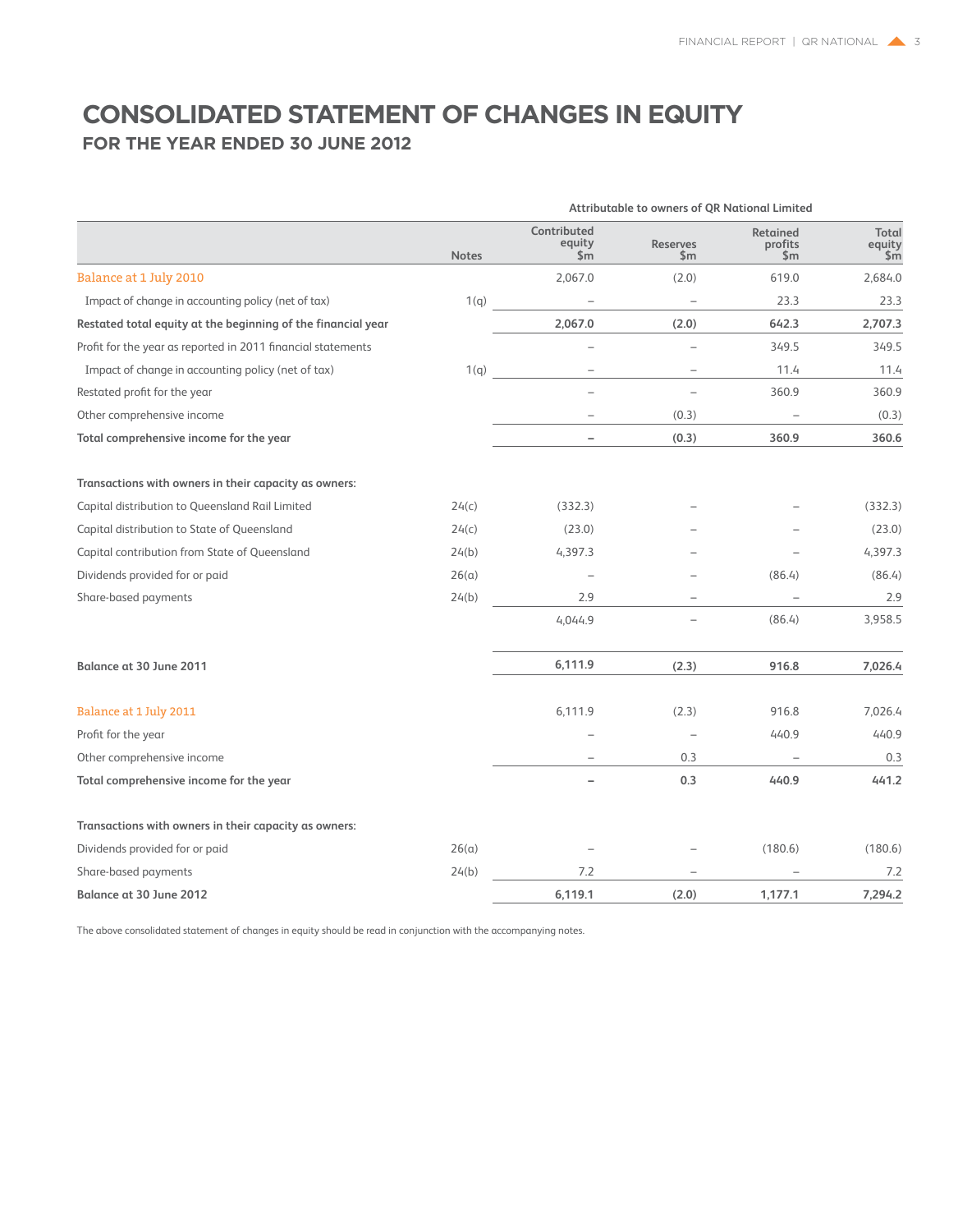### **Consolidated statement of cash flows For the Year ended 30 June 2012**

|                                                                       | <b>Notes</b> | 2012<br>\$m | $2011^{(1)}$<br>\$m\$ |
|-----------------------------------------------------------------------|--------------|-------------|-----------------------|
| Cash flows from operating activities                                  |              |             |                       |
| Receipts from customers                                               |              | 3,884.3     | 3,665.8               |
| Interest received                                                     |              | 2.5         | 3.2                   |
| Payments to suppliers and employees                                   |              | (2,881.7)   | (2,847.1)             |
| Interest and other costs of finance paid                              |              | (80.7)      | (234.5)               |
| Income taxes paid                                                     |              |             | (2.3)                 |
| Net cash inflow from operating activities                             | 35           | 924.4       | 585.1                 |
| Cash flows from investing activities                                  |              |             |                       |
| Payments for acquisition of business, net of cash acquired            | 32           |             | (12.3)                |
| Proceeds from sale of property, plant and equipment                   |              | 45.8        | 21.3                  |
| Payments for property, plant and equipment                            |              | (1, 156.3)  | (1,352.0)             |
| Payments for investment in associates                                 |              | (41.2)      |                       |
| Payments for available-for-sale financial assets                      |              |             | (0.5)                 |
| Proceeds from sale of business                                        |              |             | 2.1                   |
| Net cash (outflow) from investing activities                          |              | (1, 151.7)  | (1, 341.4)            |
| <b>Cash flows from financing activities</b>                           |              |             |                       |
| Proceeds from borrowings                                              |              | 390.0       | 1,423.3               |
| Repayment of borrowings                                               |              |             | (471.2)               |
| Dividends paid to Company's shareholders                              | 26(a)        | (180.6)     | (86.4)                |
| Net cash inflow from financing activities                             |              | 209.4       | 865.7                 |
| Net (decrease) increase in cash and cash equivalents                  |              | (17.9)      | 109.4                 |
| Cash and cash equivalents at the beginning of the financial half-year |              | 116.7       | 7.3                   |
| Cash and cash equivalents at end of year                              | 9            | 98.8        | 116.7                 |

Given the short-term nature of the drawdowns and repayments, cash flows in relation to the Syndicated Debt Facility (effective from November 2010) are presented on a net basis in the cash flows from financing activities.

The above consolidated statement of cash flows should be read in conjunction with the accompanying notes. (1) Refer to note 1(q) for explanations of retrospective adjustments recognised as a result of a change in accounting policy.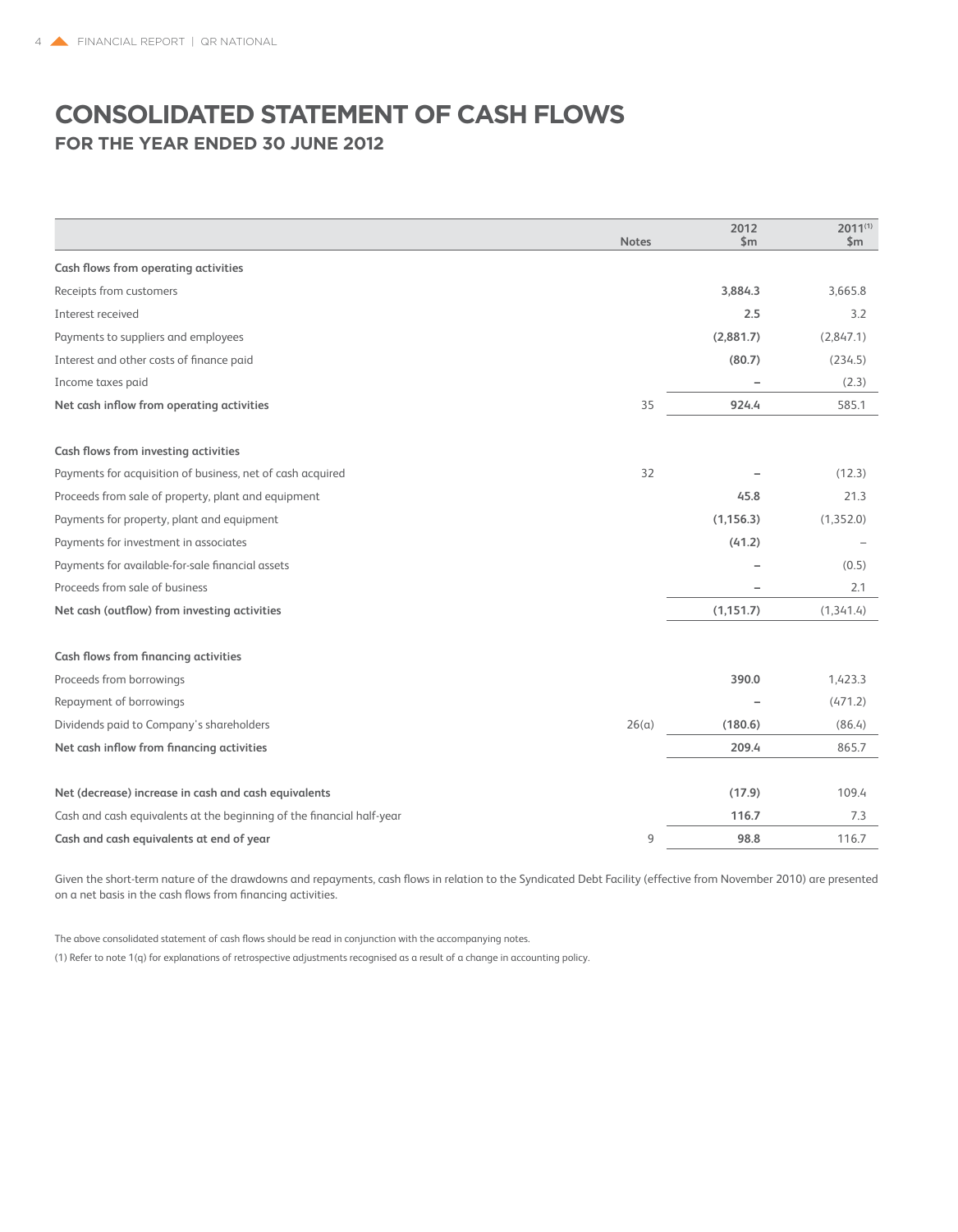### 1 Summary of significant accounting policies

The principal accounting policies adopted in the preparation of these consolidated financial statements are set out below. These policies have been consistently applied to all the years presented, unless otherwise stated. The financial statements are for the consolidated entity consisting of QR National Limited ("the company") and its subsidiaries, and together are referred to as the "Group" or "QR National".

### **(a) Basis of preparation**

These general purpose financial statements have been prepared in accordance with Australian Accounting Standards, other authoritative pronouncements of the Australian Accounting Standards Board and the Corporations Act 2001. QR National Limited is a for-profit entity for the purpose of preparing the financial statements.

The financial statements were approved for issue by the Directors on 23 August 2012. The Directors have the power to amend and reissue the financial statements.

### *(i) Compliance with IFRS*

The consolidated financial statements of the Group also comply with International Financial Reporting Standards ("IFRS") as issued by the International Accounting Standards Board ("IASB").

### *(ii) New and amended standards adopted by the Group*

The Group adopted a number of Australian Accounting Standards and Interpretations which were mandatory for annual reporting periods beginning on or after 1 July 2011. There has been no effect on the financial performance or position of the Group from the adoption of these standards and interpretations.

#### *(iii) Historical cost convention*

These financial statements have been prepared under the historical cost convention, as modified by the revaluation of available-for-sale financial assets, and financial assets and liabilities (including derivative instruments) at fair value.

#### *(iv) Critical accounting estimates*

The preparation of financial statements requires the use of certain critical accounting estimates. It also requires management to exercise its judgement in the process of applying the Group's accounting policies. The areas involving a higher degree of judgement or complexity, or areas where assumptions and estimates are significant to the financial statements, are disclosed in note 2.

### **(b) Principles of consolidation**

### *(i) Subsidiaries*

The consolidated financial statements incorporate the assets and liabilities of all subsidiaries of the Group as at reporting date, and the results of all subsidiaries for the year then ended.

Subsidiaries are all entities over which the Group has the power to govern the financial and operating policies, generally accompanying a shareholding of more than one-half of the voting rights.

Subsidiaries are fully consolidated from the date on which control is transferred to the Group, and deconsolidated from the date that control ceases. Transactions between continuing and discontinued operations are treated as external from the date the operation was discontinued.

Intercompany transactions, balances and unrealised gains on transactions between Group companies are eliminated on consolidation.

### *(ii) Associates*

Associates are all entities over which the Group has significant influence but not control or joint control, generally accompanying a shareholding of between 20% and 50% of the voting rights. Investments in associates are accounted for using the equity method of accounting, after initially being recognised at cost. The Group's investment in associates includes goodwill identified on acquisition. Details of investment in associates are set out in note 30(d).

The Group's share of its associates' post-acquisition profits or losses is recognised in profit or loss, and its share of post-acquisition other comprehensive income is recognised in other comprehensive income. The cumulative post-acquisition movements are adjusted against the carrying amount of the investment. Dividends receivable from associates are recognised as reduction in the carrying amount of the investment.

When the Group's share of losses in an associate equals or exceeds its interest in the associate, including any other unsecured long-term receivables, the Group does not recognise further losses, unless it has incurred obligations or made payments on behalf of the associate.

Unrealised gains on transactions between the Group and its associates are eliminated to the extent of the Group's interest in the associates. Unrealised losses are also eliminated unless the transaction provides evidence of an impairment of the asset transferred. Accounting policies of associates have been changed where necessary to ensure consistency with the policies adopted by the Group.

*(iii) Joint ventures*

#### Jointly controlled assets or operations

Where the Group has jointly controlled assets or operations, the proportionate interests in the assets, liabilities, revenues and expenses of a joint venture activity are incorporated in the financial statements under the appropriate headings. Details of joint venture operations and jointly controlled assets are set out in note 30(a) and (b).

### Joint venture entities

Where the Group has an interest in a joint venture entity, the interest is accounted for using the equity method, after initially being recognised at cost. Under the equity method, the share of the profits or losses of the joint venture entity is recognised in the income statement, and the share of post-acquisition movements in reserves is recognised in other comprehensive income. Details of joint venture entities are set out in note 30(c).

Profits or losses on transactions establishing the joint venture entity, and transactions with the joint venture, are eliminated to the extent of the Group's ownership interest, until such time as they are realised by the joint venture entity on consumption or sale. However, a loss on the transaction is recognised immediately if the loss provides evidence of a reduction in the net realisable value of current assets, or an impairment loss.

### **(c) Segment reporting**

Operating segments are reported in a manner consistent with the internal reporting provided to the chief operating decision maker. The chief operating decision maker, who is responsible for allocating resources and assessing performance of the operating segments, has been identified as the Executive Leadership Team ("ELT").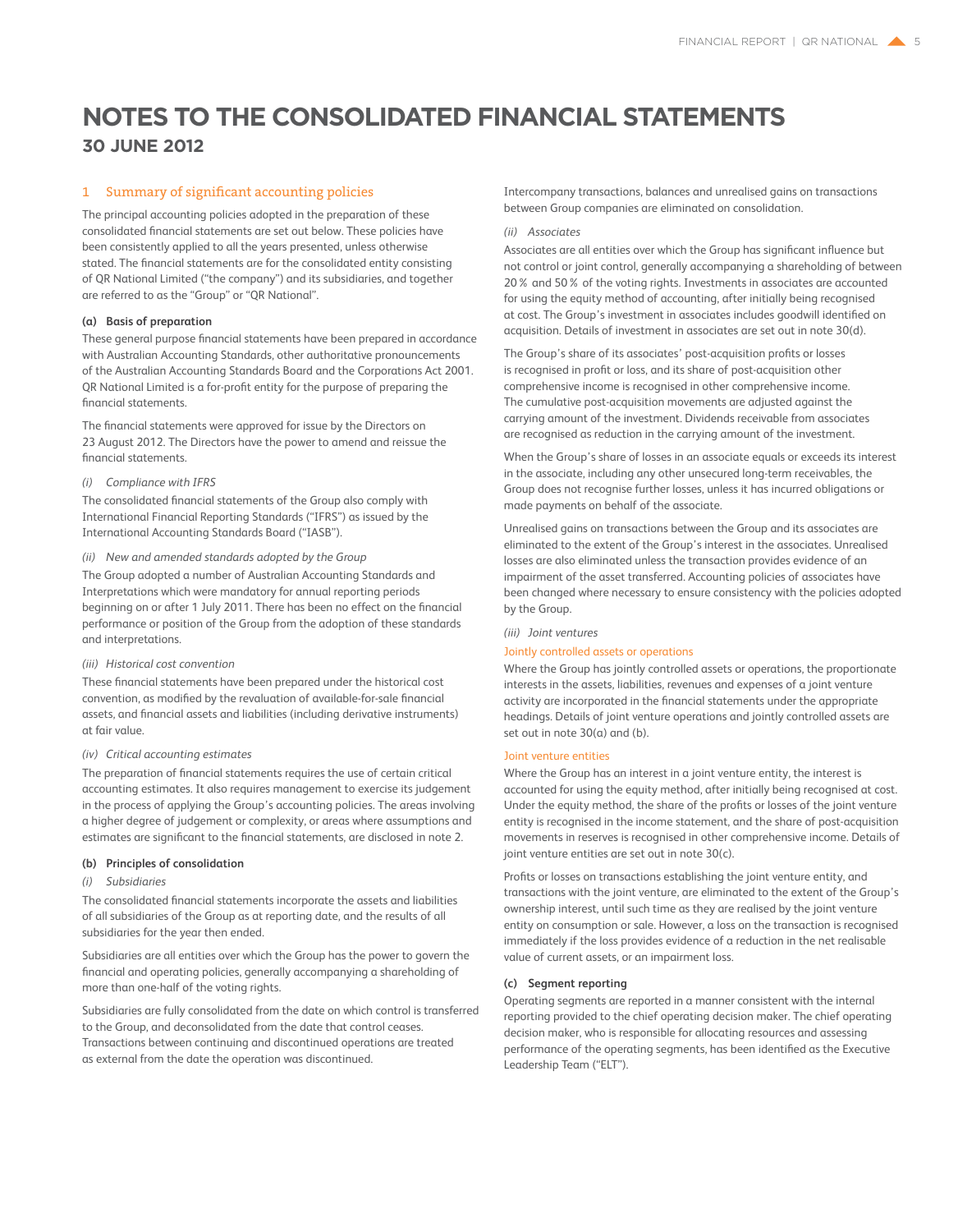### 1 Summary of significant accounting policies (continued)

### **(d) Foreign currency and commodity transactions**

### *(i) Functional and presentation currency*

Items included in the financial statements of each of the Group's entities are measured using the currency of the primary economic environment in which the entity operates ("the functional currency"). The consolidated financial statements are presented in Australian dollars, which is QR National Limited's functional and presentation currency.

#### *(ii) Transactions and balances*

Where the Group is exposed to the risk of fluctuations in foreign exchange rates and commodity prices, it enters into financial arrangements to reduce this exposure. While the value of these financial instruments is subject to risk that market rates/prices may change subsequent to acquisition, such changes will generally be offset by opposite effects on the items being hedged.

Foreign currency transactions are translated into the functional currency using the exchange rates prevailing at the dates of the transactions. Foreign exchange gains and losses, resulting from the settlement of such transactions and from the translation at year end exchange rates of monetary assets and liabilities denominated in foreign currencies, are recognised in profit or loss, except when they are deferred in equity as qualifying cash flow hedges and qualifying net investment hedges, or are attributable to part of the net investment in a foreign operation.

Foreign exchange gains and losses that relate to borrowings are presented in the income statement, within finance costs. All other foreign exchange gains and losses are presented in the income statement on a net basis within other income or other expenses.

Non-monetary items that are measured at fair value in a foreign currency are translated using the exchange rates at the date when the fair value was determined. Translation differences on assets and liabilities carried at fair value are reported as part of the fair value gain or loss. For example, translation differences on non-monetary assets and liabilities, such as equities held at fair value through profit or loss, is recognised in profit or loss as part of the fair value gain or loss, and translation differences on non-monetary assets, such as equities classified as available-for-sale financial assets, are recognised in other comprehensive income.

#### **(e) Revenue recognition**

Revenue is measured at the fair value of the consideration received or receivable. Amounts disclosed as revenue are net of returns, trade allowances, rebates, and amounts collected on behalf of third parties.

The Group recognises revenue when the amount of revenue can be reliably measured, it is probable that future economic benefits will flow to the entity, and specific criteria have been met for each of the Group's activities as described below. The Group bases its estimates on historical results, taking into consideration the type of customer, the type of transaction, and the specifics of each arrangement.

Revenue is recognised for the major business activities as follows:

### *(i) Services revenue*

Services revenue comprises revenue earned from the provision of the following services:

- Track access
- Freight transport
- Other services revenue.

The Group also has operations that provide construction and engineering services that are substantially internal to the Group and eliminate on consolidation.

### *Track access*

Access revenue generated from the regulated rail network Central Queensland Coal Network ("CQCN") is recognised as services are provided, and is calculated on a number of operating parameters such as the tonnage hauled, and applied to regulator-approved tariffs. The tariff is determined by the total maximum allowable revenue, applied to the regulatory approved annual tonnage forecast.

Where annual actual tonnages railed are less than the annual tonnage forecast, an annual take or pay mechanism may become operative. A variable component of take or pay may also be applied where tonnage forecasts do not meet certain consecutive monthly thresholds. The take or pay portion of access revenue is recognised in the year the contractual railings were not achieved.

In addition, access revenue is subject to a revenue cap mechanism that serves to ensure the network recovers its maximum allowable revenue over the regulatory period, such that where actual tonnages railed are less than the regulatory approved tonnage forecast, the revenue shortfall (net of take or pay) is recovered in subsequent years, and conversely, where actual tonnages railed are greater, the excess revenue received is refunded through the access tariffs in subsequent years. The majority of under or over recovery in access tariffs (net of take or pay charges) are recognised as revenue in the second year following the period in which the contractual railings were not achieved in accordance with the regulatory framework.

### *Freight transport*

Revenue from freight transport services is calculated based on the rates agreed with customer on a tonnes per delivery basis, either by way of long-term contract or on an ad-hoc basis. Revenue is recognised once the service has been provided.

In some circumstances, the Group is able to recover extra charges where the revenue receivable (based on tonnage hauled and agreed price) falls below minimum levels under contractual arrangements with customers. These additional revenues include Deficit Tonnage Charges ("DTC"). Recognition of DTC revenue is considered on a contract-by-contract basis, and generally recognised in the period following that in which the service was due to be provided (where the customer elects to pay the charges rather than to reduce future tonnage entitlements).

### *Other services revenue*

Revenue includes Transport Service Contract ("TSC") payments received from Queensland Department of Transport and Main Roads for some specific rail and road-based regional freight services and livestock transportation services. Base amounts receivable under the TSC (regional freight and livestock) are recognised on a straight-line basis over the term of the contract. Additional payments are recognised when the revenue can be measured reliably on a 'stage of completion' basis over the term of the agreement. Refer to note 5 for details related to TSC revenue recognised in the financial statements.

### *(ii) Other revenue*

Revenue from other service works is recognised by reference to the contractual entitlement.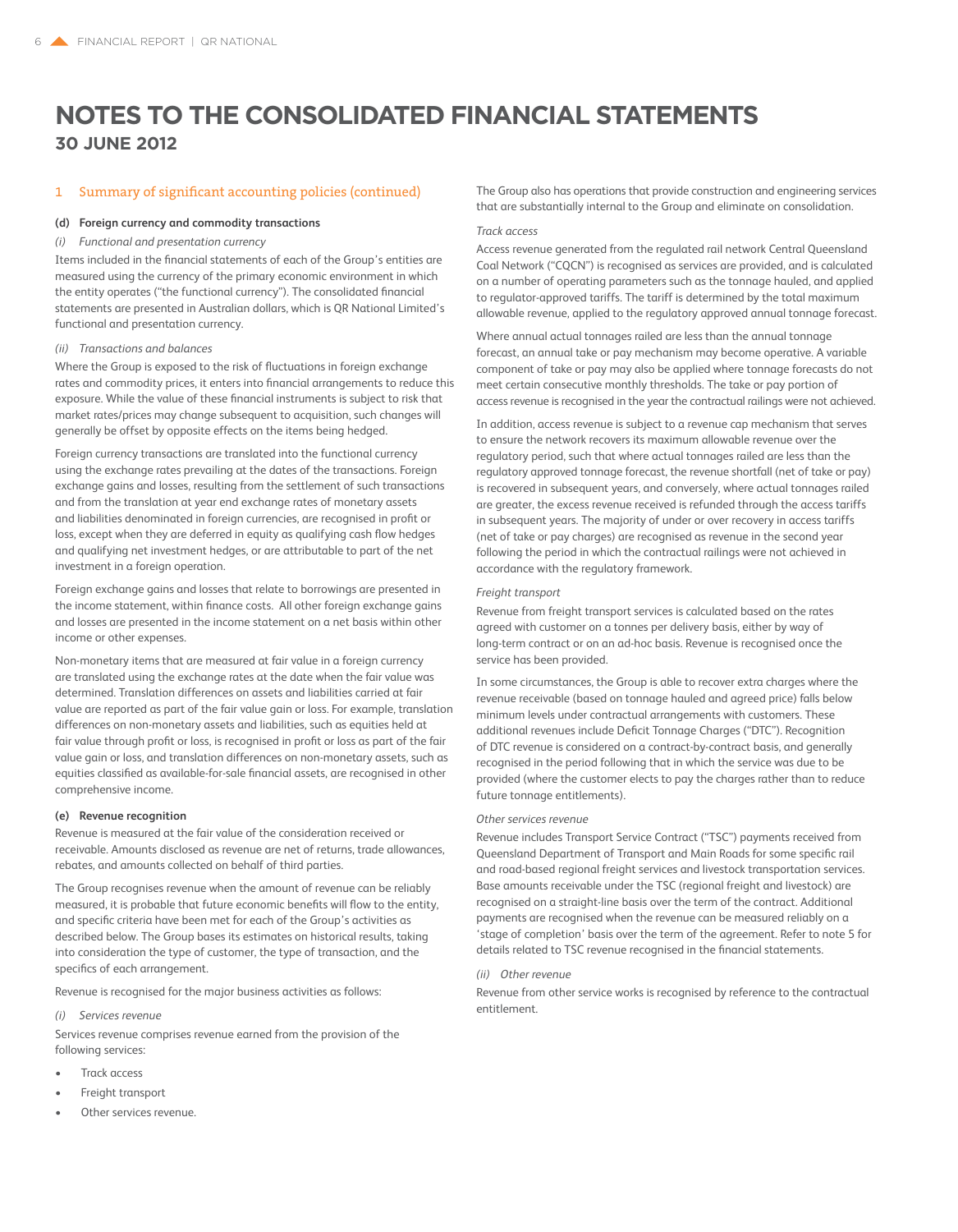### 1 Summary of significant accounting policies (continued)

#### **(e) Revenue recognition (continued)**

### *(ii) Other revenue (continued)*

### *Access facilitation deeds for mine-specific infrastructure*

The Group builds mine-specific infrastructure for customers and provides access to those clients under access facilitation deeds. In substance, charges under the deeds comprise capital charges and interest charges (where the Group finances the assets). The capital charges are recognised on a straightline basis over the term of the access facilitation deed, while the interest charges are accrued in accordance with the contractual terms of the access facilitation deed arrangements. Where the customer prepays the future charges, the amounts received are recognised as deferred income and recognised within income, on a straight-line basis over the term of the access facilitation deed.

### *Liquidated damages*

Liquidated damages occur when contractors fail to meet the key performance indicators set out in their contract with the Group. Income resulting from claims for liquidated damages is recognised as other income when all performance obligations are met (including when a contractual entitlement exists), it can be reliably measured (including the impact of the receipt, if any, on the underlying asset's carrying value) and it is probable that the economic benefits will flow to the Group.

### **(f) Other income**

### *(i) Disposal of assets*

The gain or loss on disposal of assets is recognised at the date the significant risks and rewards of ownership of the asset passes to the buyer, usually when the purchaser takes delivery of the assets. The gain or loss on disposal is calculated as the difference between the carrying amount of the asset at the time of disposal and the net proceeds on disposal and is recognised as other income or expenses in the income statement.

### *(ii) Interest income*

Interest income is recognised using the effective interest method.

### *(iii) Government grants*

Grants from the government are recognised at their fair value, where there is a reasonable assurance that the grant will be received and the Group will comply with all attached conditions.

Government grants relating to costs are deferred, and recognised in the income statement over the period necessary to match those with the costs that they are intended to compensate.

### *(iv) Dividends*

Dividends are recognised as revenue when the right to receive payment is established.

### *(v) Fuel Rebates*

Fuel rebates are recognised as revenue during the period in which they relate.

### **(g) Income tax**

The income tax expense or revenue for the period is the tax payable on the current period's taxable income, based on the applicable income tax rate for each jurisdiction, adjusted for the changes in deferred tax assets and liabilities attributable to temporary differences and to unused tax losses.

The current income tax charge is calculated on the basis of the tax laws enacted (or substantively enacted) at the end of the reporting period in the countries where the Group's subsidiaries and associates operate and generate taxable income. Management periodically evaluates positions taken in tax returns, with respect to situations in which applicable tax regulation is subject to interpretation. It establishes provisions, where appropriate, on the basis of amounts expected to be paid to the tax authorities.

Deferred income tax is provided in full, using the liability method, on temporary differences arising between the tax bases of assets and liabilities and their carrying amounts in the consolidated financial statements. However, deferred tax liabilities are not recognised if they arise from the initial recognition of goodwill. Deferred income tax is also not accounted for if it arises from initial recognition of an asset or liability in a transaction other than a business combination that at the time of the transaction affects neither accounting nor taxable profit or loss. Deferred income tax is determined using tax rates (and laws) that have been enacted or substantially enacted by the end of the reporting period, and are expected to apply when the related deferred income tax asset is realised or the deferred income tax liability is settled.

Deferred tax assets are recognised for deductible temporary differences and unused tax losses only if it is probable that future taxable amounts will be available to utilise those temporary differences and losses.

Deferred tax liabilities and assets are not recognised for temporary differences between the carrying amount and tax bases of investments in foreign operations where the company is able to control the timing of the reversal of the temporary differences, and it is probable that the differences will not reverse in the foreseeable future.

Deferred tax assets and liabilities are offset when there is a legally enforceable right to offset current tax assets and liabilities, and when the deferred tax balances relate to the same taxation authority. Current tax assets and tax liabilities are offset where the entity has a legally enforceable right to offset, and intends either to settle on a net basis, or to realise the asset and settle the liability simultaneously.

To the extent that an item is recognised directly in equity, the deferred tax is also recognised directly in equity.

#### **(h) Leases**

*Leases on property, plant and equipment*

Leases of property, plant and equipment, where the Group, as lessee, has substantially all the risks and rewards of ownership, are classified as finance leases. Finance leases are capitalised at the leases inception at the fair value of the leased property or, if lower, the present value of the minimum lease payments. The corresponding rental obligations, net of finance charges, are included in other short-term and long-term payables. Each lease payment is allocated between the liability and finance cost. The finance cost is charged to profit or loss over the lease period, so as to produce a constant periodic rate of interest on the remaining balance of the liability for each period. The property, plant and equipment acquired under finance leases is depreciated over the asset's useful life or over the shorter of the asset's useful life and the lease term if there is no reasonable certainty that the Group will obtain ownership at the end of the lease term.

Leases in which a significant portion of the risks and rewards of ownership are not transferred to the Group as lessee are classified as operating leases. Payments made under operating leases (net of any incentives received from the lessor) are charged to the income statement on a straight-line basis over the period of the lease.

Rental revenue from operating leases where the Group is a lessor is recognised as income on a straight-line basis over the lease term. Where a sale and leaseback transaction has occurred, the lease is classified as either a finance lease or operating lease, based on the factors described above.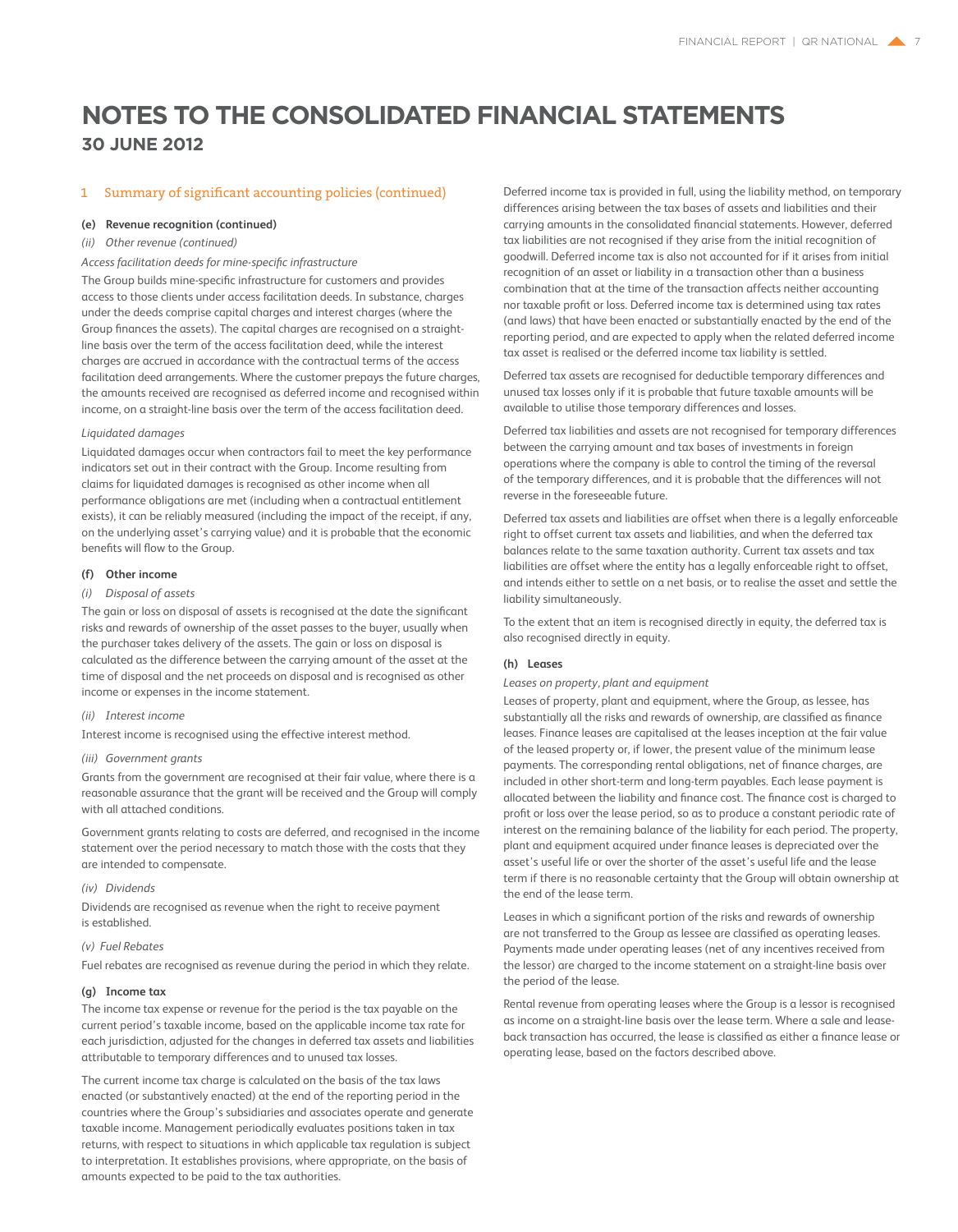### 1 Summary of significant accounting policies (continued)

### **(h) Leases (continued)**

### *Cross-border leases*

The cross-border lease arrangement does not, in substance, involve a lease. The arrangement involves transferring the legal title of the rollingstock to the lessor, but the Group retains the risk and rewards incidental to ownership of the rollingstock and enjoys substantially the same rights to its use as before the arrangement. Under the cross-border lease arrangement, the rollingstock cannot be sold without the consent of the lessor. The rollingstock is depreciated based on its estimated useful life, as the Group intends to re-acquire the legal title of these assets. Benefits received from the cross-border lease arrangement are recognised as income at the inception of the arrangement.

Where it is necessary under the cross-border lease provisions to terminate part or all of a lease due to damaged or disposed leased assets, and there is a difference between the value of the owned asset and the termination cost of the leased asset, the net book value of the damaged asset is recognised in the income statement as loss (or gain) on disposal, and termination costs incurred are recognised in the income statement as other expenses.

### **(i) Business combinations**

The acquisition method of accounting is used to account for all business combinations, regardless of whether equity instruments or other assets are acquired. The consideration transferred for the acquisition of a subsidiary comprises the fair values of the assets transferred, the liabilities incurred, and the equity interests issued by the Group. The consideration transferred also includes the fair value of any asset or liability resulting from a contingent consideration arrangement, and the fair value of any pre-existing equity interest in the subsidiary. Acquisition-related costs are expensed as incurred. Identifiable assets acquired, and liabilities and contingent liabilities assumed in a business combination are, with limited exceptions, measured initially at their fair values at the acquisition date. On an acquisition-by-acquisition basis, the Group recognises any non-controlling interest in the acquiree, either at fair value or at the non-controlling interest's proportionate share of the acquiree's net identifiable assets.

The excess of the consideration transferred, and the amount of any noncontrolling interest in the acquiree over the fair value of the net identifiable assets acquired, is recorded as goodwill. If those amounts are less than the fair value of the net identifiable assets of the subsidiary acquired, and the measurement of all amounts has been reviewed, the difference is recognised directly in profit or loss as a bargain purchase.

Where settlement of any part of cash consideration is deferred, the amounts payable in the future are discounted to their present value as at the date of exchange. The discount rate used is the entity's incremental borrowing rate, being the rate at which a similar borrowing could be obtained from an independent financier under comparable terms and conditions.

Contingent consideration is classified either as equity or a financial liability. Amounts classified as a financial liability are subsequently remeasured to fair value, with changes in fair value recognised in profit or loss.

### **(j) Impairment of assets**

Goodwill, and intangible assets that have an indefinite useful life, are not subject to amortisation and are tested annually for impairment, or more frequently if events or changes in circumstances indicate they might be impaired. Other assets are tested for impairment whenever events or changes in circumstances indicate the carrying amount may not be recoverable.

An impairment loss is recognised for the amount by which the asset's carrying amount exceeds its recoverable amount. For the purposes of assessing impairment, assets are grouped at the lowest levels for which there are separately identifiable cash flows, largely independent of the cash flows from other assets or groups of assets (cash-generating units).

The recoverable amount is the greater of an asset's fair value less costs to sell and value in use. In assessing value in use, the estimated future cash flows are discounted to their present value using a pre-tax discount rate that reflects current market assessments of the time value of money and the risks specific to the asset.

Impairment losses are recognised in the income statement. After the recognition of an impairment loss, the depreciation (amortisation) charge for the asset is adjusted in future periods, to allocate the asset's revised carrying amount, less its residual value (if any), on a systematic basis over its remaining useful life. Impairment losses, if any, recognised in respect of cash-generating units, are allocated first to reduce the carrying amount of any goodwill allocated to cash-generating units, and then, to reduce the carrying amount of other assets in the unit on a pro-rata basis.

An impairment loss in respect of goodwill is not reversed. In respect of other non-financial assets, impairment losses recognised in prior periods are assessed at each reporting date for any indications that the loss has decreased or no longer exists. An impairment loss is reversed only to the extent the asset's carrying amount does not exceed the carrying amount that would have been determined, net of depreciation or amortisation, if no impairment loss had been recognised.

#### **(k) Cash and cash equivalents**

For the purpose of presentation in the statement of cash flow, cash and cash equivalents include cash on hand, deposits held 'at call' with financial institutions, and other short-term, highly liquid investments with original maturities of three months or less that are readily convertible to known amounts of cash and which are subject to an insignificant risk of changes in value.

### **(l) Trade and other receivables**

Trade and other receivables are recognised initially at fair value, and subsequently measured at amortised cost using the effective interest method, less provision for impairment. Trade receivables generally have credit terms ranging from seven to 31 days. They are presented as current assets, unless collection is not expected for more than 12 months after the reporting date.

Collectability of trade and other receivables is reviewed on an ongoing basis. Debts which are known to be uncollectible are written off by reducing the carrying amount directly. A provision for impairment of trade and other receivables is established when there is objective evidence that the Group will not be able to collect all amounts due, according to the original terms of the receivables.

Significant financial difficulties of the debtor, probability that the debtor will enter bankruptcy or financial reorganisation, and default or delinquency in payments (more than 90 days overdue) are considered indicators that the trade receivable is impaired. The amount of the impairment allowance is the difference between the asset's carrying amount and the present value of estimated future cash flows, discounted at the original effective interest rate. Cash flows relating to short-term receivables are not discounted if the effect of discounting is immaterial.

The amount of the impairment loss is recognised in the income statement within other expenses. When a trade or other receivable for which an impairment allowance had been recognised becomes uncollectible in a subsequent period, it is written off against the allowance account. Subsequent recoveries of amounts previously written off are credited against other expenses in the income statement.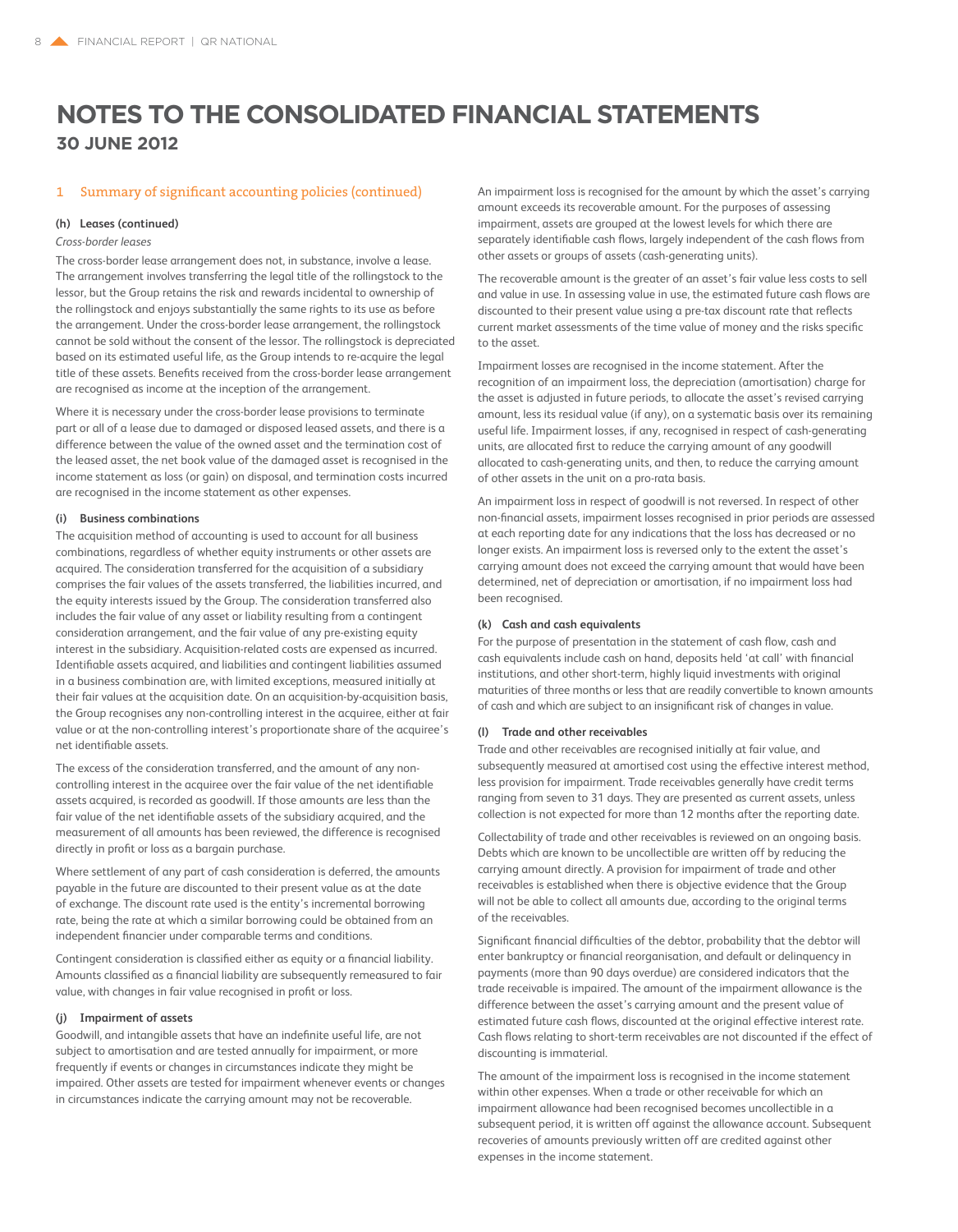### 1 Summary of significant accounting policies (continued)

#### **(m) Inventories**

Inventories include items held in centralised stores, workshops, and infrastructure and rollingstock depots, and are stated at the lower of cost and net realisable value. Cost comprises the cost of purchase, cost of conversion, and other costs incurred in bringing the inventories to its present location and condition. Cost is determined predominantly on an average cost basis.

Items expected to be consumed after more than one year are classified as non-current.

The provision for inventory obsolescence is based on assessments by management of particular inventory classes, and relates specifically to infrastructure and rollingstock maintenance items. The amount of the provision is based on a proportion of the value of damaged stock, slow-moving stock, and stock that has become obsolete during the reporting period.

### **(n) Investments and other financial assets** *Classification*

The Group classifies its non-derivative financial assets in the following categories: financial assets at fair value through profit or loss, loans and receivables, and 'available-for-sale' financial assets. The classification depends on the purpose for which the investments were acquired. Management determines the classification of its investments at initial recognition.

### *(i) Financial assets at fair value through profit or loss*

Financial assets at fair value through profit or loss are financial assets held for trading. A financial asset is classified in this category if acquired principally for the purpose of selling in the short term. Derivatives are classified as held for trading unless they are designated as hedges. Assets in this category are classified as current assets if they are expected to be settled within 12 months, otherwise they are classified as non-current.

### *(ii) Loans and receivables*

Loans and receivables are non-derivative financial assets with fixed or determinable payments that are not quoted in an active market. They are included in current assets, except for those with maturities greater than 12 months after the reporting period, which are classified as non-current assets. Loans and receivables are included in trade and other receivables (note 10) in the balance sheet.

### *(iii) Available-for-sale financial assets*

Available-for-sale financial assets, comprising principally marketable equity securities, are non-derivatives that are either designated in this category or not classified in any of the other categories. They are included in non-current assets unless the investment matures or management intends to dispose of the investment within 12 months of the end of the reporting period. Investments are designated as available-for-sale if they do not have fixed maturities and fixed or determinable payments and management intends to hold them for the medium to long-term.

### *Recognition and derecognition*

Regular purchases and sales of financial assets are recognised on trade date being the date on which the Group commits to purchase or sell the asset. Financial assets are derecognised when the rights to receive cash flows from the financial assets have expired or have been transferred and the Group has transferred substantially all the risks and rewards of ownership. When securities classified as available-for-sale are sold, the accumulated fair value adjustments recognised in equity are reclassified to the income statement as gains or losses from investment securities.

### *Measurement*

At initial recognition, the Group measures a financial asset at its fair value plus, in the case of a financial asset not at fair value through the income statement, transaction costs that are directly attributable to the acquisition of the financial asset. Transaction costs of financial assets carried at fair value through the income statement are expensed in the income statement.

Loans and receivables are subsequently carried at amortised cost using the effective interest method. Available-for-sale financial assets are subsequently carried at fair value. Changes in the fair value of other monetary and nonmonetary securities classified as available-for-sale are recognised in equity, unless they are impaired.

The Group assesses at each reporting date whether there is objective evidence that a financial asset (or group of financial assets) are impaired. A financial asset (or a group of financial assets) is impaired and impairment losses are incurred only if there is objective evidence of impairment, as a result of one or more events that occurred after the initial recognition of the asset (a "loss event") and that loss event (or events) has an impact on the estimated future cash flows of the financial asset (or group of financial assets) that can be reliably estimated. In the case of securities classified as available-for-sale, a significant or prolonged decline in the fair value of a security below its cost is considered as an indicator that the securities are impaired.

#### *Assets carried at amortised cost*

For loans and receivables, the amount of the loss is measured as the difference between the asset's carrying amount and the present value of estimated future cash flow (excluding future credit losses that have not been incurred) discounted at the financial asset's original effective interest rate. The carrying amount of the asset is reduced, and the amount of the loss is recognised, in the income statement. If a loan has a variable interest rate, the discount rate for measuring any impairment loss is the current effective interest rate determined under the contract. As a practical expedient, the Group may measure impairment on the basis of an instrument's fair value using an observable market price.

If, in a subsequent period, the amount of the impairment loss decreases, and the decrease can be related objectively to an event occurring after the impairment was recognised (such as an improvement in the debtor's credit rating), the reversal of the previously recognised impairment loss is recognised in the income statement.

### *Assets classified as available-for-sale*

If there is objective evidence of impairment for available-for-sale financial assets, the cumulative loss (measured as the difference between the acquisition cost and the current fair value, less any impairment loss on that financial asset previously recognised in profit or loss) is removed from equity and recognised in the income statement. Impairment losses on equity instruments that are recognised in the income statement are not reversed through the income statement in a subsequent period.

If the fair value of a debt instrument classified as available-for-sale increases in a subsequent period, and the increase can be objectively related to an event occurring after the impairment loss was recognised in profit or loss, the impairment loss is reversed through profit or loss.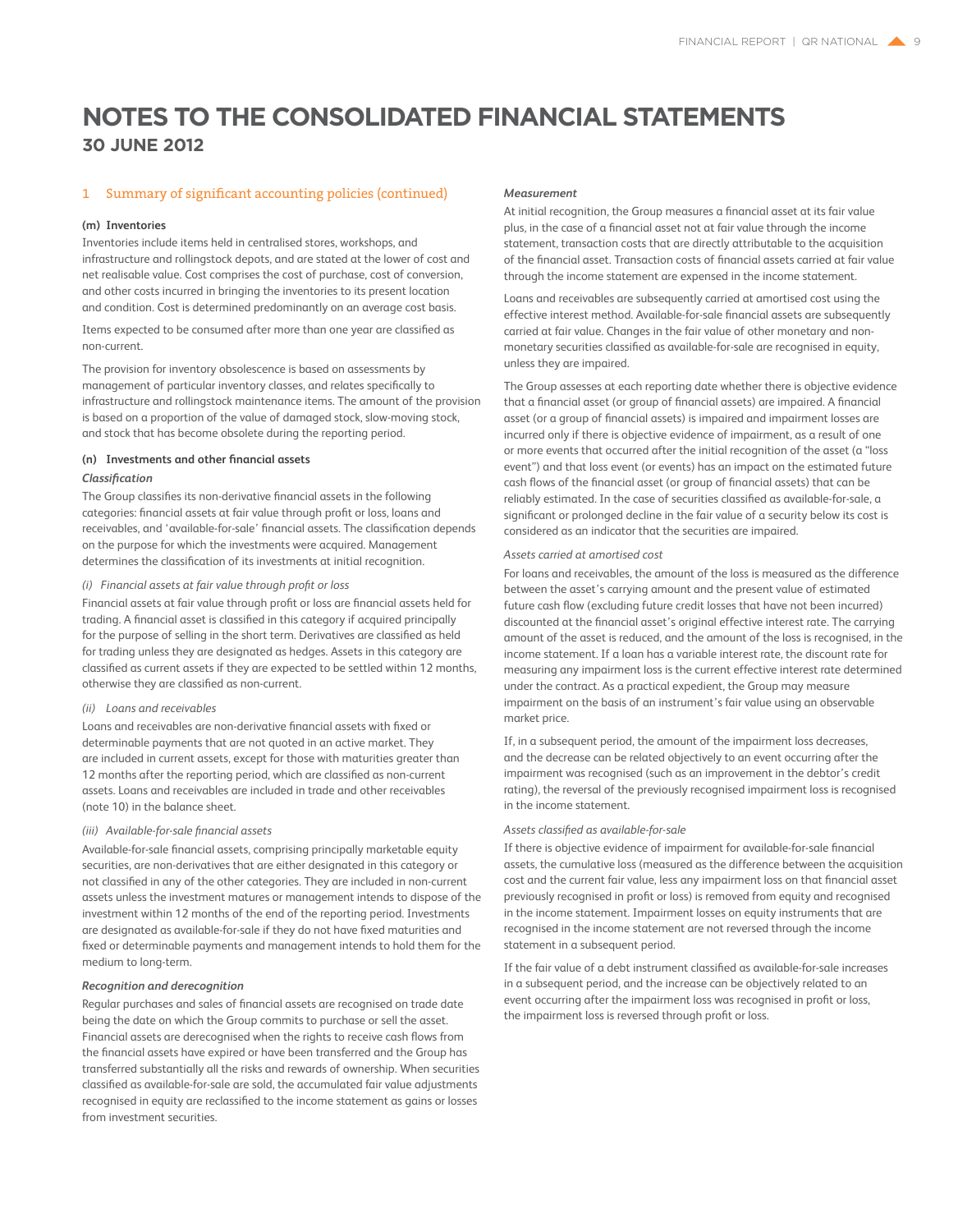### 1 Summary of significant accounting policies (continued)

### **(o) Derivatives and hedging activities**

Derivatives are initially recognised at fair value on the date a derivative contract is entered into and are subsequently remeasured to their fair value at the end of each reporting period. The method of recognising the resulting gain or loss depends on whether the derivative is designated as a hedging instrument and, if so, the nature of the item being hedged.

The Group designates certain derivatives as hedges of the cash flows of recognised assets and liabilities and highly probable forecast transactions ("cash flow hedges").

At inception, the Group documents the relationship between hedging instruments and hedged items, as well as its risk management objective and strategy for undertaking various hedge transactions. The Group also documents its assessment, both at hedge inception and on an ongoing basis, of whether the derivatives that is used in hedging transactions have been, and will continue to be, highly effective in offsetting future cash flows of hedged items.

The full fair value of a hedging derivative is classified as a non-current asset or liability when the remaining maturity of the hedged item is more than 12 months: It is classified as a current asset or liability when the remaining maturity of the hedged item is less than 12 months.

### *(i) Cash flow hedge*

The effective portion of changes in the fair value of derivatives that are designated and qualify as cash flow hedges is recognised in other comprehensive income and accumulated in reserves in equity. The gain or loss relating to the ineffective portion is recognised immediately in the income statement in other income or expense.

Amounts accumulated in equity are reclassified to the income statement to consumables in the periods when the hedged item affects profit or loss. However, when the forecast transaction that is hedged results in the recognition of a non-financial asset, the gains and losses previously deferred in equity are reclassified from equity and included in the initial measurement of the cost or carrying amount of the asset.

When a hedging instrument expires or is sold or terminated, or when a hedge no longer meets the criteria for hedge accounting, any cumulative gain or loss existing in equity at that time remains in equity and is recognised when the forecast transaction is ultimately recognised in the income statement in consumables. When a forecast transaction is no longer expected to occur, the cumulative gain or loss that was reported in equity is immediately reclassified to the income statement.

### *(ii) Derivatives that do not qualify for hedge accounting*

Certain derivative instruments do not qualify for hedge accounting. Changes in fair value of any derivative instrument that does not qualify for hedge accounting are recognised immediately in the income statement in other income or expense.

### *(iii) Embedded derivatives*

Through the Group's purchase and sale contracts, it is possible that embedded derivatives have been entered into. An embedded derivative will cause some or all of the cash flows of the purchase or sale contract (i.e. the host contract) to be modified by reference to a variable, such as a foreign exchange rate or a commodity price.

Embedded derivatives are separated from the host contract and accounted for as a stand-alone derivative if the economic characteristics and risks of the embedded derivatives are not closely related to those of the host contract.

### **(p) Property, plant and equipment**

*(i) Methodology for valuation of fixed assets*

*Buildings, plant and equipment, and rollingstock*

Buildings, plant and equipment, and rollingstock are carried at cost less accumulated depreciation. Cost includes expenditure that is directly attributable to the acquisition of the asset or the fair value of the other consideration given to acquire an asset at the time of its acquisition or construction. Cost may also include interest and transfers from equity of any gains or losses on qualifying cash flow hedges of foreign currency purchases of property, plant and equipment, and may include capitalised interest.

### *Land*

Land is carried at cost. As the Transport Infrastructure Act 1994 stipulates that corridor land is owned by the State, only non corridor land owned by the Group is recorded in the financial statements. Ownership of corridor land is with the Department of Environment and Resource Management, on behalf of the State. This land is leased to the Department of Transport and Main Roads and subsequently sub leased to QR Network Pty Ltd under two separate subleases, each with a rental of \$1.00 per year if demanded. The subleases each expire on 30 June 2109.

The land subleases will automatically be renewed for a period of 99 years if the infrastructure leases are renewed for that period (refer leased coal infrastructure below).

### *Leased property, plant and equipment*

Leases of property, plant and equipment where the Group, as lessee, has substantially all the risks and rewards of ownership, are classified as finance leases. Assets held under finance leases are recorded at the lower of the net present value of the minimum lease payments or the fair value of the leased asset at the inception of the lease. Each lease payment is allocated between the liability and finance cost. The finance cost is charged to profit or loss on an effective interest rate basis.

### *Owned infrastructure*

Infrastructure assets are transferred from Assets under construction once fully constructed and available for use. They are carried at cost and represent capitalised expenditures that are directly related to capital projects and may include materials, labour and equipment, in addition to an allocable portion of indirect costs that clearly relate to a particular project that will provide future economic benefit and remain within the control of the Group.

### *Leased coal infrastructure*

Coal infrastructure assets are owned by (a) the State, with respect to the Central Queensland Coal Network and (b) Queensland Rail, with respect to the North Coast Line (each referred to as the Infrastructure Lessors). Under each infrastructure lease, the infrastructure is leased to QR Network Pty Ltd, a controlled entity. The term of each of the leases is 99 years (at a peppercorn rate of \$1 per year), unless the Infrastructure Lessor exercises an option to extend its lease for a further 99 years. The notice period for the Infrastructure Lessor to renew or allow expiry of the lease is not less than 20 years prior to the end of the 99 year term. To the extent that the lease expires at the end of 99 years, the Infrastructure Lessor will pay QR Network Pty Ltd the fair market value of the infrastructure assets, including the infrastructure existing on commencement of the lease, as well as any railway assets added during the lease term as are reasonably required to enable the infrastructure to be operated as a fully functioning railway network. As the assets are not considered to be providing a public service, the Group's economic interest in the assets is accounted for as property, plant and equipment.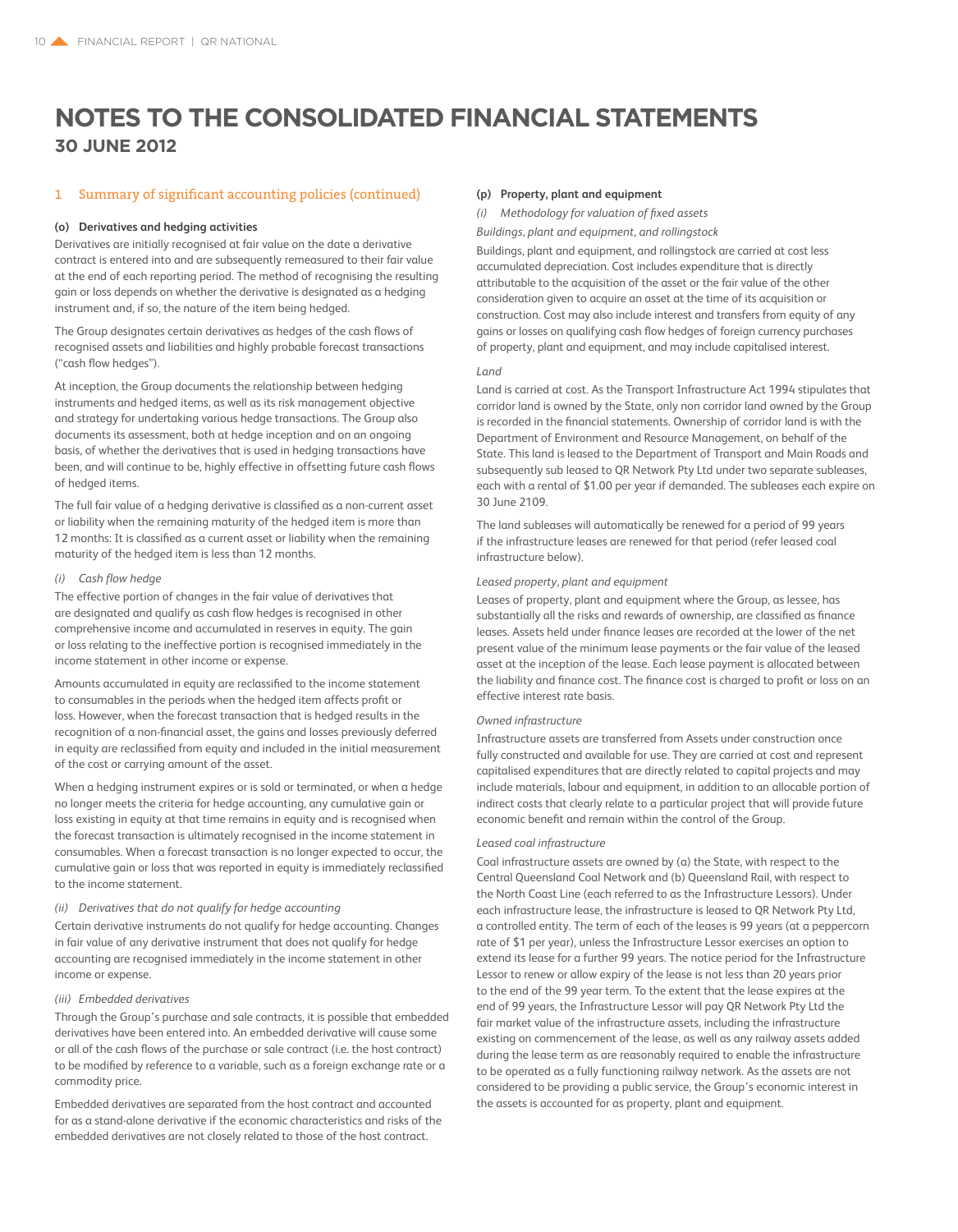### 1 Summary of significant accounting policies (continued)

#### **(p) Property, plant and equipment (continued)**

*(i) Methodology for valuation of fixed assets (continued)* 

### *Assets under construction*

Assets under construction represents the cost of fixed assets currently under construction and includes the cost of all materials used in construction, direct labour, site preparation, interest, foreign currency gains and losses incurred where applicable, and an appropriate proportion of variable and fixed overheads.

Costs of assets under construction are only capitalised when it is probable that future economic benefits associated with the asset will flow to the Group and the costs can be measured reliably.

### *(ii) Subsequent costs*

Subsequent costs are included in the asset's carrying amount or recognised as a separate asset, as appropriate, only when it is probable that future economic benefits associated with the item will flow to the Group and the cost of the item can be measured reliably. The carrying amount of any component accounted for as a separate asset is derecognised when replaced. All other repairs and maintenance are charged to the income statement during the reporting period in which they are incurred.

### *(iii) Depreciation and amortisation*

Assets are depreciated or amortised from the date of acquisition, or, in respect of internally constructed or manufactured assets, from the time an asset is completed and held ready for use.

Buildings, infrastructure, rollingstock, plant and equipment are depreciated using the straight-line method to allocate their costs, net of their residual values, over their estimated useful lives. Motor vehicles are depreciated using the diminishing value basis (percentages range from 13.6% to 35.0%). Land and assets under construction are not depreciated.

Assets controlled by the Group under finance leases are amortised over the useful lives of the assets. Leasehold improvements are depreciated over the shorter of either the unexpired period of the lease or the estimated useful lives of the improvements.

Where assets have separately identifiable components that are subject to regular replacement, these components are assigned useful lives distinct from the asset to which they relate. Any expenditure that increases the originally assessed capacity or service potential of an asset is capitalised, and the new depreciable amount is depreciated over the remaining life of the asset.

The Group builds mine-specific infrastructure for customers and provides access to those clients under access facilitation deeds. Infrastructure controlled by the Group under these deeds is depreciated over the term of the deed, except where economic benefits are expected to flow to the Group after the end of the term of the deed.

The depreciation and amortisation rates used during the year were based on the following range of useful lives:

– Owned and leased infrastructure, including:

| <b>Tracks</b>              | $30 - 45$ years |
|----------------------------|-----------------|
| Track turnouts             | $20 - 25$ years |
| <b>Ballast</b>             | 8-20 years      |
| Civil works                | 20-100 years    |
| <b>Bridges</b>             | 50-100 years    |
| Electrification            | $20 - 50$ years |
| Field signals              | $15 - 40$ years |
| - Buildings                | $10 - 40$ years |
| - Rollingstock, including: | 8-40 years      |
| Locomotives                | $25 - 35$ years |
| Wagons                     | $25 - 35$ years |
| - Plant and equipment      | $3 - 20$ years  |
| – Leased property          | 3-40 years      |

The depreciation and amortisation rates are reviewed annually and adjusted if appropriate, refer note 2(iv). An asset's carrying amount is written down to its recoverable amount if the asset's carrying amount is greater than its estimated recoverable amount.

Gains and losses on disposals are determined by comparing proceeds with the carrying amount and are recognised in the income statement.

### **(q) Voluntary change in accounting policy**

The financial statements have been prepared on the basis of a retrospective application of a voluntary change in accounting policy relating to mechanised Ballast undercutting.

Ballast is the layer of crushed rock or gravel upon which the railway track is laid and ballast undercutting is the renewal of this ballast that supports the track.

The new ballast undercutting accounting policy is to capitalise all mechanised ballast undercutting costs as separate identifiable assets with a useful life of 8 years (20 years for spur line).

The previous accounting policy was to charge ballast undercutting expenditure against the profit and loss as incurred. The new accounting policy was adopted on 1 July 2011 and has been applied retrospectively from 1 September 2008 onwards, as it was not practicable to apply for periods prior to 1 September 2008.

The revised policy will now align with global industry practice and hence makes benchmark comparisons with industry peers more relevant and meaningful.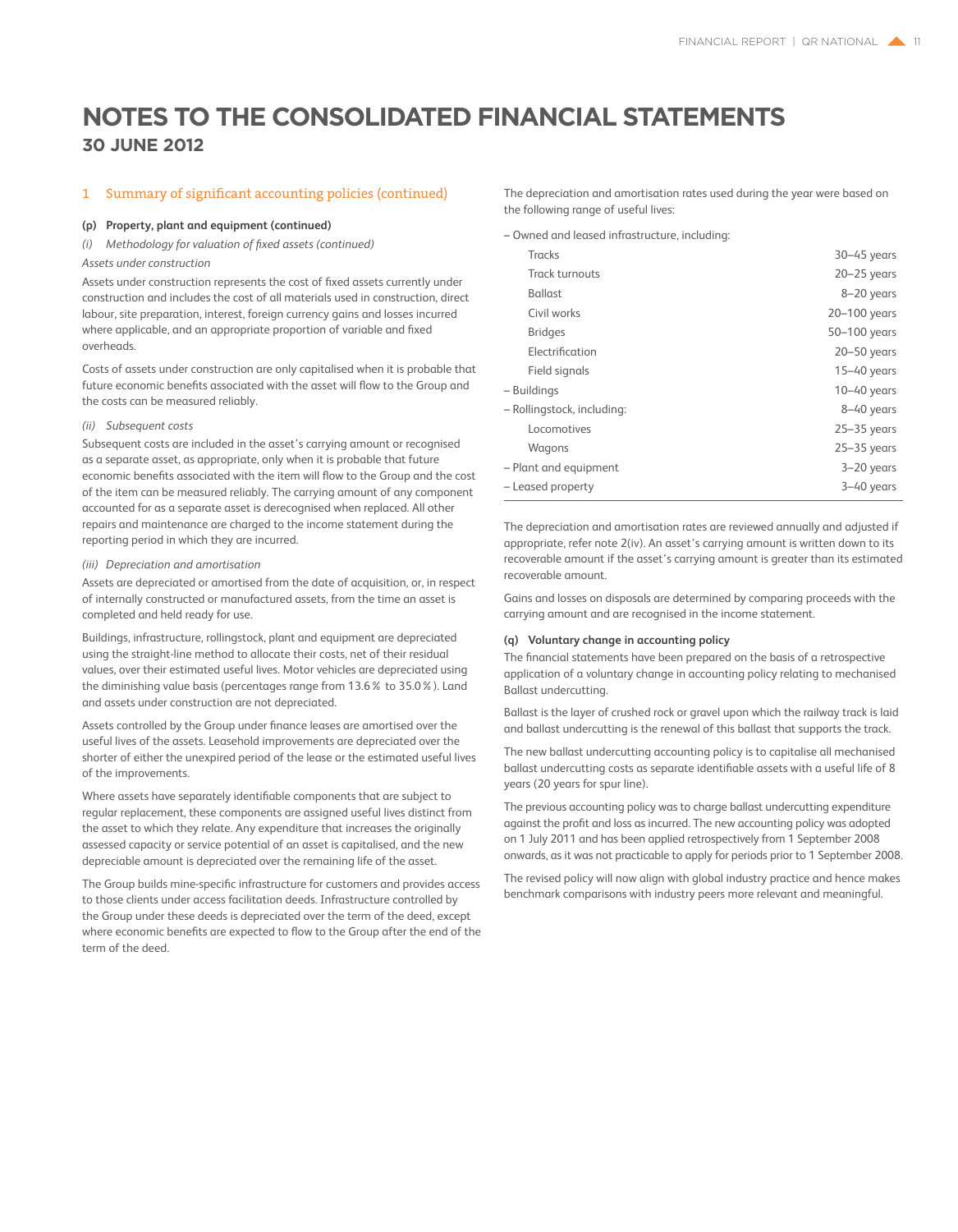### 1 Summary of significant accounting policies (continued)

#### **(q) Voluntary change in accounting policy (continued)**

The tables below show the impact of the change in accounting policy:

|                                      | 30 June<br>2011<br>\$m\$ | Increase/<br>(Decrease)<br>\$m | 30 June 2011<br>(Restated)<br>\$m | 30 June<br>2010<br>$\mathsf{S}$ m | Increase/<br>(Decrease)<br>\$m | 30 June 2010<br>(Restated)<br>\$m |
|--------------------------------------|--------------------------|--------------------------------|-----------------------------------|-----------------------------------|--------------------------------|-----------------------------------|
| Consolidated balance sheet (extract) |                          |                                |                                   |                                   |                                |                                   |
| Property, plant and equipment        | 8,275.7                  | 49.6                           | 8,325.2                           | 7,383.8                           | 33.3                           | 7,417.0                           |
| Deferred tax liabilities             | (463.5)                  | (14.9)                         | (478.4)                           | (693.3)                           | (10.0)                         | (703.3)                           |
| Net assets                           | 6.991.7                  | 34.7                           | 7,026.4                           | 2,684.0                           | 23.3                           | 2,707.3                           |
|                                      |                          |                                |                                   |                                   |                                |                                   |
| Retained earnings                    | 882.1                    | 34.7                           | 916.8                             | 619.0                             | 23.3                           | 642.3                             |
| <b>Total equity</b>                  | 6,991.7                  | 34.7                           | 7.026.4                           | 2,684.0                           | 23.3                           | 2,707.3                           |

Balance sheet items, other than those mentioned above, were not affected by the change in accounting policy.

| 30 June 2011                             | 2011<br>$\mathsf{Sm}$ | Profit<br>Increase/<br>(Decrease)<br>Sm | 2011<br>(Restated)<br>$\mathsf{Sm}$ |
|------------------------------------------|-----------------------|-----------------------------------------|-------------------------------------|
| Consolidated income statement (extract)  |                       |                                         |                                     |
| Depreciation and<br>amortisation expense | (446.4)               | (10.8)                                  | (457.2)                             |
| Consumables                              | (1,358.0)             | 30.8                                    | (1,327.2)                           |
| Other expenses                           | (60.7)                | (2.1)                                   | (62.8)                              |
| Other income                             | 97.6                  | (1.6)                                   | 96.0                                |
| Profit before income tax                 | 67.5                  | 16.3                                    | 83.8                                |
| Income tax (expense)/benefit             | 282.0                 | (4.9)                                   | 277.1                               |
| Profit for the year                      | 349.5                 | 11.4                                    | 360.9                               |

Basic and diluted earnings per share for the prior year have also been restated. The amount of the adjustment for both basic and diluted earnings per share was an increase of 0.5 cents per share.

The impact of the change in accounting policy on the current year is as follows:

| 30 June 2012                                | <b>Before</b><br>voluntary<br>change in<br>policy<br>$\mathsf{Sm}$ | Increase/<br>(Decrease)<br>$\mathsf{Sm}$ | 2012<br>$\mathsf{Sm}$ |
|---------------------------------------------|--------------------------------------------------------------------|------------------------------------------|-----------------------|
| <b>Consolidated balance sheet (extract)</b> |                                                                    |                                          |                       |
| Property, plant and equipment               | 9.022.2                                                            | 15.0                                     | 9,037.2               |
| Deferred tax liabilities                    | (534.1)                                                            | (4.5)                                    | (538.6)               |
| Net assets                                  | 7,283.7                                                            | 10.5                                     | 7.294.2               |
| Retained earnings                           | 1.166.6                                                            | 10.5                                     | 1,177.1               |
| <b>Total equity</b>                         | 7,283.7                                                            | 10.5                                     | 7.294.2               |

Balance sheet items, other than those mentioned above, were not affected by the change in accounting policy.

| 30 June 2012                             | <b>Before</b><br>voluntary<br>change in<br>policy<br>$\mathsf{Sm}$ | Profit<br>Increase/<br>(Decrease)<br>$\mathsf{Sm}$ | 2012<br>$\mathsf{Sm}$ |
|------------------------------------------|--------------------------------------------------------------------|----------------------------------------------------|-----------------------|
| Consolidated income statement (extract)  |                                                                    |                                                    |                       |
| Depreciation and<br>amortisation expense | (447.6)                                                            | (16.1)                                             | (463.7)               |
| Consumables                              | (1.434.8)                                                          | 34.7                                               | (1.400.1)             |
| Other expenses                           | (38.3)                                                             | (3.6)                                              | (41.9)                |
| Profit before income tax                 | 539.3                                                              | 15.0                                               | 554.3                 |
| Income tax (expense)/benefit             | (108.9)                                                            | (4.5)                                              | (113.4)               |
| Profit for the year                      | 430.4                                                              | 10.5                                               | 440.9                 |

The change in accounting policy has resulted in both the basic and diluted earnings per share increase by 0.4 cents per share.

### **(r) Intangible assets**

### *(i) Goodwill*

Goodwill represents the excess of the purchase consideration for an acquisition over the fair value of the Group's share of the net identifiable assets of the acquired subsidiary at the date of acquisition. Goodwill on acquisitions of subsidiaries is included in intangible assets. Goodwill is not amortised but is tested for impairment annually or more frequently if events or changes in circumstances indicate that it might be impaired, and is carried at cost less accumulated impairment losses. Gains and losses on the disposal of an entity include the carrying amount of goodwill relating to the entity sold.

Goodwill is allocated to cash-generating units for the purpose of impairment testing. The allocation is made to those cash-generating units (or groups of cash-generating units) that are expected to benefit from the business combination in which the goodwill arose, identified according to operating segments.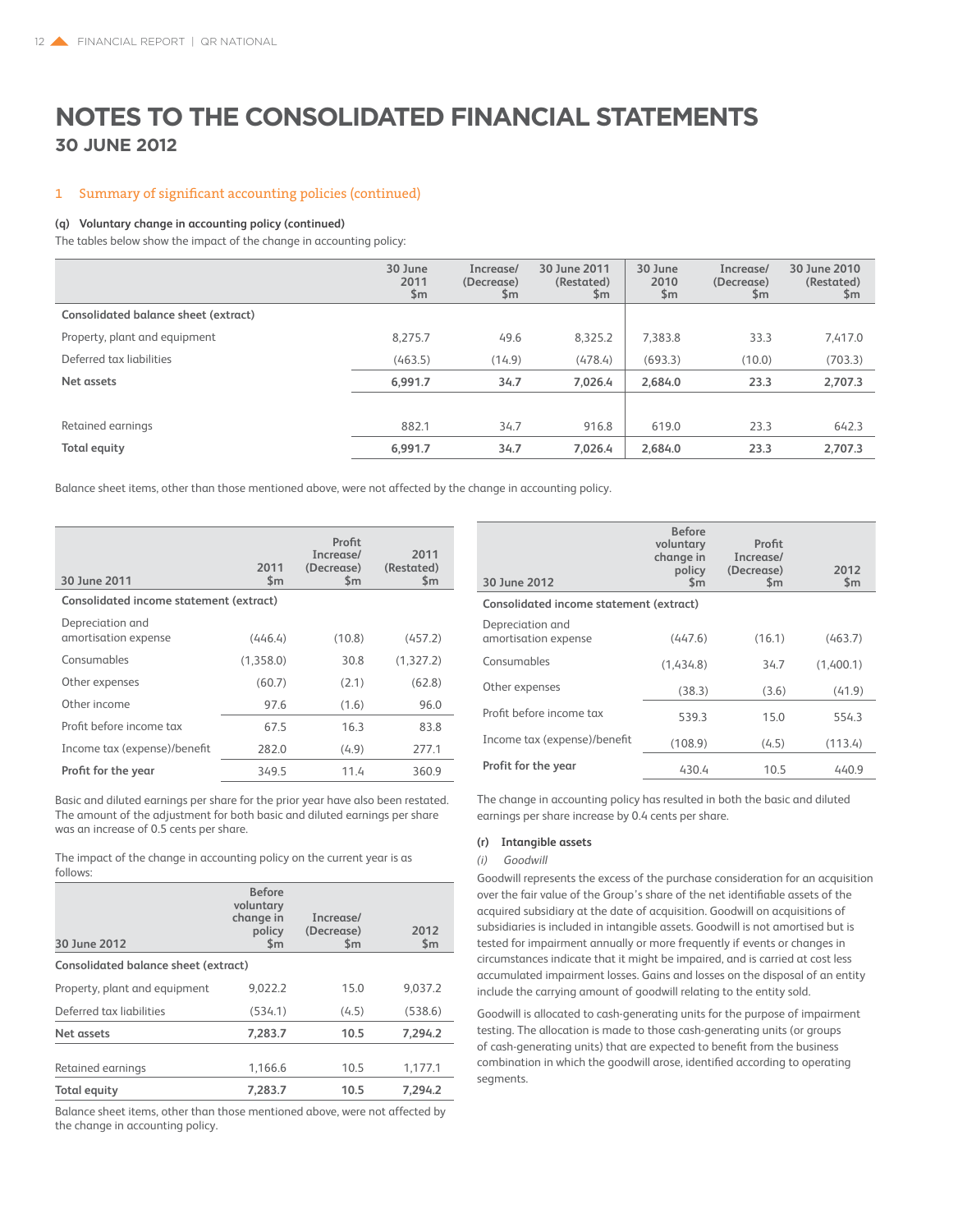### 1 Summary of significant accounting policies (continued)

### **(r) Intangible assets (continued)**

### *(ii) IT development and software*

Software (mainly comprising the SAP development costs) has a finite useful life and is carried at cost less accumulated amortisation and impairment. Amortisation is calculated using the straight-line method over the estimated useful life which varies from 3 to 11 years.

### *(iii) Key customer contracts*

Key customer contracts have a finite useful life and are carried at cost less accumulated amortisation and impairment losses. Amortisation is calculated using the straight-line method over the useful life, which varies from 3 to 6 years.

### *(iv) Research and development*

Research expenditure is recognised as an expense as incurred. Costs incurred on development projects (relating to the design and testing of new or improved products) are recognised as intangible assets when it is probable that the project will, after considering its commercial and technical feasibility, be completed and generate future economic benefits, and its costs can be measured reliably. The expenditure capitalised comprises all directly attributable costs, including costs of materials, services, direct labour and an appropriate proportion of overheads. Other development expenditures that do not meet these criteria are recognised as an expense as incurred. Development costs previously recognised as an expense are not recognised as an asset in a subsequent period. Capitalised development costs are recorded as intangible assets and amortised from the point at which the asset is ready for use on a straight-line basis over its useful life.

### **(s) Trade and other payables**

These amounts represent liabilities for goods and services provided to the Group prior to the end of financial year, which are unpaid. The amounts are unsecured and are usually paid within 30 days or within the terms set by the supplier. Trade and other payables are presented as current liabilities. They are recognised initially at their fair value and subsequently measured at amortised cost using the effective interest method.

#### **(t) Borrowings and borrowing costs**

#### *(i) Borrowings*

Debt is drawn from a syndicated debt arrangement and is initially recognised at fair value, net of transaction costs incurred. Borrowings are subsequently measured at amortised cost, using the effective interest rate method.

Interest costs are calculated using the effective interest rate method. The effective interest rate is the rate that exactly discounts estimated future cash payments or receipts through the expected life of the financial instrument. Interest is accrued monthly and paid on maturity. Commitment and agency fees are accrued monthly and paid quarterly.

Syndicated facility establishment costs have been capitalised and are amortised over the life of the facility.

Borrowings are classified as current liabilities unless the Group has an unconditional right to defer settlement of the liability for at least 12 months after the reporting date.

### *(ii) Borrowing costs*

Borrowing costs which are directly attributable to the acquisition, construction or production of a material qualifying asset are capitalised during the period of time that is required to complete and prepare the asset for its intended use or sale. A qualifying asset is an internally funded asset that necessarily takes a substantial period of time to be prepared for its intended use or sale. The rate used to determine the amount of borrowing costs to be capitalised is the interest rate applicable to the Group's outstanding borrowings during the year. Other borrowing costs are expensed.

### **(u) Provisions**

Provisions are recognised when the Group has a present legal or constructive obligation as a result of past events, it is probable that an outflow of resources will be required to settle the obligation and the amount has been reliably estimated. Provisions are not recognised for future operating losses.

Provisions are measured at the present value of management's best estimate of the expenditure required to settle the present obligation at the reporting date. The discount rate used to determine the present value is a pre-tax rate that reflects current market assessments of the time value of money and the risks specific to the liability. The increase in the provision resulting from the passage of time is recognised in finance costs.

In accordance with Group's environmental sustainability policy, and applicable legal and constructive obligations, a provision for land rehabilitation in respect of contaminated land is recognised when an obligation for rehabilitation is identified.

### **(v) Employee benefits**

#### *(i) Short-term obligations*

Liabilities for wages and salaries, including non-monetary benefits, annual leave and leave loading are recognised as current liabilities. These liabilities are in respect of employees' services up to the reporting date and are measured at the amounts expected to be paid when the liabilities are settled plus related on-costs.

### *(ii) Other long-term employee benefit obligations*

Liabilities for long-service leave, where employees have completed the required period of service, or are entitled to pro-rata payments, are recognised as current liabilities. The remaining unvested liabilities are included as non-current liabilities.

The liability for long-service leave is measured using the present value of the expected future payments to be made in respect of services provided by employees up to the reporting date. Consideration is given to expected future wage and salary levels, experience of employee departures and periods of service. Expected future non-current payments are discounted using market yields at the reporting date on Commonwealth government bonds with terms to maturity that match, as closely as possible, the estimated future cash outflows.

### *(iii) Retirement allowance*

Retirement allowance is payable to employees who fulfil the following requirements:

- Employees who retire or who are paid according to a Voluntary Redundancy Scheme or Medical Separation;
- are not members of an accumulation super fund; and
- were employed prior to 1 February 1995.

Liabilities for retirement allowance for employees who have fulfilled these requirements are recognised as current liabilities. The remaining liabilities are included within employee benefits and recognised as non-current liabilities. The non-current liability for retirement allowance is measured at the present value of expected future payments to be made in respect of services provided by qualifying employees. Consideration is given to expected future wage and salary levels, experience of the departure of qualifying employees and periods of service. Expected future payments are discounted using market yields at the reporting date on Commonwealth government bonds with maturities that match, as closely as possible, to the estimated future cash outflows.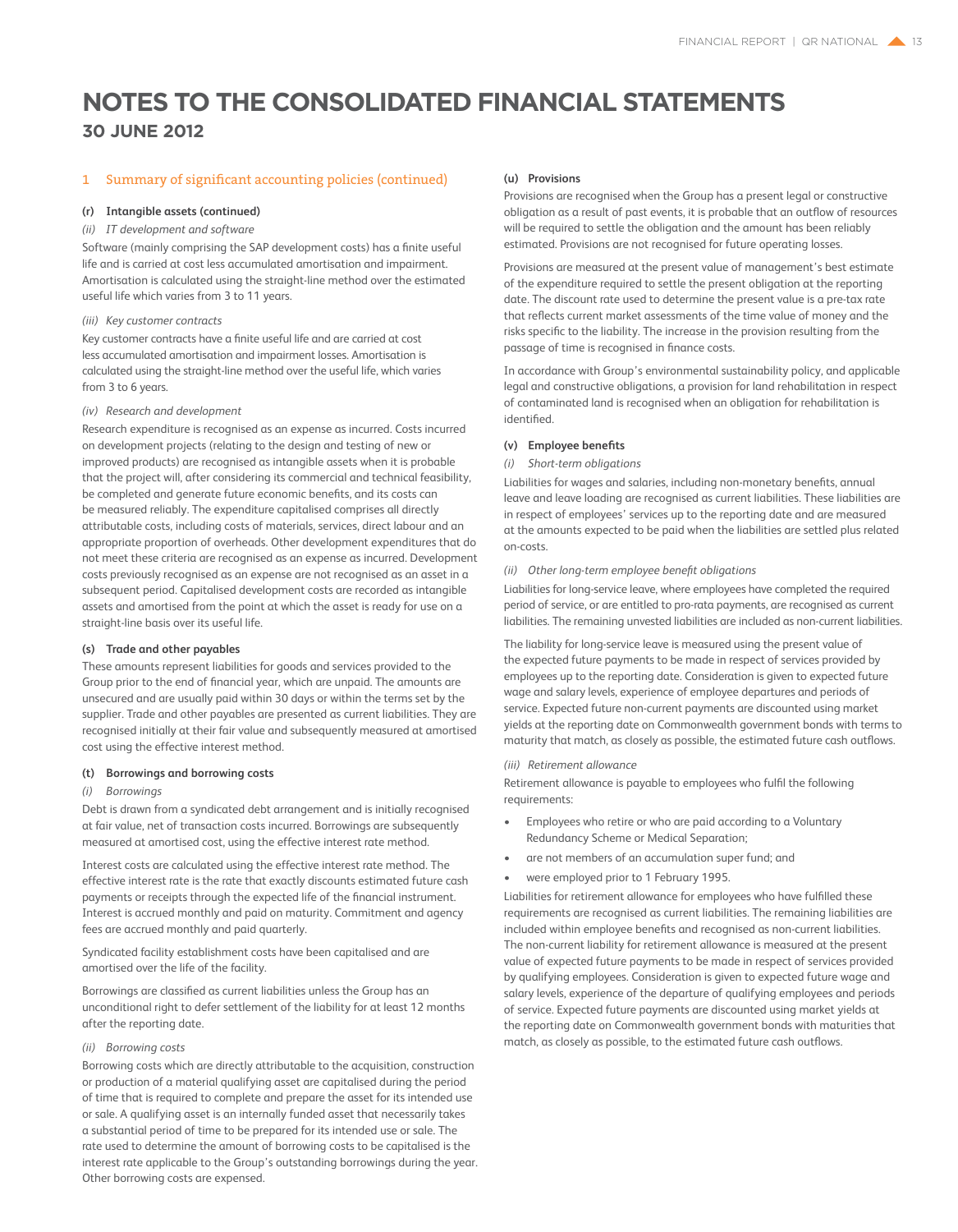### 1 Summary of significant accounting policies (continued)

### **(v) Employee benefits (continued)**

### *(iv) Share-based payments*

The fair value of rights granted under the Performance Rights Plan is recognised as an employee benefits expense with a corresponding increase in equity. The total amount to be expensed is determined by reference to the fair value of the rights granted, which includes any market performance conditions and the impact of any non-vesting conditions, but excludes the impact of any service and non-market performance vesting conditions.

Non-market vesting conditions are included in assumptions about the number of rights that are expected to vest. The total expense is recognised over the vesting period, which is the period over which all of the specified vesting conditions are to be satisfied. At the end of each period, the entity revises its estimates of the number of rights that are expected to vest based on the non-marketing vesting conditions. It recognises the impact of the revision to original estimates, if any, in profit or loss, with a corresponding adjustment to equity.

The Group settles the share-based compensation by making on-market purchases of the company's ordinary shares.

### *(v) Bonus plans*

The Group recognises a liability and an expense for bonuses, based on a formula that takes into consideration the Group and individual key performance indicators, including profit attributable to the Company's shareholders after certain adjustments. The Group recognises a provision where contractually obliged or where there is a past practice that has created a constructive obligation.

### *(vi) Sick leave*

Sick leave is not provided for on the grounds that it is non-vesting and on average, no more than the annual entitlement is taken each year.

### *(vii) Superannuation*

Contributions are expensed as they are made.

The Group pays an employer subsidy to the Government Superannuation Office in respect of employees who are contributors to the Public Sector Superannuation (QSuper) scheme.

Employer contributions to the QSuper Defined Benefit Fund are determined by the State of Queensland Treasurer, having regard to advice from the State Actuary. The primary obligation to fund the defined benefits obligations are that of the State. However, the Treasurer has the discretion to request contributions from employers that contribute to the defined benefit category of QSuper. No liability is recognised for accruing superannuation benefits, as this liability is held on a Whole of Government basis and reported in the Whole of Government financial statements. The State Actuary performs a full actuarial valuation of the assets and liabilities of the fund on a triennial basis. The latest valuation was completed as at 30 June 2010, and the State Actuary found the fund was in surplus from a Whole of Government perspective. In addition, from late 2007, the Defined Benefit Fund was closed to new members, so any potential future deficit would be diluted as membership decreases. Accordingly, no liability/asset is recognised for the Group's share of any potential deficit/ surplus of the Super Defined Benefit Fund of QSuper.

The Group also makes superannuation guarantee payments into the QSuper Accumulation Fund (Non-Contributory) and QSuper Accumulation Fund (Contributory) administered by the Government Superannuation Office, and to other complying Superannuation Funds designated by employees nominating Choice of Fund.

### **(w) Contributed equity**

Ordinary shares are classified as equity. Incremental costs directly attributable to the issue of new shares are shown in equity as a deduction, net of tax, from the proceeds.

Where any Group company purchases the Company's equity instruments, for example as the result of a share-based payment plan, the consideration paid, including any directly attributable incremental costs (net of income taxes) is deducted from equity attributable to the owners of QR National Limited as treasury shares until the shares are cancelled or reissued. Where such ordinary shares are subsequently reissued, any consideration received (net of any directly attributable incremental transaction costs and the related income tax effects) is included in equity attributable to the owners of QR National Limited.

### **(x) Dividends**

Provision is made for the amount of any dividend declared, being appropriately authorised and no longer at the discretion of the entity, on or before the end of the financial year but not distributed at reporting date.

#### **(y) Earnings per share**

*(i) Basic earnings per share*

Basic earnings per share are calculated by dividing:

- the profit attributable to owners of the Company, excluding any costs of servicing equity other than ordinary shares
- by the weighted average number of ordinary shares outstanding during the financial year, adjusted for bonus elements in ordinary shares issued during the year and excluding treasury shares.
- *(ii) Diluted earnings per share*

Diluted earnings per share adjusts the figures used in the determination of basic earnings per share to take into account:

- the after income tax effect of interest and other financing costs associated with dilutive potential ordinary shares; and
- the weighted average number of additional ordinary shares that would have been outstanding, assuming the conversion of all dilutive potential ordinary shares.

### **(z) Goods and Services Tax ("GST")**

Revenues, expenses and assets are recognised net of the amount of associated GST, unless the amount of GST incurred is not recoverable from the Australian Tax Office ("ATO"). In this case, the GST is recognised as part of the cost of acquisition of the asset or as part of the expense.

Receivables and payables are stated inclusive of the amount of GST receivable or payable. The net amount of GST recoverable from, or payable to, the ATO is included with other receivables or payables in the balance sheet.

Cash flows are presented in the cash flow statement on a gross basis. The GST components of cash flows arising from investing or financing activities which are recoverable from, or payable to the ATO, are presented as operating cash flows.

QR National Limited and its subsidiaries are grouped for GST purposes. Therefore, any inter-company transactions within the Group do not attract GST.

### **(aa) Rounding of amounts**

The Company is of a kind referred to in Class Order 98/100, issued by the Australian Securities and Investments Commission, relating to the 'rounding off' of amounts in the Financial Report. Amounts in the Financial Report have been rounded off in accordance with that Class Order to the nearest hundred thousand dollars, unless otherwise indicated.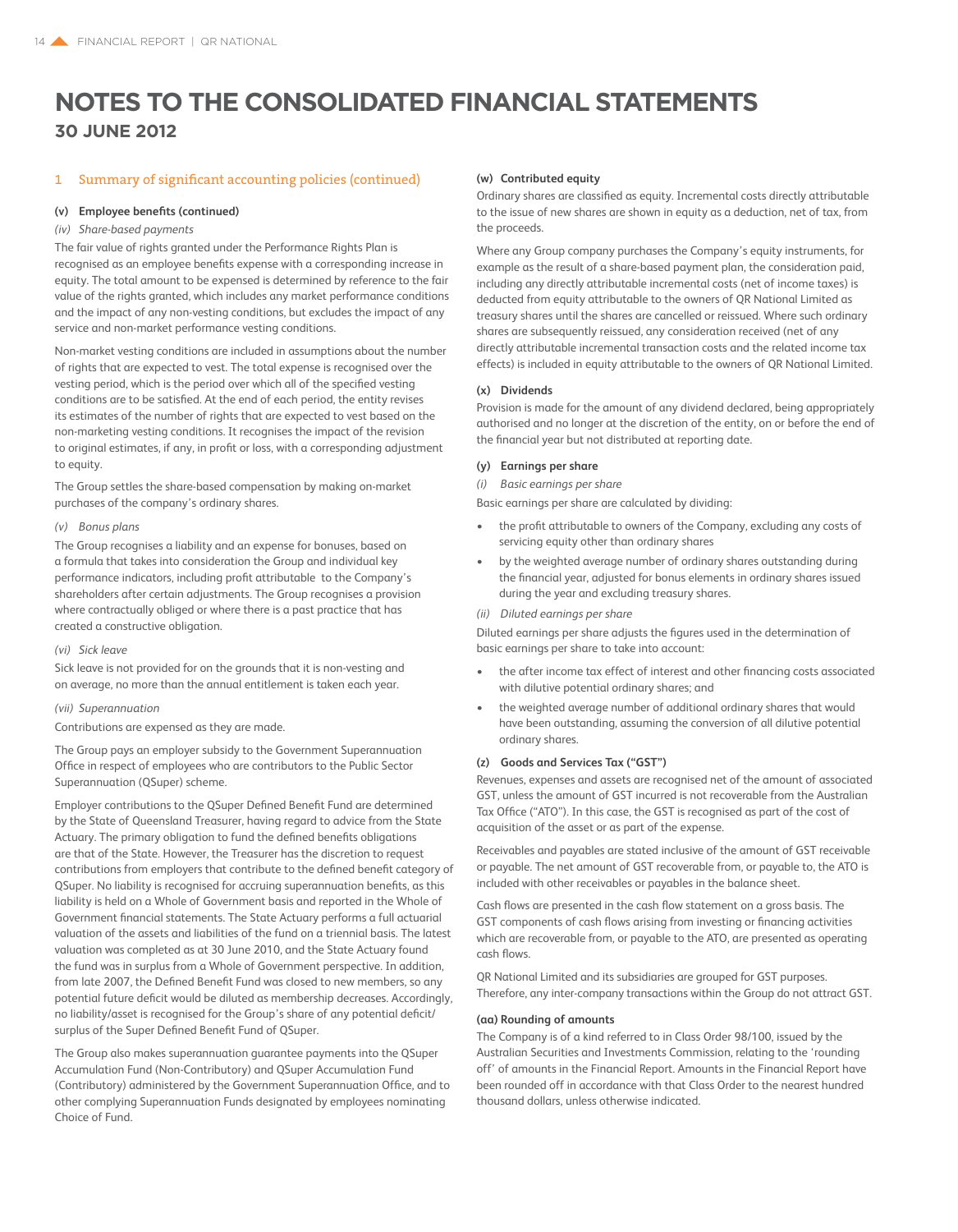### 1 Summary of significant accounting policies (continued)

#### **(ab) New accounting standards and interpretations**

Certain new accounting standards and interpretations have been published that are not mandatory for 30 June 2012 reporting periods, and have not yet been applied in the financial statements. The Group's assessment of the impact of these new standards and interpretations is set out below.

*(i) AASB 9 Financial Instruments, AASB 2009 11 Amendments to Australian Accounting Standards arising from AASB 9 and AASB 2010-7 Amendments to Australian Accounting Standards arising from AASB 9 (December 2010)*  (effective from 1 January 2013)

*AASB 9* Financial Instruments addresses the classification, measurement and derecognition of financial assets and financial liabilities. The standard is not applicable until 1 January 2013 but is available for early adoption. When adopted, the standard will affect, in particular the Group accounting for its available-for-sale financial assets, since *AASB 9* only permits the recognition of fair value gains and losses in other comprehensive income if they relate to equity investments that are not held for trading.

There will be no impact on the Group accounting for financial liabilities, as the new requirements only affect the accounting for financial liabilities that are designated at fair value through profit or loss. The derecognition rules have been transferred from *AASB 139 Financial Instruments: Recognition and Measurement* and have not been changed. The Group does not intend to adopt the new standard before their operative date. They would therefore be first applied in the financial statements for the annual reporting period ending 30 June 2014.

*(ii) AASB 10 Consolidated Financial Statements, AASB 11 Joint Arrangements, AASB 12 Disclosure of Interests in Other Entities,* revised AASB 127 *Separate Financial Statements and* AASB 128 *Investments in Associates and Joint Ventures and AASB 2011-7 Amendments to Australian Accounting Standards arising from the Consolidation and Joint Arrangements Standards* (effective 1 January 2013)

In August 2011, the Australian Accounting Standards Board (AASB) issued a suite of five new and amended standards, which address the accounting for joint arrangements, consolidated financial statements and associated disclosures.

AASB 10 replaces all of the guidance on control and consolidation in *AASB* 127 *Consolidated and Separate Financial Statements,* and *Interpretation 12 Consolidation – Special Purpose Entities.* The core principle that a consolidated entity presents a parent and its subsidiaries as if they are a single economic entity remains unchanged, as do the mechanics of consolidation. However, the standard introduces a single definition of control that applies to all entities. It focuses on the need to have both power and rights or exposure to variable returns before control is present. Power is the current ability to direct the activities that significantly influence returns. Returns must vary and can be positive, negative or both. There is also new guidance on participating and protective rights and on agent/principal relationships. The Group does not expect the new standard to have a substantial impact on its composition.

*AASB 11* introduces a principles based approach to accounting for joint arrangements. The focus is no longer on the legal structure of joint arrangements, but rather on how rights and obligations are shared by the parties to the joint arrangement. Based on the assessment of rights and obligations, a joint arrangement will be classified as either a joint operation or a joint venture. Joint ventures are accounted for using the equity method, and the choice to proportionately consolidate will no longer be permitted. Parties to a joint operation will account their share of revenues, expenses,

assets and liabilities in much the same way as under the previous standard. *AASB 11* also provides guidance for parties that participate in joint arrangements but do not share joint control. The Group does not expect the new standard to have any significant impact on its financial statements.

*AASB 12* sets out the required disclosures for entities reporting under the two new standards, *AASB 10* and *AASB 11*, and replaces the disclosure requirements currently found in *AASB 128*. Application of this standard by the Group will not affect any of the amounts recognised in the financial statements, but will impact the type of information disclosed in relation to the Group's investments.

*AASB 127* is renamed *Separate Financial Statements* and is now a standard dealing solely with separate financial statements. Application of this standard by the Group will not affect any of the amounts recognised in the financial statements.

Amendments to *AASB 128* provide clarification that an entity continues to apply the equity method and does not remeasure its retained interest as part of ownership changes where a joint venture becomes an associate, and vice versa. The amendments also introduce a 'partial disposal' concept. There will be no impact on the Group's financial statements from these amendments.

The Group does not intend to adopt the new standards before their operative date. They would therefore be first applied in the financial statements for the annual reporting period ending 30 June 2014.

*(iii) AASB 13 Fair Value Measurement* and *AASB 2011-8 Amendments to Australian Accounting Standards arising from AASB 13* (effective 1 January 2013)

*AASB 13* was released in September 2011. It explains how to measure fair value and aims to enhance fair value disclosures. The Group does not use fair value measurements extensively. It is therefore unlikely that the new rules will have a significant impact on any of the amounts recognised in the financial statements. However, application of the new standard will impact the type of information disclosed in the notes to the consolidated financial statements. The Group does not intend to adopt the new standard before its operative date, which means that it would be first applied in the annual reporting period ending 30 June 2014.

*(iv)* Revised *AASB 119 Employee Benefits, AASB 2011-10 Amendments to Australian Accounting Standards* arising from *AASB 119* (September 2011) and *AASB 2011-11 Amendments to AASB 119 (September 2011) arising from Reduced Disclosure Requirements* (effective 1 January 2013)

In September 2011, the AASB released a revised standard on accounting for employee benefits. It requires the recognition of all remeasurements of defined benefit liabilities/assets immediately in other comprehensive income (removal of the so called 'corridor' method) and the calculation of a net interest expense or income by applying the discount rate to the net defined benefit liability or asset. This replaces the expected return on plan assets that is currently included in profit or loss. The standard also introduces a number of additional disclosures for defined benefit liabilities/assets and could affect the timing of the recognition of termination benefits. It also changes the distinction between short and long-term benefits for measurement purposes, to be based on when payment is expected to be made, not when payment can be demanded. Since QR National Limited does not have any defined benefit obligations, the amendments are not expected to have any significant impact on the Group's financial statements. The Group does not intend to adopt the new standard before their operative date, which means that it would be first applied in the annual reporting period ending 30 June 2014.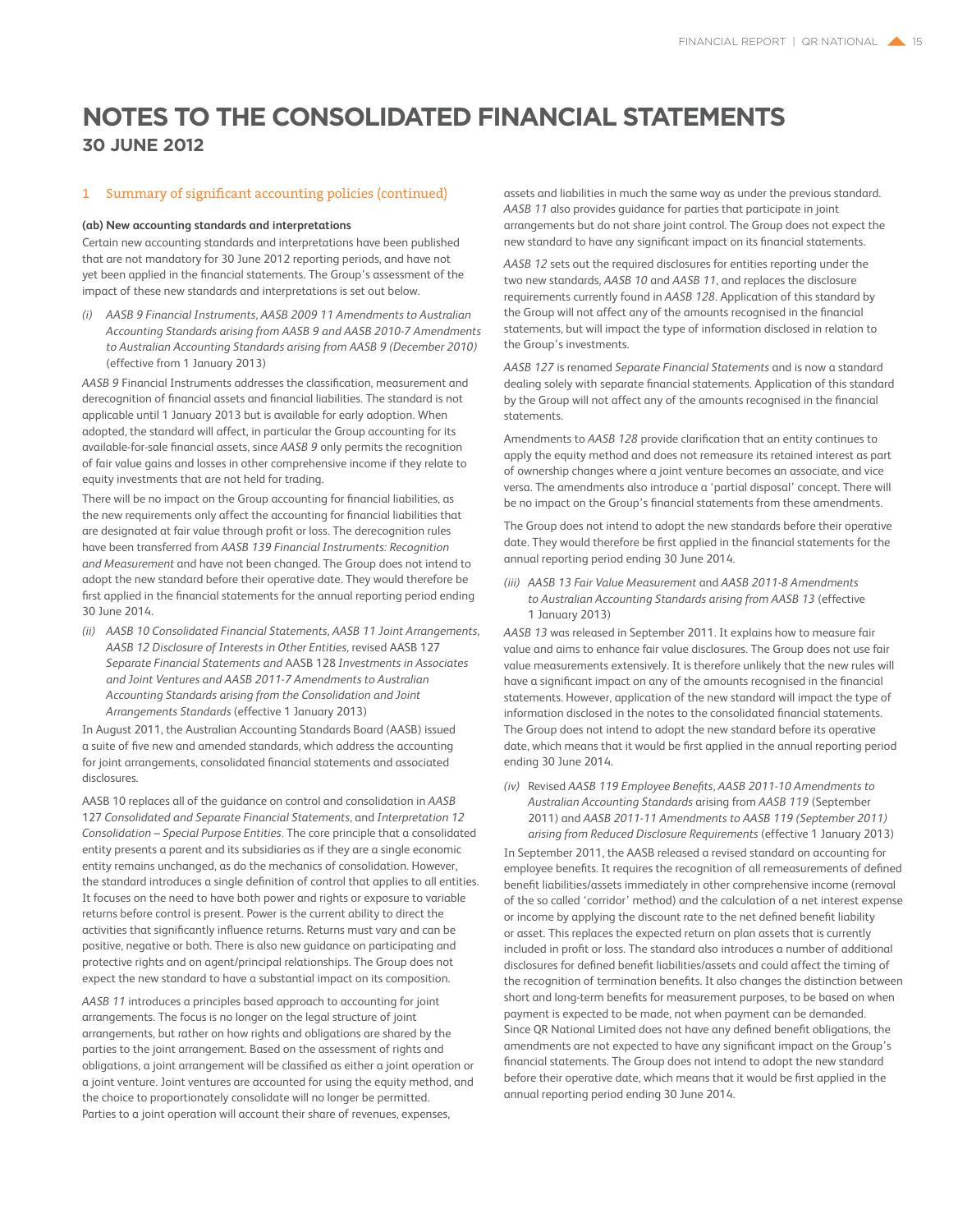### 1 Summary of significant accounting policies (continued)

#### **(ab) New accounting standards and interpretations (continued)**

(v) *AASB 2011-9 Amendments to Australian Accounting Standards* - *Presentation of Items of Other Comprehensive Income* (effective 1 July 2012)

In September 2011, the AASB made an amendment to AASB 101 Presentation of Financial Statements which requires entities to separate items presented in other comprehensive income into two groups, based on whether they may be recycled to profit or loss in the future. This will not affect the measurement of any of the items recognised in the balance sheet or the profit or loss in the current period. The group intends to adopt the new standard from 1 July 2012.

(vi) *AASB 2012-3 Amendments to Australian Accounting Standard - Offsetting Financial Assets and Financial Liabilities and AASB 2012-2 Disclosures - Offsetting Financial Assets and Financial Liabilities* (effective 1 January 2014 and 1 January 2013 respectively)

In June 2012, the AASB approved amendments to the application guidance in *AASB 132 Financial Instruments:* Presentation, to clarify some of the requirements for offsetting financial assets and financial liabilities in the balance sheet. These amendments are effective from 1 January 2014. They are unlikely to affect the accounting for any of the entity's current offsetting arrangements. However, the AASB has also introduced more extensive disclosure requirements into *AASB 7* which will apply from 1 January 2013. When they become applicable, the Group will have to provide a number of additional disclosures in relation to its offsetting arrangements. The Group intends to apply the new rules for the first time in the financial year commencing 1 July 2013.

(vii) *AASB 2011-4 Amendments to Australian Accounting Standards to Remove Individual Key Management Personnel Disclosure Requirements* (effective 1 July 2013)

In July 2011, the AASB removed the individual Key Management Personnel disclosure requirements from *AASB 124 Related Party Disclosures*, to achieve consistency with the international equivalent standard and remove a duplication of the requirements with the Corporations Act 2001. While this will reduce the disclosures that are currently required in the notes to the financial statements, it will not affect any of the amounts recognised in the financial statements. The amendments apply from 1 July 2013 and cannot be adopted early. The Corporations Act requirements in relation to remuneration reports, will remain unchanged for now, but these requirements, are currently subject to review and may also be revised in the near future.

### **(ac) Parent entity financial information**

The financial information for the parent entity, QR National Limited, disclosed in note 38, has been prepared on the same basis as the consolidated financial statements, except as set out below.

*(i) Investments in subsidiaries, associates, and joint-venture entities*

Investments in subsidiaries, associates, and joint-venture entities are accounted for at cost in the financial statements of QR National Limited. Dividends received from associates are recognised in the parent entity's income statement, rather than being deducted from the carrying amount of these investments.

*(ii) Tax consolidation legislation*

QR National and its wholly-owned Australian controlled entities have implemented the tax consolidation legislation with effect from 22 November 2010. All Australian wholly-owned companies in the OR National Limited Group are part of the tax consolidated group and are therefore taxed as a single entity. The head entity of the tax consolidated group is QR National Limited. The Group has notified the Australian Taxation Office that it has formed a tax consolidated group, applying from 22 November 2010.

The head entity, QR National Limited, and the controlled entities in the tax consolidated group account for their own current and deferred tax amounts. These tax amounts are measured as if each entity in the tax consolidated group continues to be a stand-alone taxpayer in its own right.

In addition to its own current and deferred tax amounts, QR National Limited also recognises the current tax liabilities (or assets) and the deferred tax assets arising from unused tax losses and unused tax credits assumed from controlled entities in the tax consolidation group.

The entities have also entered into a tax funding agreement which sets out the funding obligations of members of the tax consolidated group in respect of income tax amounts. The tax funding arrangements require payments to the head entity equal to the current tax liability assumed by the head entity. In addition, the head entity is required to make payments equal to the current tax asset or deferred tax asset arising from unused tax losses and tax credits assumed by the head entity from a subsidiary member.

These tax funding arrangements result in the head entity recognising a current inter-entity receivable/payable equal in amount to the tax liability/ asset assumed.

### *(iii) Employee benefits – share-based payments*

The grant by the Company of rights over its equity instruments to the employees of subsidiary undertakings in the Group is treated as a capital contribution to that subsidiary undertaking. The fair value of employee services received, measured by reference to the grant date fair value, is recognised over the vesting period as an increase to investment in subsidiary undertakings, with a corresponding credit to equity.

### 2 Critical accounting estimates and judgements

Estimates and judgements are continually evaluated and are based on historical experience and other factors, including expectations of future events that may have a financial impact on the entity and that are believed to be reasonable under the circumstances.

The Group makes estimates and assumptions concerning the future. The resulting accounting estimates will, by definition, seldom equal the related actual results. The estimates and assumptions that have a significant risk of causing a material adjustment to the carrying amounts of assets and liabilities within the next financial year are discussed over page.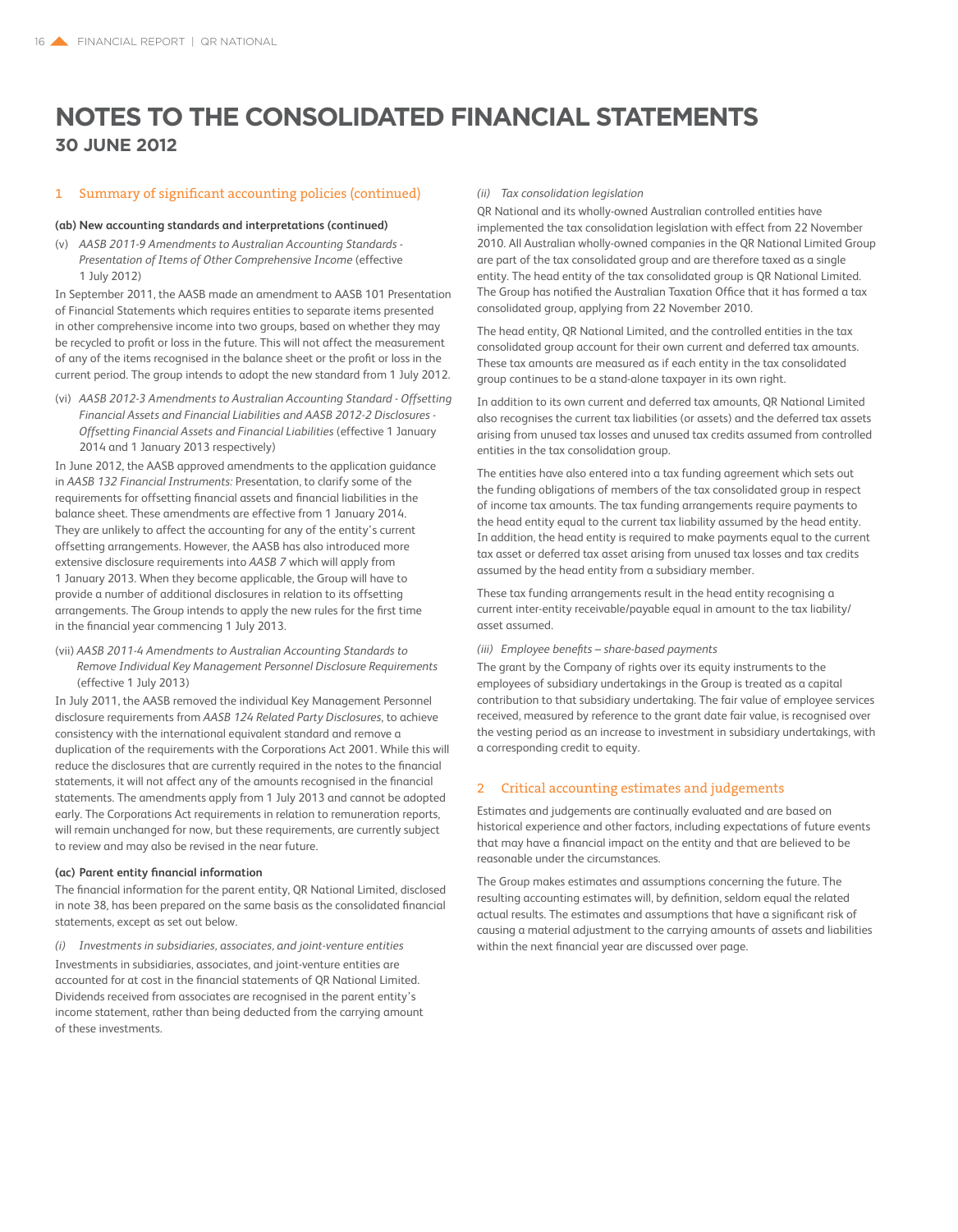### 2 Critical accounting estimates and judgements (continued)

### *(i) Impairment*

The Group considers annually whether there has been any indicators of impairment and then tests whether non-current assets, including goodwill, have suffered any impairment, in accordance with the accounting policy stated in note 1(j). The recoverable amounts of cash generating units have been determined based on value in use calculations, or fair value less costs to sell. These calculations require the use of assumptions. Refer to note 15 and 16 for further details on the carrying amounts of non-current assets subject to impairment testing.

### *(ii) Employee benefits*

The determination of the provisions required is dependent on specific assumptions, including expected wage increases, length of employee service, and bond rates. Refer to note 21 for further information.

### *(iii) Taxation*

The Group's accounting policy for taxation requires management's judgement as to the types of arrangements considered to be subject to tax. Judgement is also required in assessing whether certain deferred tax assets and certain deferred tax liabilities are recognised on the balance sheet. Deferred tax assets, including those arising from non-recoupable tax losses, capital losses and temporary differences, are recognised only when it is considered probable they will be recovered. Recoverability is dependent on the generation of sufficient future taxable profits.

Assumptions about the generation of future taxable profits depend on management's estimates of future cash flows. These, in turn, depend on estimates of future sales volumes, operating costs, capital expenditure and other capital management transactions. Judgements are also required about the application of income tax legislation. These judgements and assumptions are subject to risk and uncertainty; hence, there is a possibility that changes in circumstances will alter expectations, which may impact the amount of deferred tax assets and deferred tax liabilities recognised on the balance sheet, and the amount of other tax losses and temporary differences not yet recognised. In such circumstances, some or all of the carrying amounts of recognised deferred tax assets and liabilities may then require adjustment, resulting in a corresponding credit or charge to the income statement.

Refer to notes 18 and 23 for carrying amounts of deferred tax assets and deferred tax liabilities respectively.

#### *(iv) Depreciation*

Management estimates the useful lives and residual values of property, plant and equipment based on the expected period of time over which economic benefits from use of the asset will be derived. Management reviews useful life assumptions on an annual basis, having given consideration to variables, including historical and forecast usage rates, technological advancements and changes in legal and economic conditions. Refer to note 1(p) for details of current depreciation rates used.

### *Revision of useful lives of plant and equipment*

During the year, the useful lives of rollingstock were adjusted upwards from 25 to 30 years to more accurately reflect the useful lives of these assets, as part of a management review (refer to note 1p(iii)). There has also been a reduction in the value ascribed to the initial overhaul component of rollingstock used within the Coal and Freight businesses. The overhaul component is depreciated over a useful life of 15 years. The change in accounting estimate has been applied with effect from 1 July 2011. The net effect of these changes for the year ended 30 June 2012 was a decrease in depreciation expense for the Group of \$36.5 million. Assuming the assets are held until the end of their estimated useful lives, depreciation expensed will decrease by \$36.5 million next financial year, however, the life over which depreciation is recognised will be extended.

The revised useful lives have been adopted following a detailed review and analysis of the current fleet, taking into consideration current and forecast operating statistics, detailed history of maintenance costs and overhaul profile.

### *(v) Take or pay*

The calculation of 'take or pay' is based on an assessment of access charges from contracted railings that have not been achieved, subject to an adjustment for QR Network Pty Ltd ("below rail") cause. Below rail cause is based on information on below rail versus operator/mine cancellations in the relevant year. The estimate of 'take or pay' is based on management's judgement of below rail cause and is recognised in the year in which the contractual railings have not been achieved.

### *(vi) Strategic infrastructure projects*

During the period, work continued on various significant infrastructure projects in relation to above and below rail development. For the year ended 30 June 2012, \$42.3 million (2011: \$nil) of costs were capitalised. Management's judgement has been applied to the extent to which capitalisation of these projects is appropriate. The application of this judgement will be re-assessed throughout the life of the projects.

These projects have significantly advanced since the half-year report, which includes announcements by the State of Queensland in respect of the rail corridor, announcements by the Group of a 25 mtpa expansion of the Goonyella to Abbot Point rail line, as well as customer announcements of joint agreements in respect of progressing the feasibility of those projects.

### 3 Financial risk management

The Group has exposure to a variety of financial risks, including market risk (foreign exchange risk, interest rate risk and fuel price risk), credit risk and liquidity risk. The Board approved Treasury Policy addresses the management of these risks using various financial instruments. Trading for speculation is strictly prohibited. Compliance with the Policy is monitored on an ongoing basis through regular reporting to the Board.

### **(a) Market risk**

Market risk is the risk that adverse movements in fuel price, foreign exchange, interest rates and equity prices will increase costs and negatively impact the Group's income or the value of its holdings of financial instruments. The Group measures market risk using cash flow at risk. The objective of risk management is to manage the market risks inherent in the business to protect profitability and return on assets.

### *(i) Foreign exchange risk*

*Exposure to foreign exchange risk*

Foreign exchange risk arises from the purchase of capital equipment and operating expenditure (primarily fuel expenses) that are denominated in or related to a currency that is not the entity's functional currency. These transactions apply in large part to the US Dollar ("USD") and the Euro ("EUR").

The Group's exposure to foreign currency risk at the end of the reporting period, expressed in AUD, was as follows:

|                                | 2012              |                             | 2011                 |                             |  |
|--------------------------------|-------------------|-----------------------------|----------------------|-----------------------------|--|
|                                | <b>USD</b><br>\$m | <b>EUR</b><br>$\mathsf{Sm}$ | USD<br>$\mathsf{Sm}$ | <b>EUR</b><br>$\mathsf{Sm}$ |  |
| Cash and cash equivalents      | 1.1               | 0.1                         | 12                   | 0.2                         |  |
| Trade receivables              |                   |                             | 0.8                  |                             |  |
| Net forward exchange contracts | (8.8)             | (5.1)                       | (75.2)               | (2.3)                       |  |
| Net exposures                  | (7.7)             | (5.0)                       | (73.2)               | (2.1)                       |  |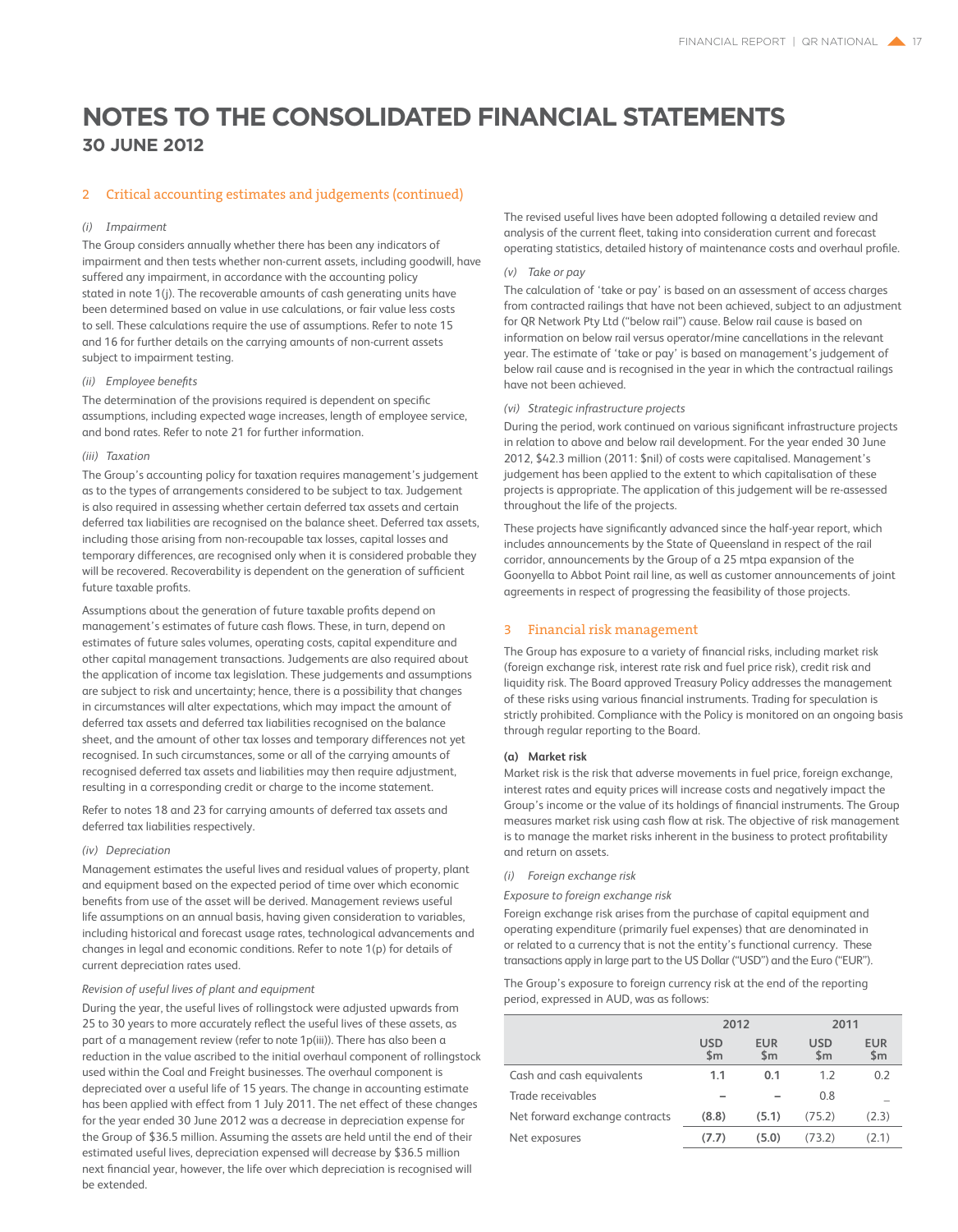### 3 Financial risk management (continued)

### **(a) Market risk (continued)**

*(i) Foreign exchange risk (continued)*

### Risk management

In order to protect against foreign exchange movements, the Group enters into forward foreign exchange contracts. These contracts are hedging highly probable forecast foreign currency exposures. Such contracts are designated as cash flow hedges. Realised gains or losses on these contracts arise due to differences between the spot rates on settlement and the forward rates of the derivative contracts.

During the year, the net realised loss arising from foreign exchange hedging activities for the Group was \$16.3 million (2011: loss of \$15.4 million) as a result of the AUD appreciating above the average hedged rate. Of this net amount, a realised loss of \$9.3 million (2011: loss of \$17.2 million) represents the effective portion of the hedges which has been recognised in the relevant expenditure category which the contract was hedging or capitalised to a project, and a realised loss of \$7.0 million (2011: gain of \$1.8 million) represents the ineffective portion of hedges and non designated derivatives, which has been recognised in other expenses.

### *(ii) Fuel price risk*

*Exposure to fuel price risk*

Fuel price risk arises on the Group's exposure to fuel prices, predominately Gasoil.

### Risk management

In order to protect against adverse fuel price movements, the Group enters into commodity swap contracts. These contracts are hedging highly probable forecast fuel consumption. Realised gains and losses on these contracts arise due to differences between the actual fuel prices on settlement and the forward price of the derivative contract.

During the year, the net realised gain arising from fuel hedging activities for the Group was \$9.9 million (2011: gain of \$3.0 million) as a result of actual fuel prices moving higher than the average hedged price. Of this net amount, a realised gain of \$6.0 million (2011: \$3.5 million) represents the effective portion of the hedges which has been recognised in diesel expense, and a realised gain of \$3.9 million (2011: loss of \$0.5 million) represents the ineffective portion of the hedges which has been recognised in other expenses.

As at the reporting date, both fuel commodity and fuel foreign exchange hedging derivatives were closed out due to the reduction in fuel at risk as a result of the shift to new form contracts.

### *(iii) Equity securities price risk*

The Group was exposed to equity securities price risk in the prior period through its investment in an unlisted equity trust which is classified as an available-for-sale investment. In the current period, the investment has been classified as an associate following the acquisition of an additional 18% interest in the unit trust (refer to note 14). An increase/decrease of 10% to the valuation of property owned by the unlisted entity in which securities are held would increase equity/decrease profit before tax by \$nil (2011: \$3.6 million).

### *(iv) Interest rate risk*

#### *Exposure to interest rate risk*

The Group holds both interest bearing assets and interest bearing liabilities, and therefore the Group's income and operating cash flows are subject to changes in market interest rates.

The Group's main interest rate risk arises from long term borrowings. Borrowings issued at variable rates expose the Group to cash flow interest rate risk.

At the reporting date, the interest rate profile of the Group's interest bearing financial instruments was:

|                                                    |                                                 | 30 June 2012                    | 30 June 2011                                    |                                 |  |
|----------------------------------------------------|-------------------------------------------------|---------------------------------|-------------------------------------------------|---------------------------------|--|
|                                                    | Weighted<br>average<br>interest<br>rate<br>$\%$ | <b>Balance</b><br>$\mathsf{Sm}$ | Weighted<br>average<br>interest<br>rate<br>$\%$ | <b>Balance</b><br>$\mathsf{Sm}$ |  |
| <b>Bank overdrafts</b><br>and bank loans           | 5.4%                                            | 1.220.0                         | 6.7%                                            | 830.0                           |  |
| Interest rate<br>swaps                             | 3.6%                                            | (500.0)                         |                                                 |                                 |  |
| Net exposure to<br>cash flow interest<br>rate risk |                                                 | 720.0                           |                                                 | 830.0                           |  |

### Risk management

In order to protect against adverse interest rate movements, the Group enters into derivative contracts.

During the year, the net realised gain arising from interest rate hedging activities for the Group was \$1.5 million (2011: nil) as a result of market interest rates closing higher than the average hedged rate. The total realised gain represents the effective portion of the hedges which has been recognised in interest expense.

The Group accounts for financial assets at fair value through profit or loss, and financial liabilities at amortised cost using the effective interest method.

*(v) Sensitivity on foreign exchange, fuel price and interest rate risk*

The following table summarises the gain/(loss) impact of reasonably possible changes in market risk, relating to existing financial instruments, on net profit and equity before tax. For the purpose of this disclosure, the following assumptions were used:

- 15% (2011: 15%) appreciation/depreciation of the AUD against the USD;
- 40% (2011: 40%) increase/decrease in the price of fuel;
- 100 basis points increase/decrease in interest rates:
- Sensitivity analysis assumes hedge designations and effectiveness test results as at 30 June 2012 remain unchanged;
- Sensitivity analysis is isolated for each risk assuming all other variables remain constant; and
- Sensitivity analysis on foreign currency rates and fuel indices represent current market conditions.

|                                    | Profit<br>(before tax) |                       | Equity<br>(before tax) |                       |
|------------------------------------|------------------------|-----------------------|------------------------|-----------------------|
|                                    | 2012<br>$\mathsf{Sm}$  | 2011<br>$\mathsf{Sm}$ | 2012<br>$\mathsf{Sm}$  | 2011<br>$\mathsf{Sm}$ |
| 15% movement in foreign            |                        |                       |                        |                       |
| currency rates                     |                        |                       |                        |                       |
| 15% USD depreciation               | 0.2                    | 1.0                   | 2.4                    | 9.5                   |
| 15% USD appreciation               | (0.1)                  | (0.7)                 | (1.8)                  | (7.0)                 |
| 40% movement in fuel indices       |                        |                       |                        |                       |
| 40 % decrease per barrel in        |                        |                       |                        |                       |
| fuel indices                       |                        | (0.6)                 |                        | (13.6)                |
| 40% increase per barrel in         |                        |                       |                        |                       |
| fuel indices                       |                        | 0.6                   |                        | 13.6                  |
| 100bps movement in interest rates  |                        |                       |                        |                       |
| 100 bps decrease in interest rates |                        |                       |                        |                       |
| borrowings                         | 10.9                   | 8.3                   |                        |                       |
| derivatives                        |                        |                       | (4.2)                  |                       |
| 100 bps increase in interest rates |                        |                       |                        |                       |
| borrowings                         | (10.9)                 | (8.3)                 |                        |                       |
| derivatives                        |                        |                       | 4.2                    |                       |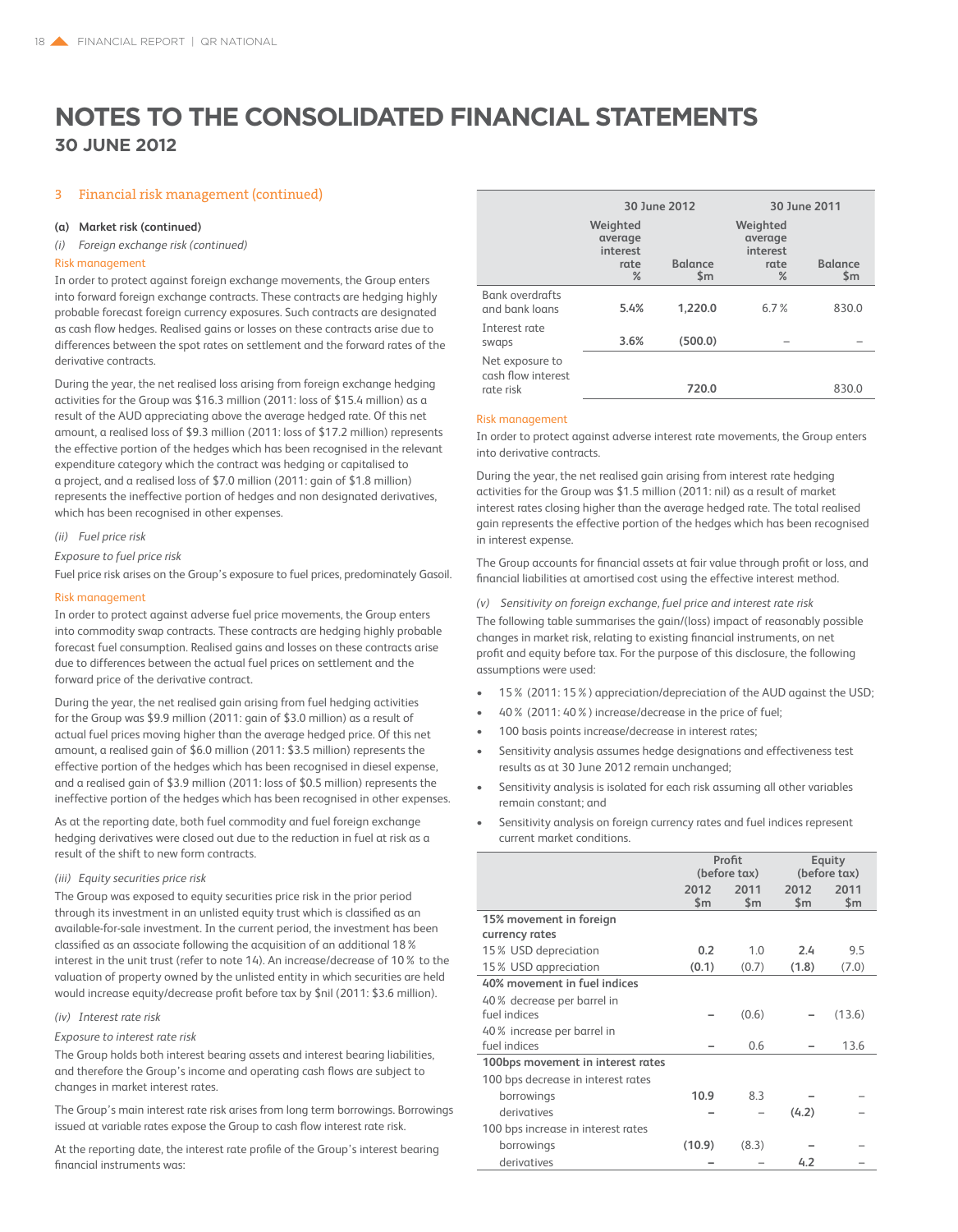### 3 Financial risk management (continued)

### **(b) Credit risk**

Credit risk is managed on a group basis. Credit risk is the risk of financial loss to the Group if a customer or counterparty to a financial instrument fails to meet its contractual obligations. Credit risk arises from cash and cash equivalents, derivative financial instruments, deposits with financial institutions and receivables from customers.

The maximum exposure to credit risk, excluding the value of any collateral or other security, at balance date, to recognised financial assets, is the carrying amount, net of any provisions for impairment of those assets, as disclosed in the balance sheet and notes to the financial statements. Credit risk further arises in relation to financial guarantees given to certain parties. Refer to note 3(d).

The Group does not have any material credit risk exposure to any single receivable (or group of receivables) under financial instruments entered into by the Group. For some trade receivables, the Group may also obtain security in the form of guarantees, deeds of undertaking, or letters of credit, which can be called upon if the counterparty is in default under the terms of the agreement. Refer to note 3(d) for further details.

The Group has policies in place to ensure that sales of services are only made to customers with an appropriate credit profile. If customers are independently rated, these ratings are used. Otherwise, if there is no independent rating, the credit quality of the customer is assessed, taking into account its financial position, past experience and other factors.

Credit risk on cash transactions and derivative contracts is managed through the Board approved Treasury Policy, which restricts the Group to financial institutions whose long-term credit ratings, determined by a recognised ratings agency, are at or above the minimum rating of A-. This Policy also limits the amount of credit exposure to any one financial institution. The Group's net exposures and the credit ratings of its counterparties are regularly monitored.

The Group's available-for-sale equity securities held in the prior period were units in an unlisted property trust with an unrated counterparty, where the underlying investment was commercial property. The Group has policies in place to ensure that investments are made with counterparties with an appropriate credit history/low credit risk.

An analysis of the Group's trade and other receivables that have been impaired and the ageing of those that are past due but not impaired at the balance date is presented in note 10(b).

### **(c) Liquidity risk**

Liquidity risk is the risk that the Group will encounter difficulties in meeting the obligations associated with its financial liabilities. The Group's approach to managing liquidity is to ensure, as far as possible, sufficient liquidity is available to meet its liabilities when due, under both normal and stressed conditions without incurring unacceptable losses or risking damage to the Group's reputation.

### *Financing arrangements*

The Group has access to undrawn borrowing facilities through its Syndicated Facility Agreement.

The total amount of credit unused as at 30 June 2012 was \$1,775.0 million (2011: \$2,170.0 million).

The Group also has a credit standby arrangement with the Commonwealth Bank of Australia in the form of a bank overdraft totalling \$2.0 million (2011: \$2.0 million).

The following table summarises the contractual timing of undiscounted cash flows including estimated interest payments, of financial liabilities and derivative instruments. The contractual amount assumes current interest rates and foreign exchange rates estimated using forward curves applicable at the end of the reporting period.

For cash flows relating to cash and cash equivalents, refer to note 9.

### **(c) Liquidity risk (continued)**

| 2012                                              | Less than<br>1 year<br>\$m | <b>Between</b><br>1 and 5 years<br>\$m\$ | Over 5 years<br>\$m      | <b>Total contractual</b><br>cash flows<br>\$m\$ | Carrying amount<br>$($ assets $)$ /<br>liabilities<br>\$m\$ |
|---------------------------------------------------|----------------------------|------------------------------------------|--------------------------|-------------------------------------------------|-------------------------------------------------------------|
| Non-derivatives                                   |                            |                                          |                          |                                                 |                                                             |
| Non-interest bearing                              | 349.6                      |                                          | $\qquad \qquad$          | 349.6                                           | 349.6                                                       |
| Variable rate borrowings                          | 60.2                       | 1,254.6                                  | $\qquad \qquad$          | 1,314.8                                         | 1,201.6                                                     |
| Financial guarantees                              | 54.1                       | $\qquad \qquad$                          | $\overline{\phantom{0}}$ | 54.1                                            |                                                             |
| <b>Total non-derivatives</b>                      | 463.9                      | 1,254.6                                  | $\overline{\phantom{0}}$ | 1,718.5                                         | 1,551.2                                                     |
| <b>Derivatives</b>                                |                            |                                          |                          |                                                 |                                                             |
| Forward commodity derivatives used<br>for hedging |                            |                                          |                          |                                                 |                                                             |
| Interest rate swaps used for hedging              | (0.4)                      | (0.5)                                    |                          | (0.9)                                           | 2.4                                                         |
| Foreign exchange contracts used for hedging       |                            |                                          |                          |                                                 | 0.8                                                         |
| - (inflow)                                        | (11.3)                     | (2.6)                                    |                          | (13.9)                                          |                                                             |
| - outflow                                         | 12.1                       | 3.0                                      | -                        | 15.1                                            |                                                             |
| <b>Total derivatives</b>                          | 0.4                        | (0.1)                                    | $\overline{\phantom{0}}$ | 0.3                                             | 3.2                                                         |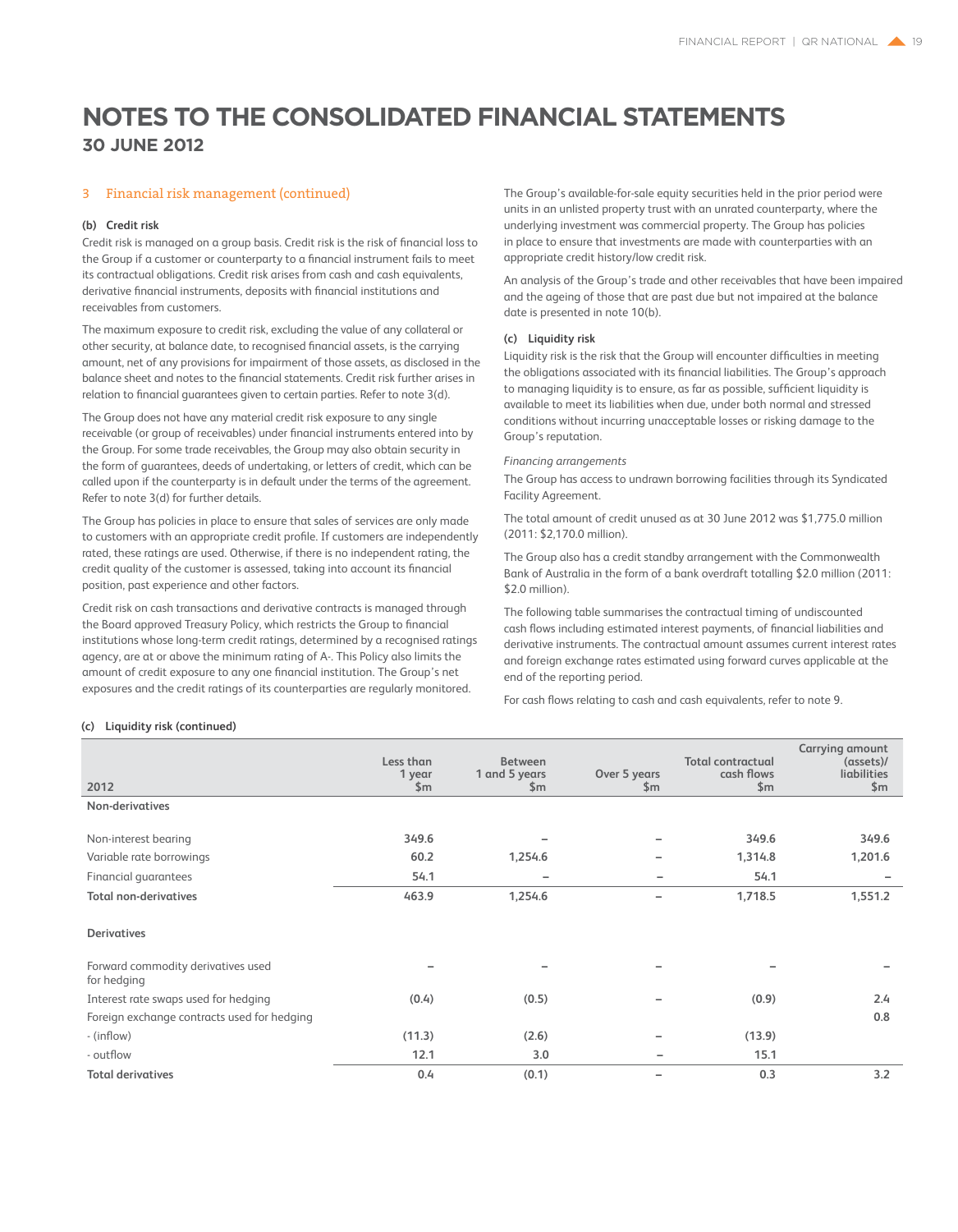### 3 Financial risk management (continued)

### **(c) Liquidity risk (continued)**

| 2011                                              | Less than<br>1 year<br>\$m | <b>Between</b><br>1 and 5 years<br>\$m | Over 5 years<br>\$m | <b>Total contractual</b><br>cash flows<br>\$m\$ | Carrying amount<br>(asserts)<br>liabilities<br>\$m\$ |
|---------------------------------------------------|----------------------------|----------------------------------------|---------------------|-------------------------------------------------|------------------------------------------------------|
| Non-derivatives                                   |                            |                                        |                     |                                                 |                                                      |
|                                                   |                            |                                        |                     |                                                 |                                                      |
| Non-interest bearing                              | 310.2                      |                                        | -                   | 310.2                                           | 310.2                                                |
| Variable rate borrowings                          | 55.9                       | 931.5                                  | -                   | 987.4                                           | 803.2                                                |
| Financial quarantees                              | 40.5                       |                                        | $\qquad \qquad$     | 40.5                                            |                                                      |
| <b>Total non-derivatives</b>                      | 406.6                      | 931.5                                  | -                   | 1,338.1                                         | 1,113.4                                              |
| <b>Derivatives</b>                                |                            |                                        |                     |                                                 |                                                      |
| Forward commodity derivatives used<br>for hedging |                            |                                        |                     |                                                 |                                                      |
| Interest rate swaps used for hedging              | (7.3)                      | (2.7)                                  |                     | (10.0)                                          | (10.0)                                               |
| Foreign exchange contracts used for hedging       |                            |                                        |                     |                                                 | 16.3                                                 |
| - (inflow)                                        | (80.3)                     | (12.4)                                 | -                   | (92.7)                                          |                                                      |
| - outflow                                         | 96.2                       | 16.0                                   |                     | 112.2                                           |                                                      |
| <b>Total derivatives</b>                          | 8.6                        | 0.9                                    | ۰                   | 9.5                                             | 6.3                                                  |

### **(d) Fair value measurements**

The net fair value of cash, cash equivalents and non interest bearing financial assets and liabilities approximates their carrying value due to their short maturity. The net fair value of other financial assets and liabilities is determined by valuing them at the present value of future contracted cash flows. Cash flows are discounted using standard valuation techniques at the applicable market yield, having regard to the timing of the cash flows.

The net fair value of forward foreign exchange and fuel contracts is determined as the unrealised gain/loss at balance date by reference to market exchange rates and fuel prices. The net fair value of interest rate swaps is determined as the present value of future contracted cash flows. Cash flows are discounted using standard valuation techniques at the applicable market yield, having regard to the timing of the cash flow.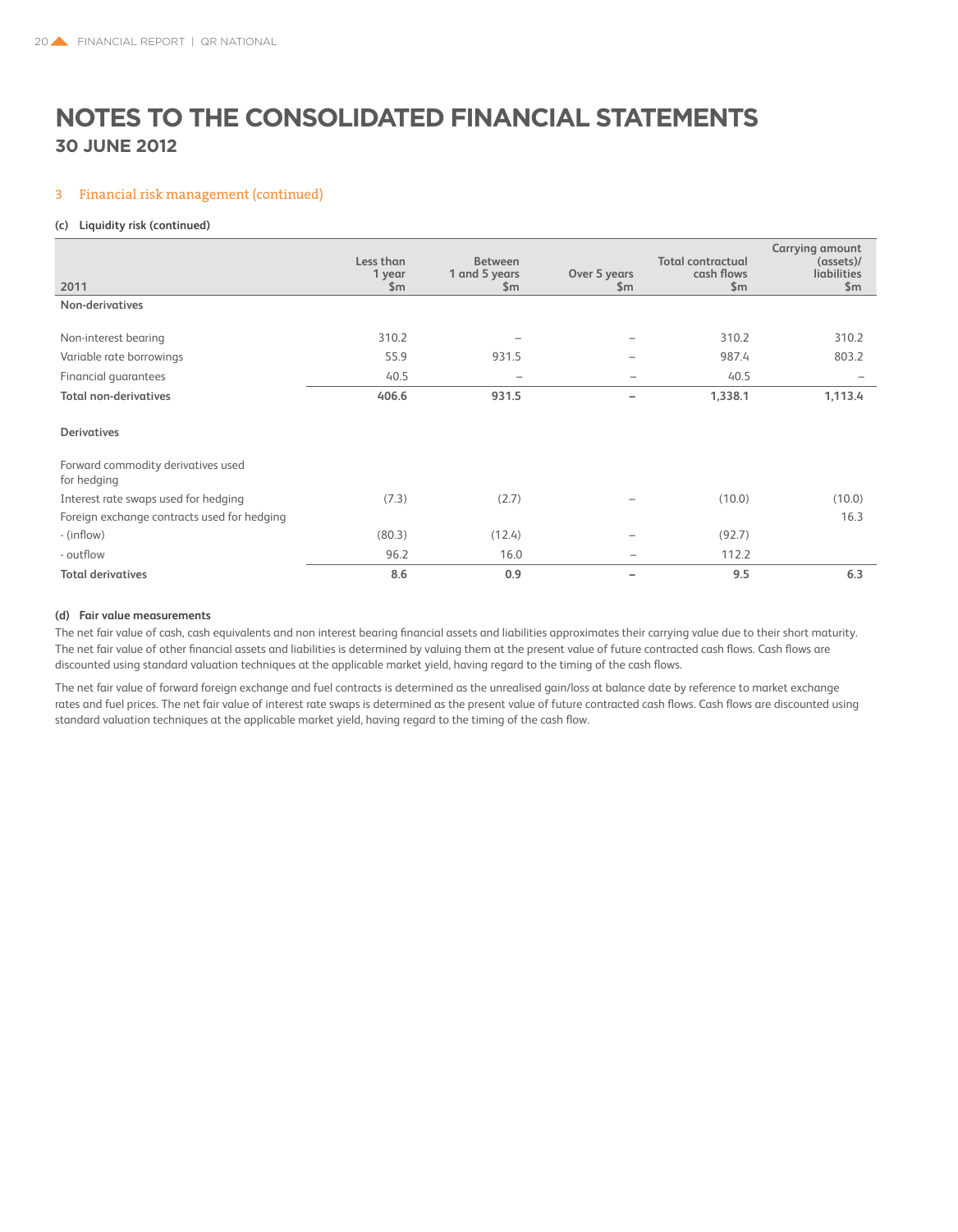### **30 June 2012**

### 3 Financial risk management (continued)

#### **(d) Fair value measurements (continued)**

|                                                              |                      | Carrying<br>amount |                      | <b>Fair value</b>  |  |  |
|--------------------------------------------------------------|----------------------|--------------------|----------------------|--------------------|--|--|
|                                                              | 2012<br>\$m          | 2011<br>\$m\$      | 2012<br>\$m          | 2011<br>\$m        |  |  |
| <b>Financial assets</b><br>carried at fair value             |                      |                    |                      |                    |  |  |
| Forward exchange<br>contracts                                | 0.1                  | 4.5                | 0.1                  | 4.5                |  |  |
| Interest rate swaps                                          |                      |                    |                      |                    |  |  |
| Commodity swaps                                              |                      | 20.3               |                      | 20.3               |  |  |
|                                                              | 0.1                  | 24.8               | 0.1                  | 24.8               |  |  |
| <b>Financial assets</b><br>carried at amortised<br>cost      |                      |                    |                      |                    |  |  |
| Cash and cash<br>equivalents                                 | 98.8                 | 117.1              | 98.8                 | 117.1              |  |  |
| Trade and other<br>receivables                               | 548.1                | 473.5              | 548.1                | 473.5              |  |  |
|                                                              | 646.9                | 590.6              | 646.9                | 590.6              |  |  |
| <b>Financial assets</b><br>available-for-sale                |                      |                    |                      |                    |  |  |
| Equity securities                                            |                      | 36.3               |                      | 36.3               |  |  |
|                                                              |                      | 36.3               |                      | 36.3               |  |  |
| <b>Financial liabilities</b><br>carried at fair value        |                      |                    |                      |                    |  |  |
| Forward exchange<br>contracts                                | (0.9)                | (20.8)             | (0.9)                | (20.8)             |  |  |
| Interest rate swaps                                          | (2.4)                |                    | (2.4)                |                    |  |  |
| Commodity swaps                                              |                      | (10.3)             |                      | (10.3)             |  |  |
|                                                              | (3.3)                | (31.1)             | (3.3)                | (31.1)             |  |  |
| <b>Financial liabilities</b><br>carried at amortised<br>cost |                      |                    |                      |                    |  |  |
| Trade and other                                              |                      |                    |                      |                    |  |  |
| payables<br>Borrowings                                       | (349.6)<br>(1,201.6) | (310.2)<br>(803.2) | (349.6)<br>(1,210.6) | (310.2)<br>(856.2) |  |  |
|                                                              |                      |                    |                      |                    |  |  |
| Off-balance sheet<br>Unrecognised<br>financial assets        | (1,551.2)            | (1, 113.4)         | (1,560.2)            | (1, 166.4)         |  |  |
| Third party<br>guarantees                                    |                      |                    | 48.5                 | 50.5               |  |  |
| <b>Bank quarantees</b>                                       |                      |                    | 247.4                | 203.8              |  |  |
| Insurance company<br>quarantees                              |                      |                    | 27.3                 | 25.2               |  |  |
| Unrecognised<br>financial liabilities                        |                      |                    | (54.1)               | (40.5)             |  |  |
| <b>Bank guarantees</b>                                       |                      |                    | 269.1                | 239.0              |  |  |

#### Fair value hierarchy

The table below analyses financial instruments carried at fair value, by valuation method. The different levels have been defined as follows:

- Level 1: quoted prices (unadjusted) in active markets for identical assets or liabilities
- Level 2: inputs other than quoted prices included within Level 1 that are observable for the asset or liability, either directly (i.e., as prices) or indirectly (i.e., derived from prices)
- Level 3: inputs for the asset or liability that are not based on observable market data (unobservable inputs)

| 2012                                                   | Level 1<br>\$m\$         | Level <sub>2</sub><br>\$m           | Level 3<br>\$m | Total<br>\$m\$ |
|--------------------------------------------------------|--------------------------|-------------------------------------|----------------|----------------|
| Derivative financial<br>assets                         |                          | 0.1                                 |                | 0.1            |
| Derivative financial<br>liabilities                    |                          | (3.3)                               |                | (3.3)          |
| Net financial<br>instruments measured<br>at fair value |                          | (3.2)                               |                | (3.2)          |
| 2011                                                   | Level 1<br>$\mathsf{Sm}$ | Level <sub>2</sub><br>$\mathsf{Sm}$ | Level 3<br>\$m | Total<br>\$m\$ |
| Derivative financial<br>assets                         |                          | 24.8                                |                | 24.8           |
| Derivative financial<br>liabilities                    |                          | (31.1)                              |                | (31.1)         |
| Available-for-sale<br>financial assets                 |                          |                                     | 36.3           | 36.3           |
| Net financial<br>instruments measured<br>at fair value |                          | (6.3)                               | 36.3           | 30.0           |

During the year, there were no transfers between Level 1 and Level 2 fair value hierarchies. Level 3 instruments comprise of unlisted equity securities which are no longer an available-for-sale instrument in the current period as it is now an investment in an associate following the acquisition of an additional 18% interest in the unit trust (refer to note 14). The determination of the fair value of these available-for-sale securities in the prior period was calculated with reference to an independent valuation of the investment property trust.

### 4 Segment information

### **(a) Description of segments**

### Business Segments

The Group has determined operating segments based on the operating structure of the Group and the different reports reviewed by the Executive Leadership Team. The segments are based on the operational structure of the Group and the different products and services provided by each segment. The chief operating decision makers assess the performance of the operating segments based on the underlying earnings before interest and tax ("EBIT"). Amounts included in the report by the chief operating decision maker are in accordance with the Group's accounting policies.

Interest expense for the entire Group is not allocated to specific segments but rather recorded as a corporate expense. With the exception of property, plant and equipment, asset and liability positions of the Group are only reviewed at the consolidated level. All assets and revenues are located in or attributable to the provision of services within Australia.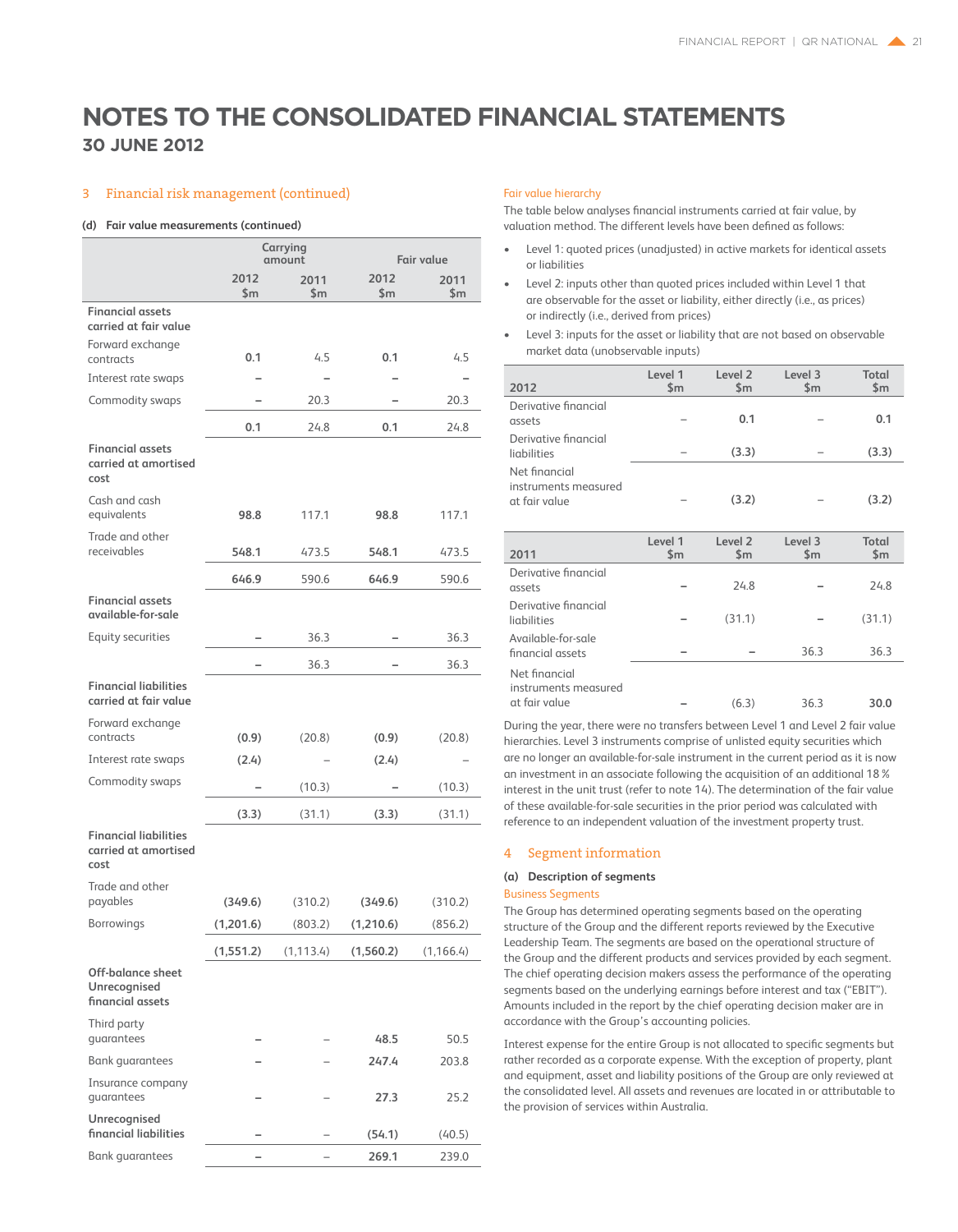### 4 Segment information (continued)

### **(a) Description of segments (continued)**

The following summary describes the operations in each of the Group's reportable segments:

### Coal

Transport of coal from mines in Queensland and NSW to end customers and ports.

### Freight

Transport of bulk mineral commodities (including iron ore), agricultural products, mining and industrial inputs and general freight throughout Queensland, New South Wales and Western Australia, and containerised freight throughout Australia.

### Network Services

Provision of access to, and operation and management of the Central Queensland Coal Network.

Provision of design, construction, overhaul, maintenance and management service to the Group as well as external customers.

### Unallocated

Items of revenue and expense of a corporate nature, as well as those relating to minor operations within the Group, and ineffective hedging gains and losses.

### **(b) Segment information**

|                                        | Coal                     | Freight                  | <b>Network</b><br><b>Services</b> | <b>Unallocated</b> | Total         |
|----------------------------------------|--------------------------|--------------------------|-----------------------------------|--------------------|---------------|
| 2012                                   | $\mathsf{Sm}$            | \$m                      | $\mathsf{Sm}$                     | $\mathsf{Sm}$      | $\mathsf{Sm}$ |
| Segment revenue                        |                          |                          |                                   |                    |               |
| Revenue from external customers        |                          |                          |                                   |                    |               |
| Services revenue                       |                          |                          |                                   |                    |               |
| Track access                           | 699.9                    | 2.8                      | 106.5                             |                    | 809.2         |
| Freight transport                      | 1,057.9                  | 1,110.1                  |                                   |                    | 2,168.0       |
| Other services                         | $\overline{\phantom{0}}$ | 178.0                    | 108.6                             |                    | 286.6         |
| Other revenue                          | 11.4                     | 61.6                     | 138.1                             | 29.1               | 240.2         |
| Total revenue from external customers  | 1,769.2                  | 1,352.5                  | 353.2                             | 29.1               | 3,504.0       |
| <b>Intersegment revenue</b>            |                          |                          |                                   |                    |               |
| Services revenue                       |                          |                          |                                   |                    |               |
| <b>Track access</b>                    |                          |                          | 637.6                             |                    | 637.6         |
| Freight transport                      | 21.1                     | 103.1                    | $\overline{\phantom{0}}$          |                    | 124.2         |
| Other services                         | $\overline{\phantom{0}}$ | $\overline{\phantom{0}}$ | 221.9                             |                    | 221.9         |
| Other revenue                          | ÷                        | $\equiv$                 | L.                                | 97.6               | 97.6          |
| Total intersegment revenue             | 21.1                     | 103.1                    | 859.5                             | 97.6               | 1,081.3       |
| <b>Total revenue</b>                   | 1,790.3                  | 1,455.6                  | 1,212.7                           | 126.7              | 4,585.3       |
| Other income (note 6)                  | 37.3                     | 68.0                     | (2.6)                             | 27.4               | 130.1         |
| Total segment revenue and other income | 1,827.6                  | 1,523.6                  | 1,210.1                           | 154.1              | 4,715.4       |
| Intersegment elimination               |                          |                          |                                   |                    | (1,081.3)     |
| Consolidated revenue and other income  |                          |                          |                                   |                    | 3,634.1       |
| Segment result                         |                          |                          |                                   |                    |               |
| <b>Underlying EBITDA</b>               | 441.2                    | 172.8                    | 527.2                             | (93.0)             | 1,048.2       |
| Depreciation and amortisation          | (184.2)                  | (72.9)                   | (185.8)                           | (20.8)             | (463.7)       |
| <b>Underlying EBIT</b>                 | 257.0                    | 99.9                     | 341.4                             | (113.8)            | 584.5         |
| Significant adjustments (note 4(c))    |                          |                          |                                   |                    | 8.8           |
| <b>EBIT</b>                            |                          |                          |                                   |                    | 593.3         |
| Net finance costs                      |                          |                          |                                   |                    | (39.0)        |
| Profit before income tax               |                          |                          |                                   |                    | 554.3         |
| Income tax (expense)/benefit           |                          |                          |                                   |                    | (113.4)       |
| Profit for the year                    |                          |                          |                                   |                    | 440.9         |
| Other segment information              |                          |                          |                                   |                    |               |
| Property, plant and equipment          | 3,117.0                  | 1,145.8                  | 4,520.4                           | 254.0              | 9,037.2       |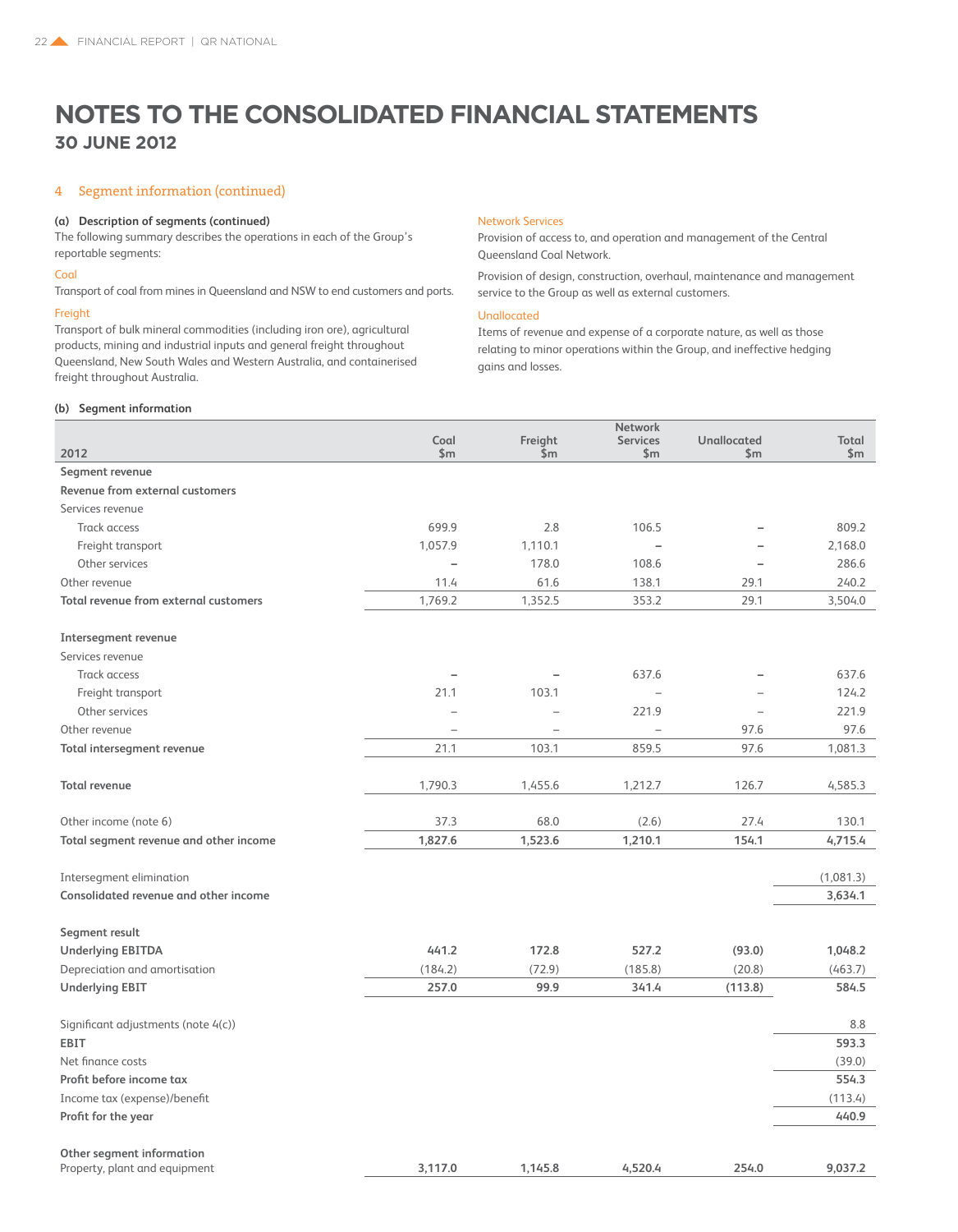### 4 Segment information (continued)

### **(b) Segment information (continued)**

|                                                            |                |                          | Network                  |                          |           |
|------------------------------------------------------------|----------------|--------------------------|--------------------------|--------------------------|-----------|
|                                                            | Coal           | Freight                  | <b>Services</b>          | <b>Unallocated</b>       | Total     |
| $2011^{(1)}$                                               | \$m            | \$m\$                    | \$m\$                    | $\mathsf{Sm}$            | \$m\$     |
| Segment revenue                                            |                |                          |                          |                          |           |
| Revenue from external customers                            |                |                          |                          |                          |           |
| Services revenue                                           |                |                          |                          |                          |           |
| Track access                                               | 708.8          | 8.4                      | 112.6                    | $\overline{\phantom{0}}$ | 829.8     |
| Freight transport                                          | 926.0          | 959.7                    | $\overline{a}$           |                          | 1,885.7   |
| Other services                                             | $\overline{a}$ | 148.6                    | 106.4                    |                          | 255.0     |
| Other revenue                                              | 6.2            | 32.6                     | 138.3                    | 49.1                     | 226.2     |
| Total revenue from external customers                      | 1,641.0        | 1,149.3                  | 357.3                    | 49.1                     | 3,196.7   |
| Intersegment revenue                                       |                |                          |                          |                          |           |
| Services revenue                                           |                |                          |                          |                          |           |
| Track access                                               |                |                          | 590.4                    |                          | 590.4     |
| Freight transport                                          | 14.4           | 71.7                     | $\overline{\phantom{0}}$ |                          | 86.1      |
| Other services                                             |                | $\overline{\phantom{0}}$ | 211.3                    |                          | 211.3     |
| Other revenue                                              |                | $\qquad \qquad -$        | 20.8                     | 106.3                    | 127.1     |
| Total intersegment revenue                                 | 14.4           | 71.7                     | 822.5                    | 106.3                    | 1,014.9   |
| <b>Total revenue</b>                                       | 1,655.4        | 1,221.0                  | 1,179.8                  | 155.4                    | 4,211.6   |
| Other income (note 6)                                      | 35.1           | 56.2                     |                          | 4.7                      | 96.0      |
| Total segment revenue and other income                     | 1,690.5        | 1,277.2                  | 1,179.8                  | 160.1                    | 4,307.6   |
| Intersegment elimination                                   |                |                          |                          |                          | (1,014.9) |
| Consolidated revenue and other income                      |                |                          |                          |                          | 3,292.7   |
|                                                            |                |                          |                          |                          |           |
| Segment result                                             |                |                          |                          |                          |           |
| <b>Underlying EBITDA</b>                                   | 368.9          | 89.2                     | 465.8                    | (83.4)                   | 840.5     |
| Depreciation and amortisation                              | (210.1)        | (58.6)                   | (164.8)                  | (23.7)                   | (457.2)   |
| <b>Underlying EBIT</b>                                     | 158.8          | 30.6                     | 301.0                    | (107.1)                  | 383.3     |
| Significant adjustments (note 4(c))                        |                |                          |                          |                          | (161.7)   |
| EBIT                                                       |                |                          |                          |                          | 221.6     |
| Net finance costs                                          |                |                          |                          |                          | (137.8)   |
| Profit before income tax                                   |                |                          |                          |                          | 83.8      |
| Income tax (expense)/benefit                               |                |                          |                          |                          | 277.1     |
| Profit for the year                                        |                |                          |                          |                          | 360.9     |
| Other segment information<br>Property, plant and equipment | 3.194.4        | 864.5                    | 4,007.2                  | 259.1                    | 8,325.2   |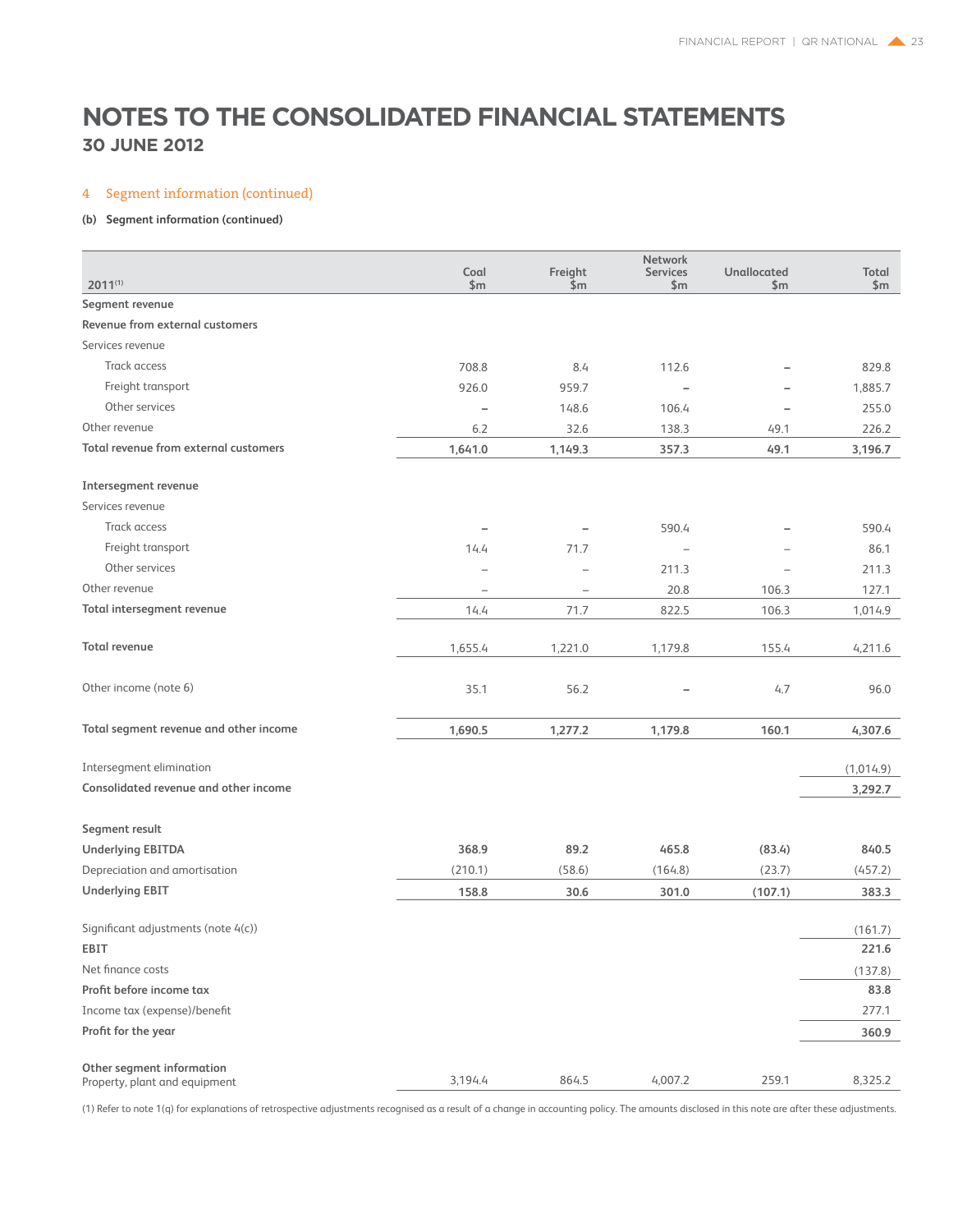### 4 Segment information (continued)

### **(c) Significant adjustments**

The group's underlying results differs from the statutory result. The exclusion of certain items permits a more appropriate and meaningful analysis of Group's underlying performance on a comparative basis. The significant adjustments for the current and prior year are:

|                               | 2012<br>$\mathsf{Sm}$ | 2011<br>$\mathsf{Sm}$ |
|-------------------------------|-----------------------|-----------------------|
| Employee benefits             |                       | 54.7                  |
| Restructure costs             |                       | 33.3                  |
| Voluntary redundancy schemes  |                       | 62.7                  |
| Stamp duty                    | (8.8)                 | 11.0                  |
| Total significant adjustments | (8.8)                 | 161.7                 |

### 2012

As noted below, New South Wales (NSW) stamp duty was triggered on 21 September 2010 with the interposing of QR National Limited as part of the pre IPO restructuring. At the time of interposing there were some uncertainties regarding whether NSW stamp duty should be payable in respect of only the land held by the Group in NSW or both the land and other assets (i.e. Rollingstock) held in NSW. QRN lodged an application with the NSW Office of State Revenue ("OSR") that stamp duty was only payable on the land, however at the time of the IPO, QRN raised a provision of \$11.0 million on the assumption that OSR may impose stamp duty on both land and rollingstock. After review the OSR confirmed that stamp duty was only payable in respect of the land (\$2.2 million). Accordingly, the remaining provision of \$8.8 million has been released back to the income statement.

### 2011

The Group incurred \$33.3 million of non-operating costs in respect of the restructuring and separation of the discontinued businesses, which were transferred to Queensland Rail, and in respect of the IPO. These costs comprise advisory and system separation costs incurred in respect of the restructure and the IPO.

Employee benefit expense of \$54.7 million comprises the payment of \$41.9 million to employees under enterprise agreements negotiated with union representatives, which provide for a one-off payment of \$4,000 per eligible employee as at settlement; \$9.0 million expense related to the Employee Gift Offer; and \$3.8 million related to incentive schemes for management and employees in relation to the IPO.

A major voluntary redundancy scheme was completed in April 2011, with costs of \$54.7 million. Additional redundancies during the year totalled \$8.0 million.

NSW stamp duty was triggered on 21 September 2010 with the interposing of QR National Limited as part of the IPO restructuring. The Group recognised a provision of \$11.0 million in relation to the stamp duty event.

#### **(d) Customer disclosure**

The nature of the Group's business is that it enters into long-term contracts with key customers. It also earns material revenues from the Queensland Government under various contractual and non-contractual arrangements. A customer from the Coal segment represents approximately \$335.1 million (2011: \$398.6 million) of the Group's total revenue.

### 5 Revenue

|                        | 2012<br>\$m | 2011<br>\$m\$ |
|------------------------|-------------|---------------|
| Services revenue       |             |               |
| Track access           | 809.2       | 829.8         |
| Freight transport      | 2,168.0     | 1,885.7       |
| Other services revenue | 286.6       | 255.0         |
| Other revenue          | 240.2       | 226.2         |
|                        | 3.504.0     | 3.196.7       |

Included within the Freight transport revenue is \$28.6 million (2011: \$14.9 million) of Deficit Tonnage Charges.

Included in Track access is nil (2011: \$26.1 million) of Revenue Cap recovered in year in relation to contractual railings that were not achieved in 2010.

Included in Other services is revenue from Transport Service Contracts (for Regional Freight and Livestock Transport Services) from the State of Queensland of \$177.9 million (2011: \$148.3 million) including \$33.0 million (2011: nil) of accrued additional payments earned through meeting performance criteria under the contract.

### 6 Other income

|                                              | 2012<br>$\mathsf{Sm}$ | $2011^{(1)}$<br>$\mathsf{Sm}$ |
|----------------------------------------------|-----------------------|-------------------------------|
| Net gain on disposal of property, plant      |                       |                               |
| and equipment                                | 16.2                  |                               |
| Fair value gains on financial assets at fair |                       |                               |
| value through profit or loss                 | 0.6                   |                               |
| Foreign exchange gains (net)                 | 0.1                   |                               |
| Fuel rebates                                 | 97.8                  | 90.2                          |
| Interest revenue                             | 2.5                   | 33                            |
| Stamp duty release of provision              | 8.8                   |                               |
| Other income                                 | 4.1                   | 2.5                           |
|                                              | 130.1                 | 96.0                          |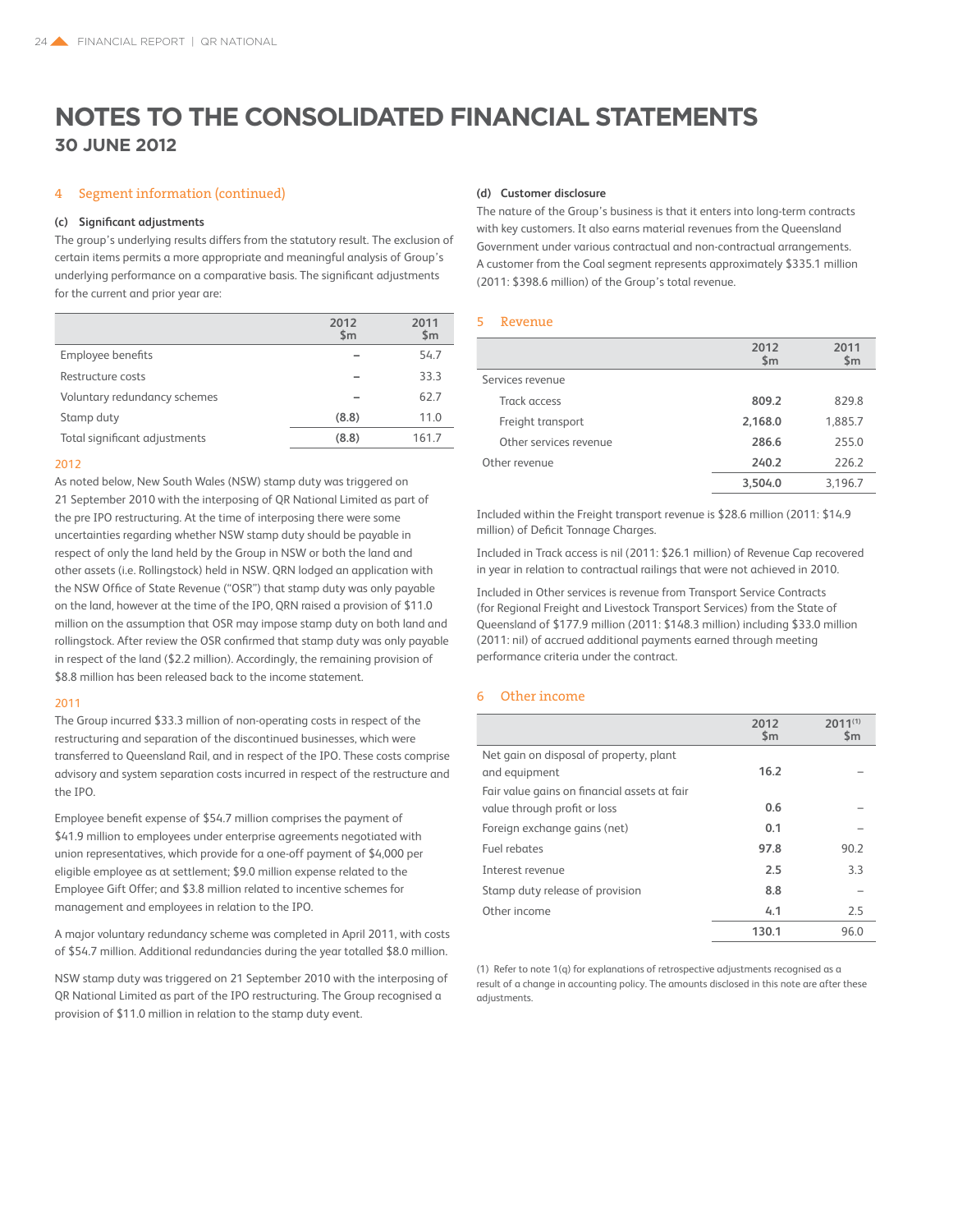### 7 Expenses

|                                                                                   | 2012<br>\$m | $2011^{(1)}$<br>\$m |
|-----------------------------------------------------------------------------------|-------------|---------------------|
| Profit/(loss) before income tax includes<br>the following specific expenses:      |             |                     |
| Consumables                                                                       |             |                     |
| Repairs and maintenance                                                           | 290.2       | 277.4               |
| <b>Track access</b>                                                               | 371.4       | 383.6               |
| Energy and fuel                                                                   | 429.9       | 359.8               |
| Other                                                                             | 308.6       | 306.4               |
| <b>Total consumables</b>                                                          | 1,400.1     | 1.327.2             |
| Employee benefits expenses                                                        |             |                     |
| Defined benefit superannuation expense                                            | 21.0        | 23.2                |
| Defined contribution superannuation<br>expense                                    | 64.0        | 60.1                |
| Voluntary redundancies and ex-gratia                                              |             |                     |
| payments                                                                          | 14.9        | 64.9                |
| <b>IPO related incentives</b>                                                     |             | 54.7                |
| Salaries, wages and allowances                                                    | 686.9       | 725.8               |
| Other employment expenses including<br>on-costs                                   | 345.9       | 291.8               |
| Total employee benefit expense                                                    | 1,132.7     | 1.220.5             |
| Depreciation and amortisation expense<br>Depreciation                             |             |                     |
| <b>Buildings</b>                                                                  | 12.3        | 12.5                |
| Plant and equipment                                                               | 45.1        | 48.0                |
| Rollingstock                                                                      | 198.1       | 202.6               |
| Infrastructure                                                                    | 67.3        | 61.1                |
| <b>Total depreciation</b>                                                         | 322.8       | 324.2               |
| Amortisation                                                                      |             |                     |
| Leased property                                                                   | 2.3         | 0.7                 |
| Leased rollingstock                                                               | 19.3        | 31.1                |
| Leased infrastructure                                                             | 101.1       | 83.3                |
| Plant and equipment under<br>finance leases                                       | 0.1         | 0.1                 |
| <b>Total amortisation</b>                                                         | 122.8       | 115.2               |
| Total depreciation and amortisation of<br>property, plant and equipment (note 15) | 445.6       | 439.4               |
| Other amortisation                                                                |             |                     |
| Software                                                                          | 16.3        | 16.5                |
| <b>Customer contracts</b>                                                         | 1.8         | 1.3                 |
| Total amortisation (note 16)                                                      | 18.1        | 17.8                |
| Total depreciation and amortisation<br>expense                                    | 463.7       | 457.2               |
|                                                                                   |             |                     |

|                                                               | 2012<br>$\mathsf{Sm}$ | $2011^{(1)}$<br>$\mathsf{Sm}$ |
|---------------------------------------------------------------|-----------------------|-------------------------------|
| Other expenses                                                |                       |                               |
| Rental expense relating to leases                             | 18.9                  | 19.3                          |
| Inventory obsolescence                                        | 2.9                   | 24                            |
| Research & development                                        | 0.1                   | 0.3                           |
| Losses on derivatives at fair value through<br>profit or loss | 1.1                   | 64                            |
| Loss on sale of asset                                         |                       | 2.1                           |
| Impairment losses - financial assets                          |                       |                               |
| Trade receivables                                             | 0.7                   | 0.6                           |
| Impairment/devaluation of non-current assets                  |                       |                               |
| Property, plant and equipment                                 |                       | 2.2                           |
| Stamp duty                                                    | 0.2                   | 11.0                          |
| Other expenses                                                | 18.0                  | 18.5                          |
| <b>Total other expenses</b>                                   | 41.9                  | 62.8                          |
| Finance costs                                                 |                       |                               |
| Interest and finance charges paid/payable                     | 88.6                  | 183.2                         |
| Provisions: unwinding of discount                             | (1.7)                 | (0.6)                         |
| <b>Total finance costs</b>                                    | 86.9                  | 182.6                         |
| Amount capitalised to qualifying assets (a)                   | (45.4)                | (41.4)                        |
| <b>Total finance costs</b>                                    | 41.5                  | 141.2                         |

### **(a) Capitalised borrowing costs**

The capitalisation rate used to determine the amount of borrowing costs to be capitalised is the weighted average interest rate applicable to the entity's outstanding borrowings during the year of 6.10% (2011: 7.37%).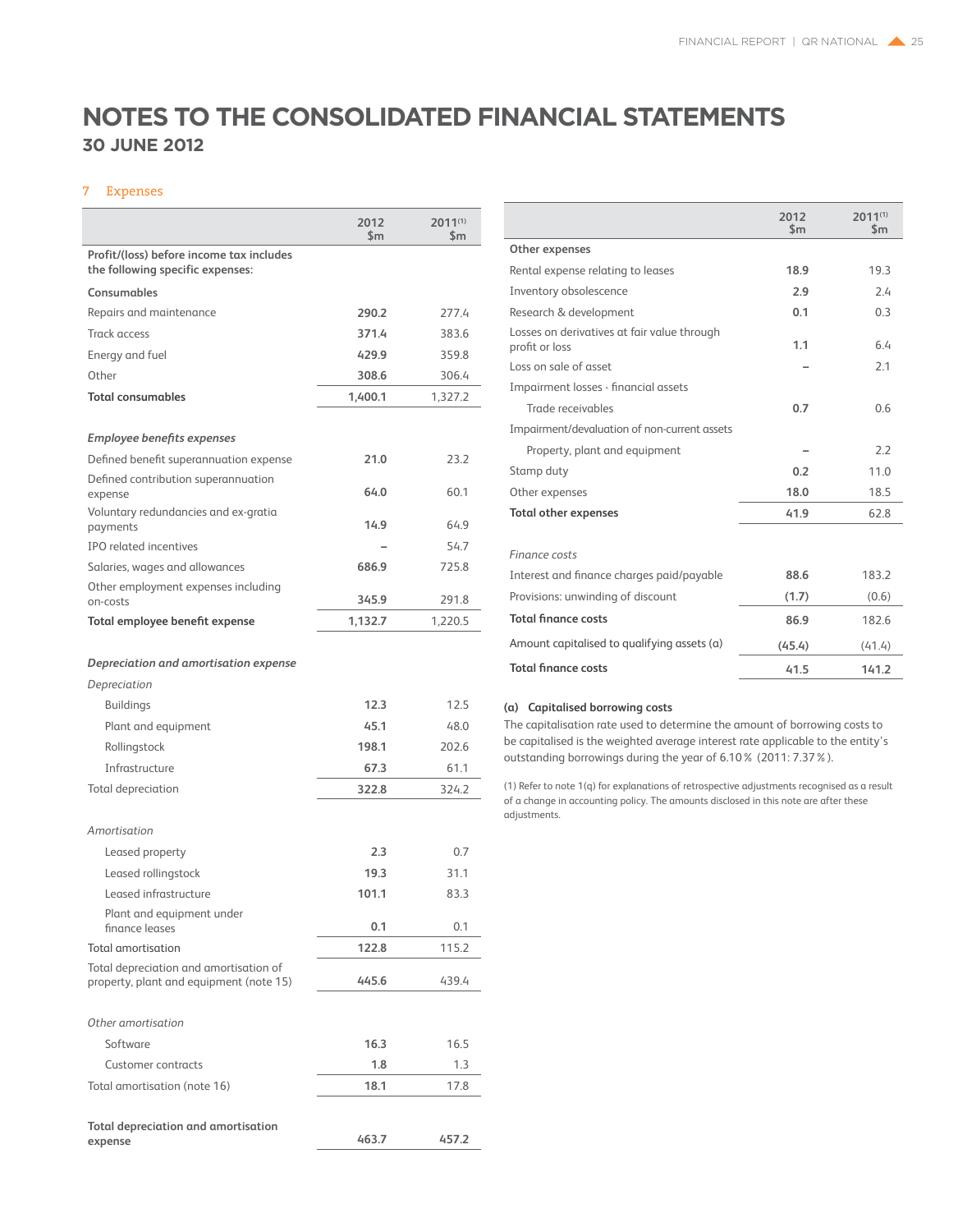### 8 Income tax expense

#### **(a) Income tax expense**

|                                                                                                 | 2012<br>$\mathsf{Sm}$ | $2011^{(1)}$<br>\$m\$ |
|-------------------------------------------------------------------------------------------------|-----------------------|-----------------------|
| Current tax                                                                                     | 7.9                   |                       |
| Deferred tax                                                                                    | 138.8                 | 9.2                   |
| Deferred tax base reset on consolidation                                                        |                       |                       |
| and privatisation                                                                               | (33.3)                | (290.3)               |
| Prior period adjustments                                                                        |                       | 4.0                   |
|                                                                                                 | 113.4                 | (277.1)               |
| Income tax (benefit)/expense is<br>attributable to:                                             |                       |                       |
| Profit/(loss) from continuing operations                                                        | 113.4                 | (277.1)               |
| Deferred income tax (revenue) expense<br>included in income tax expense/(benefit)<br>comprises: |                       |                       |
| Decrease (increase) in deferred tax assets<br>(note 18)                                         | 45.3                  | (56.2)                |
| Increase (decrease) in deferred tax liabilities                                                 |                       |                       |
| (note 23)                                                                                       | 60.2                  | (224.9)               |
|                                                                                                 | 105.5                 | (281.1)               |

### **(b) Numerical reconciliation of income tax expense/(benefit) to prima facie tax payable**

|                                                                                               | 2012          | $2011^{(1)}$   |
|-----------------------------------------------------------------------------------------------|---------------|----------------|
|                                                                                               | $\mathsf{Sm}$ | $\mathsf{Sm}$  |
| Profit before income tax expense                                                              | 554.3         | 83.8           |
| Tax at the Australian tax rate of 30 %<br>$(2011:30\%)$                                       | 166.3         | 25.1           |
| Tax effect of amounts which are not<br>deductible (taxable) in calculating taxable<br>income: |               |                |
| <b>Entertainment</b>                                                                          | 0.2           | 0 <sub>1</sub> |
| Research and development                                                                      | (6.0)         | (2.5)          |
| Tax hase reset on consolidation and<br>privatisation (note 8(f))                              | (33.3)        | (290.3)        |
| Non-assessable income                                                                         | (7.7)         | (16.6)         |
| Stamp duty on business restructure/<br>acquisition of subsidiary                              | (2.7)         | 3.3            |
| Share-based payments                                                                          |               | 2.8            |
| Other                                                                                         | (3.4)         | (3.0)          |
| Prior period adjustments                                                                      |               | 4.0            |
| Total income tax expense/(benefit)                                                            | 113.4         | (277.1)        |
|                                                                                               |               |                |

### **(c) Tax expense (income) relating to items of other comprehensive income**

|                  | 2012<br>\$m | 2011<br>$\mathsf{Sm}$ |
|------------------|-------------|-----------------------|
| Cash flow hedges | 0.1         | (0.1)                 |

(1) Refer to note 1(q) for explanations of retrospective adjustments recognised as a result of a change in accounting policy. The amounts disclosed in this note are after these adjustments.

### **(d) Tax privatisation legislation**

Entities within the Group exited the State administered National Tax Equivalents Regime upon privatisation on 22 November 2010. At the same time, QR National Limited and its wholly-owned Australian subsidiaries entered the Federal Tax Regime.

### **(e) Tax consolidation**

QR National Limited and its wholly-owned Australian subsidiaries have implemented the tax consolidation legislation as of 22 November 2010. All Australian wholly-owned companies in the QR National Limited Group are part of the tax consolidated group and are therefore taxed as a single entity. The Group has notified the ATO that it has formed a tax consolidated group, applying from 22 November 2010.

### **(f) Tax base reset**

During the year ended 30 June 2011, as a consequence of the privatisation of QR National Limited and the proposed election to consolidate its wholly-owned Australian subsidiaries under the Australian tax consolidation regime, the Group reset the tax base of its assets and liabilities as required by the specific privatisation tax rules and the tax consolidation regime. This resulted in an initial assessment of the net tax benefit of \$290.3 million at 30 June 2011. At 30 June 2012, this net tax benefit upon privatisation has been reassessed to \$323.6 million, and as a result, an additional income tax benefit of \$33.3 million has been recognised in the year ended 30 June 2012.

### *Government review of rights to future income legislation*

Included in the \$323.6 million net tax benefit upon privatisation is a benefit of \$126.8 million relating to valuable customer contracts that can be deducted for tax purposes over an average life of seven years under rights to future income legislation. On 30 March 2011, the Assistant Federal Treasurer requested that the Board of Taxation review the application of the rights to future income rules, including the possibility of retrospective law changes, and make recommendations to the Government. The Board of Taxation has reported on its finding to the Government and the Government has enacted amending legislation to the rights to future income rules with retrospective effect from 1 July 2002. The amended legislation has not significantly impacted QR National's tax claim under these provisions. This is because QR National's claim arose after the original legislation was enacted but prior to the Government's announcement to review the legislation.

### **(g) Tax sharing agreement**

The entities within the QR National Limited tax consolidated group have entered into a tax sharing agreement which limits the joint and several liability of the wholly-owned entities in the case of a default by the head entity.

### 9 Cash and cash equivalents

|                                    | 2012<br>$\mathsf{Sm}$ | 2011<br>\$m\$ |
|------------------------------------|-----------------------|---------------|
| Cash on hand                       |                       | 0.1           |
| Cash at bank                       | 98.8                  | 116.6         |
| Trust monies                       |                       | 0.4           |
| Total cash and cash equivalents    | 98.8                  | 117.1         |
| Less: Trust monies                 |                       | (0.4)         |
| Balance as per cash flow statement | 98.8                  | 116.7         |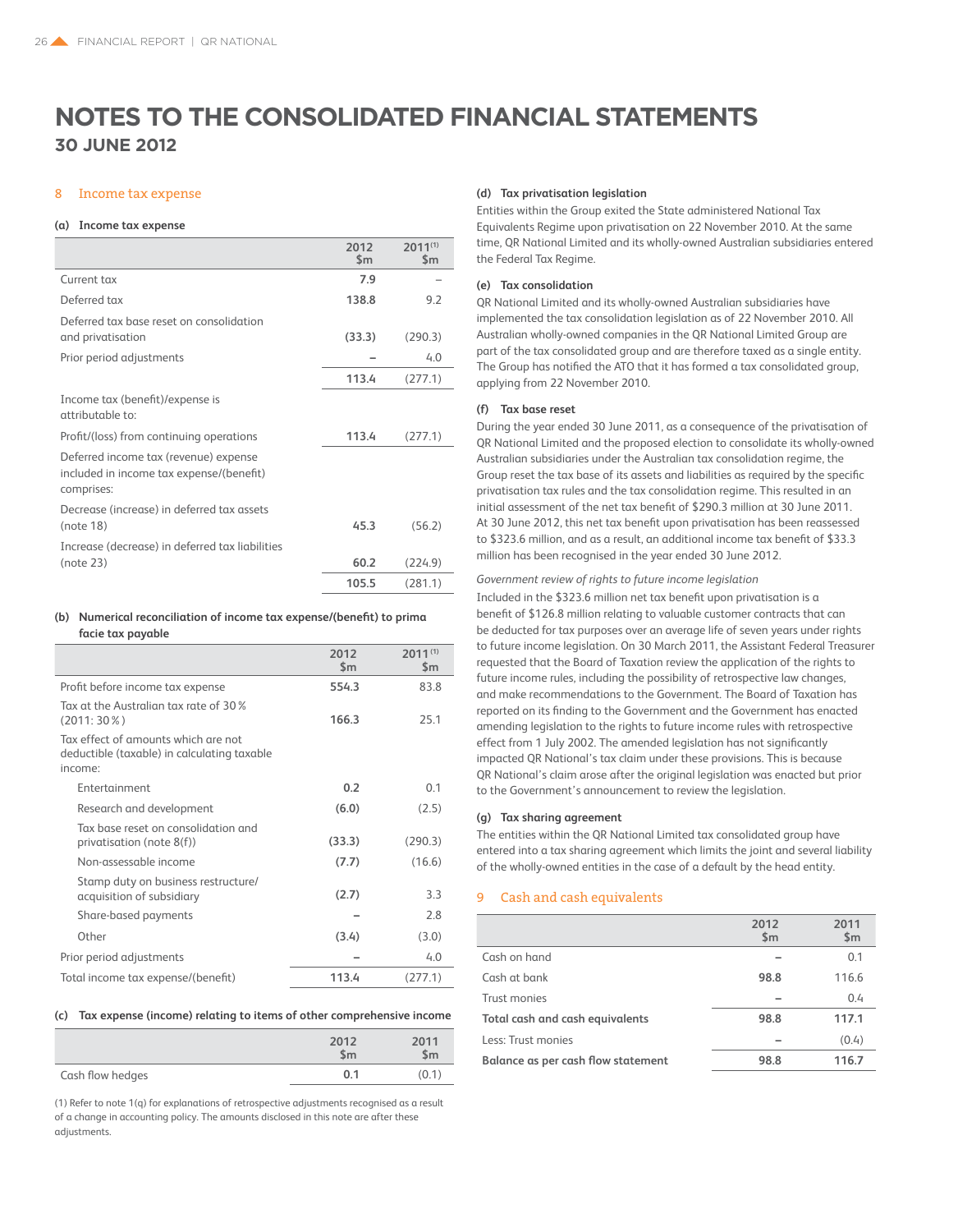### 10 Trade and other receivables

|                                                          | 2012<br>$\mathsf{Sm}$ | 2011<br>$\mathsf{Sm}$ |
|----------------------------------------------------------|-----------------------|-----------------------|
| Current                                                  |                       |                       |
| Trade receivables                                        | 384.5                 | 368.4                 |
| Provision for impairment of<br>receivables (note $(a)$ ) | (2.9)                 | (2.2)                 |
| Net trade receivables                                    | 381.6                 | 366.2                 |
|                                                          |                       |                       |
| Other receivables                                        | 166.5                 | 105.2                 |
| Coal network access undertaking receivables              |                       | 2.1                   |
|                                                          | 548.1                 | 473.5                 |

Other receivables include revenue for services performed but not yet invoiced under contracts including TSC, Take or Pay, and insurance receivables.

### **(a) Impaired trade receivables**

As at 30 June 2012, the amount of the provision for impaired trade receivables was \$2.9 million (2011: \$2.2 million).

Movements in the provision for impairment of receivables are as follows:

|                                                             | 2012<br>$\mathsf{Sm}$ | 2011<br>\$m |
|-------------------------------------------------------------|-----------------------|-------------|
| At 1 July                                                   | 2.2                   | 4.5         |
| Provision for impairment recognised<br>during the year      | 1.3                   | 1.0         |
| Receivables written off during the year<br>as uncollectable | 0.0                   | (1.4)       |
| Unused amounts reversed                                     | (0.6)                 | (1.9)       |
| At 30 June                                                  | 2.9                   | 22          |

The creation or release of the provision for impaired receivables has been included in the income statement. Amounts charged to the provision account are generally written off when there is no expectation of recovering additional cash.

The other classes within trade and other receivables do not contain impaired assets and are not past due. Based on the credit history of these other classes, it is expected these amounts will be received when due.

### **(b) Past due but not impaired**

As at 30 June 2012, trade receivables of \$59.1 million (2011: \$37.6 million) were past due but not impaired. The ageing of these trade receivables is as follows:

|                    | 2012<br>$\mathsf{Sm}$ | 2011<br>\$m |
|--------------------|-----------------------|-------------|
| Up to 3 months     | 48.4                  | 33.9        |
| 3 to 6 months      | 5.1                   | 2.5         |
| More than 6 months | 5.6                   | 1.2         |
|                    | 59.1                  | 376         |

### 11 Inventories

|                                      | 2012<br>$\mathsf{Sm}$ | 2011<br>$\mathsf{Sm}$ |
|--------------------------------------|-----------------------|-----------------------|
| Current                              |                       |                       |
| Raw materials and stores - at cost   | 204.0                 | 162.1                 |
| Work in progress - at cost           | 11.8                  | 15.5                  |
|                                      | 215.8                 | 177.6                 |
|                                      |                       |                       |
|                                      |                       |                       |
|                                      | 2012<br>$\mathsf{Sm}$ | 2011<br>$\mathsf{Sm}$ |
| Non-current                          |                       |                       |
| Raw materials and stores - at cost   | 14.1                  | 242                   |
| Provision for inventory obsolescence | (5.4)                 | (3.5)                 |

### **a) Inventory expense**

Inventory recognised as expense during the year ended 30 June 2012 amounted to \$707.4 million (2011: \$709.9 million). Write-downs of inventories to net realisable value recognised as an expense during the year ended 30 June 2012 amounted to \$1.9 million (2011: \$2.0 million).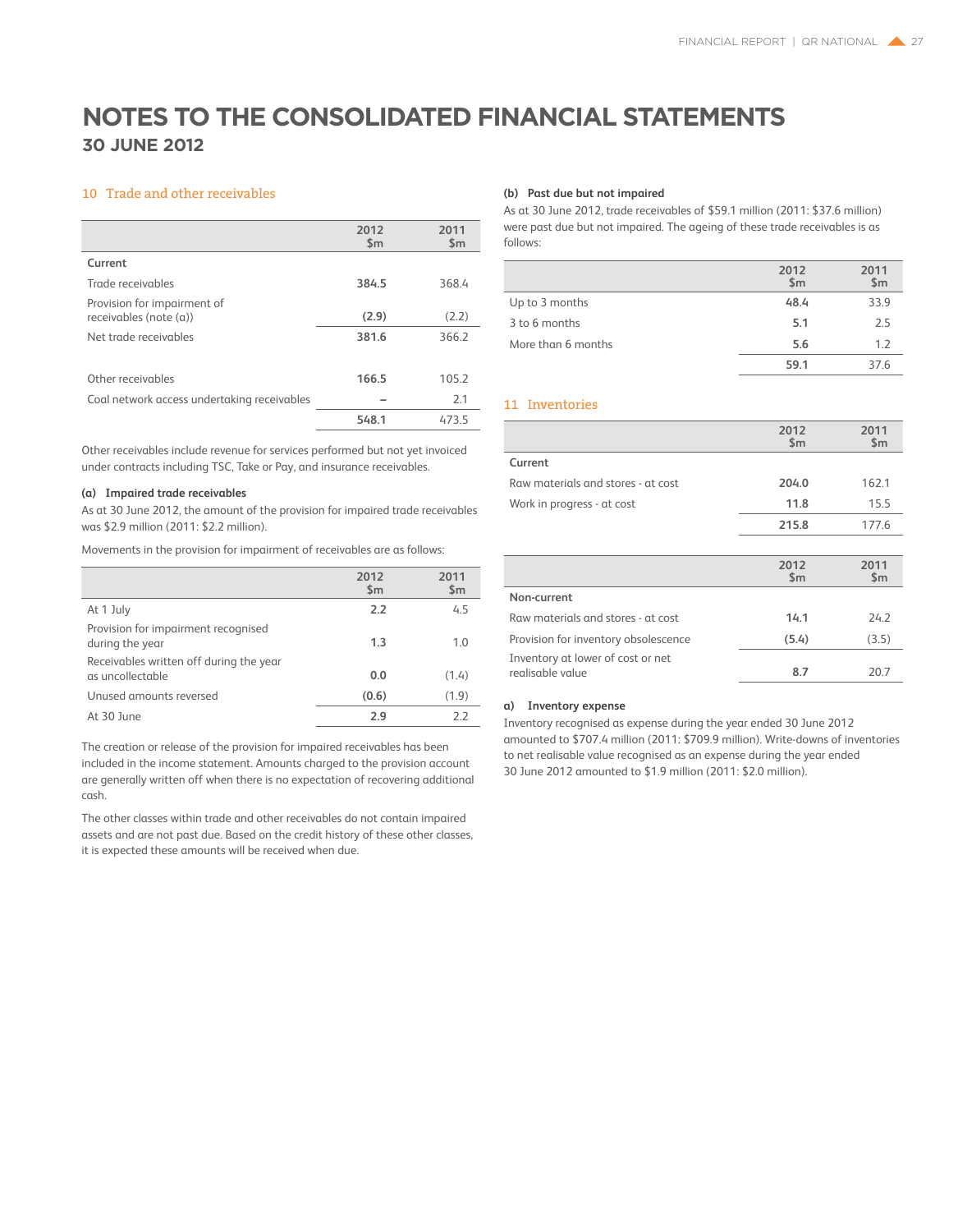### 12 Derivative financial instruments

|                                                                      | 2012<br>\$m | 2011<br>$\mathsf{Sm}$ |
|----------------------------------------------------------------------|-------------|-----------------------|
| <b>Current assets</b>                                                |             |                       |
| Forward exchange contracts -<br>cash flow hedges                     | 0.1         |                       |
| Forward exchange contracts -<br>at fair value through profit or loss |             | 4.3                   |
| Commodity contracts -<br>at fair value through profit or loss        |             | 10.8                  |
| Commodity contracts - cash flow hedges                               |             | 6.2                   |
| Total current derivative financial<br>instrument assets              | 0.1         | 21.3                  |
| Non-current assets                                                   |             |                       |
| Forward exchange contracts - at fair value<br>through profit or loss |             | 0.2                   |
| Commodity contracts - at fair value through<br>profit or loss        |             | 0.8                   |
| Commodity contracts - cash flow hedges                               |             | 2.5                   |
| Total non-current derivative financial<br>instruments assets         |             | 3.5                   |
|                                                                      |             |                       |
| <b>Total derivative financial</b><br>instrument assets               | 0.1         | 24.8                  |
| <b>Current liabilities</b>                                           |             |                       |
| Forward exchange contracts -<br>cash flow hedges                     | 0.7         | 10.2                  |
| Forward exchange contracts -<br>at fair value through profit or loss |             | 7.8                   |
| Commodity contracts -<br>at fair value through profit or loss        |             | 9.3                   |
| Interest rate swap contracts -<br>cash flow hedges                   | 0.6         |                       |
| Total current derivative<br>financial instrument liabilities         | 1.3         | 27.3                  |

|                                                                      | 2012<br>$\mathsf{Sm}$ | 2011<br>$\mathsf{Sm}$ |
|----------------------------------------------------------------------|-----------------------|-----------------------|
| <b>Non-current liabilities</b>                                       |                       |                       |
| Forward exchange contracts -<br>cash flow hedges                     | 0.2                   | 1.9                   |
| Forward exchange contracts - at fair value<br>through profit or loss |                       | 1.0                   |
| Commodity contracts - at fair value through<br>profit or loss        |                       | 0.9                   |
| Interest rate swap contracts - cash flow<br>hedges                   | 1.8                   |                       |
| Total non-current derivative financial<br>instrument liabilities     | 2.0                   | 3.8                   |
| <b>Total derivative financial</b>                                    |                       |                       |
| instrument liabilities                                               | 3.3                   | 31.1                  |

### **(a) Instruments used by the group**

The Group holds derivative financial instruments to hedge (including economically hedge) its foreign currency, interest rate and fuel price risk exposures in accordance with the Group's financial risk management policy (refer to note 3).

### 13 Other assets

|             | 2012<br>\$m | 2011<br>\$m |
|-------------|-------------|-------------|
| Current     |             |             |
| Prepayments | 8.0         | 10.6        |
|             | 8.0         | 10.6        |

### 14 Investments accounted for using the equity method

|                                               | 2012<br>\$m | 2011<br>$\mathsf{Sm}$ |
|-----------------------------------------------|-------------|-----------------------|
| Shares in associates (refer note 30(d))       | 77.5        |                       |
| Interest in joint ventures (refer note 30(c)) | 0.5         | O 5                   |
|                                               | 78.0        |                       |

During the year the Group acquired a further 18% interest in Moorebank Industrial Property Trust (unlisted entity) for \$41.1 million taking its stake to 33%. Following the acquisition of the additional equity, the investments have been classified as an investment in an associate. In the prior year, these were classified as other financial assets in note 17.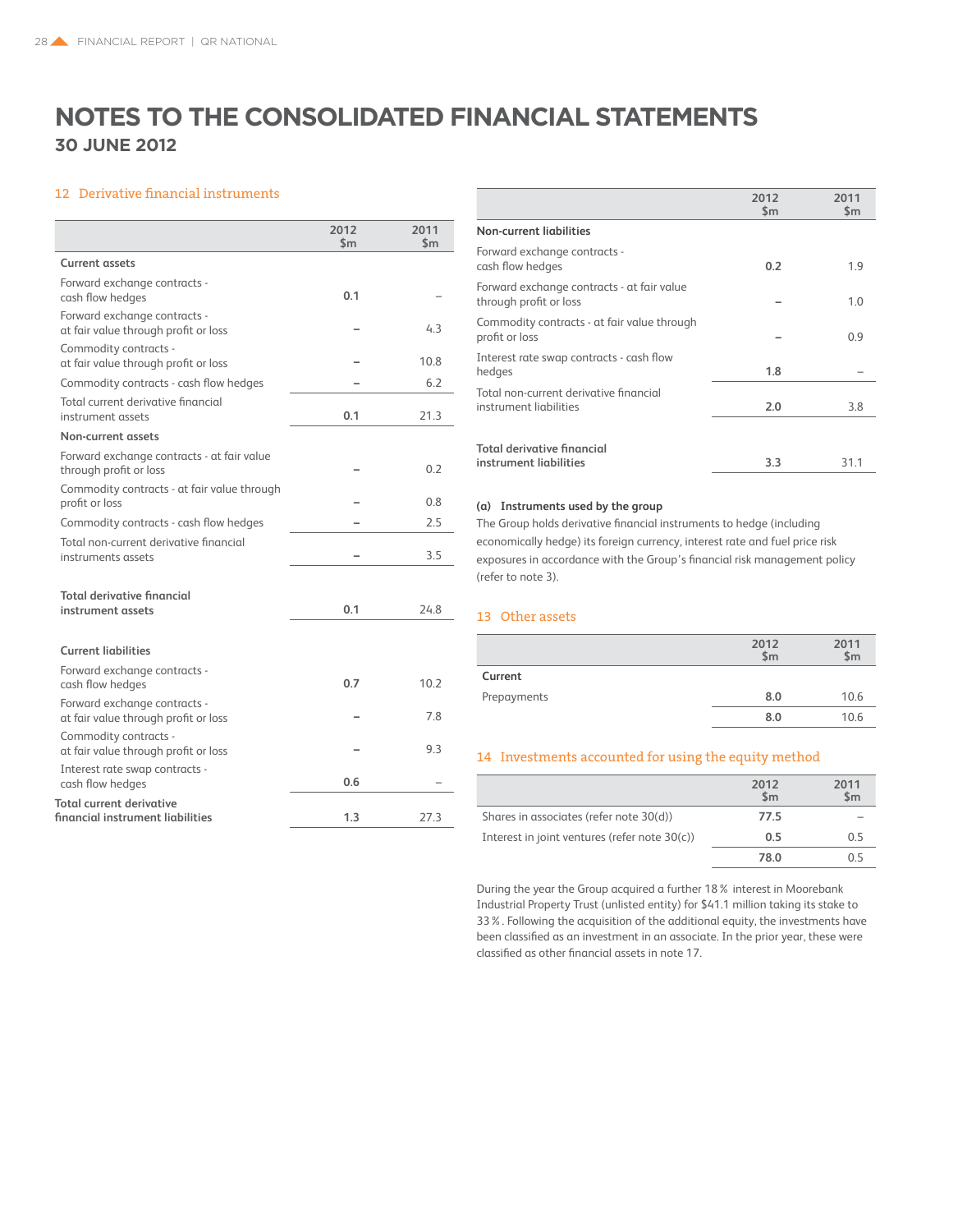### 15 Property, plant and equipment

|                            | Assets under<br>construction<br>\$m | Land<br>\$m\$     | Leased<br>property<br>\$m\$ | Build-<br>ings<br>\$m\$ | Plant and<br>equipment<br>\$m | Rolling-<br>stock<br>\$m | Leased<br>infra-<br>structure<br>\$m\$ | Leased<br>rolling-<br>stock<br>\$m\$ | Leased<br>plant and<br>equipment<br>\$m\$ | Infra-<br>structure<br>\$m\$ | Total<br>\$m\$ |
|----------------------------|-------------------------------------|-------------------|-----------------------------|-------------------------|-------------------------------|--------------------------|----------------------------------------|--------------------------------------|-------------------------------------------|------------------------------|----------------|
| 2012                       |                                     |                   |                             |                         |                               |                          |                                        |                                      |                                           |                              |                |
| Opening net                |                                     |                   |                             |                         |                               |                          |                                        |                                      |                                           |                              |                |
| book amount                | 1,365.7                             | 182.9             | 5.6                         | 302.9                   | 275.3                         | 2,978.6                  | 1,776.9                                | 197.7                                | 0.6                                       | 1,239.0                      | 8,325.2        |
| Additions                  | 1,166.0                             |                   | 1.2                         | 0.2                     | 15.3                          |                          |                                        |                                      | $\overline{\phantom{0}}$                  | 18.9                         | 1,201.6        |
| <b>Transfers</b>           |                                     |                   |                             |                         |                               |                          |                                        |                                      |                                           |                              |                |
| between asset              |                                     |                   |                             |                         |                               |                          |                                        |                                      |                                           |                              |                |
| classes                    | (2,107.5)                           | 1.6               | 5.2                         | 56.4                    | 41.9                          | 492.8                    | 109.9                                  | (2.8)                                | $\overline{\phantom{0}}$                  | 1,393.2                      | (9.3)          |
| Disposals                  |                                     | (2.7)             | $\qquad \qquad -$           | (0.9)                   | (9.0)                         | (10.4)                   | $\qquad \qquad -$                      | (2.8)                                | $\overline{\phantom{0}}$                  | (3.8)                        | (29.6)         |
| Impairment                 |                                     |                   |                             |                         |                               |                          |                                        |                                      |                                           |                              |                |
| reversal                   | 2.1                                 | ÷                 |                             |                         | 1.6                           | 0.0                      | $\qquad \qquad -$                      | (0.1)                                | L,                                        | 0.0                          | 3.6            |
| Assets classified          |                                     |                   |                             |                         |                               |                          |                                        |                                      |                                           |                              |                |
| as held-for-sale           | Ē,                                  | (6.5)             |                             |                         |                               | (2.2)                    |                                        |                                      |                                           |                              | (8.7)          |
| Depreciation/              |                                     |                   |                             |                         |                               |                          |                                        |                                      |                                           |                              |                |
| amortisation               |                                     |                   |                             |                         |                               |                          |                                        |                                      |                                           |                              |                |
| expense                    | ۰                                   | 0.0               | (2.3)                       | (12.3)                  | (45.1)                        | (198.1)                  | (101.1)                                | (19.3)                               | (0.1)                                     | (67.3)                       | (445.6)        |
| Closing net                |                                     |                   |                             |                         |                               |                          |                                        |                                      |                                           |                              |                |
| book amount                | 426.3                               | 175.3             | 9.7                         | 346.3                   | 280.0                         | 3,260.7                  | 1,785.7                                | 172.7                                | 0.5                                       | 2,580.0                      | 9,037.2        |
|                            |                                     |                   |                             |                         |                               |                          |                                        |                                      |                                           |                              |                |
| Cost                       | 426.3                               | 175.3             | 14.6                        | 460.2                   | 528.0                         | 4,496.8                  | 2,182.3                                | 336.3                                | 0.8                                       | 2,825.4                      | 11,446.0       |
| Accumulated                |                                     |                   |                             |                         |                               |                          |                                        |                                      |                                           |                              |                |
| depreciation               |                                     |                   |                             |                         |                               |                          |                                        |                                      |                                           |                              |                |
| and impairment             |                                     |                   |                             |                         |                               |                          |                                        |                                      |                                           |                              |                |
| losses                     | $\overline{\phantom{0}}$            | 0.0               | (4.9)                       | (113.9)                 | (248.0)                       | (1,236.1)                | (396.6)                                | (163.6)                              | (0.3)                                     | (245.4)                      | (2,408.8)      |
| Net book                   |                                     |                   |                             |                         |                               |                          |                                        |                                      |                                           |                              |                |
| amount                     | 426.3                               | 175.3             | 9.7                         | 346.3                   | 280.0                         | 3,260.7                  | 1,785.7                                | 172.7                                | 0.5                                       | 2,580.0                      | 9,037.2        |
|                            |                                     |                   |                             |                         |                               |                          |                                        |                                      |                                           |                              |                |
| $2011^{(1)}$               |                                     |                   |                             |                         |                               |                          |                                        |                                      |                                           |                              |                |
| Opening net                |                                     |                   |                             |                         |                               |                          |                                        |                                      |                                           |                              |                |
| book amount                | 811.8                               | 182.4             | 3.4                         | 225.5                   | 275.1                         | 2,529.0                  | 1,554.3                                | 304.0                                |                                           | 1,531.5                      | 7,417.0        |
| Additions                  | 1,283.3                             | 1.6               | 1.4                         | 1.4                     | 28.1                          | 19.0                     |                                        |                                      |                                           | 36.3                         | 1,371.1        |
| Transfers                  |                                     |                   |                             |                         |                               |                          |                                        |                                      |                                           |                              |                |
| between asset              |                                     |                   |                             |                         |                               |                          |                                        |                                      |                                           |                              |                |
| classes                    | (729.4)                             | 1.6               | 2.2                         | 87.7                    | 31.2                          | 636.5                    | 305.9                                  | (74.5)                               | 0.7                                       | (263.6)                      | (1.7)          |
| Disposals                  | $\overline{\phantom{0}}$            | (2.7)             | (0.7)                       | (0.3)                   | (11.1)                        | (3.3)                    | $\overline{\phantom{0}}$               | (0.7)                                | $\overline{\phantom{0}}$                  | (4.1)                        | (22.9)         |
| Impairment                 |                                     |                   |                             |                         |                               |                          |                                        |                                      |                                           |                              |                |
| reversal                   |                                     |                   |                             | 1.1                     |                               |                          |                                        |                                      |                                           |                              | 1.1            |
| Depreciation/              |                                     |                   |                             |                         |                               |                          |                                        |                                      |                                           |                              |                |
| amortisation               |                                     |                   |                             |                         |                               |                          |                                        |                                      |                                           |                              |                |
| expense                    |                                     |                   | (0.7)                       | (12.5)                  | (48.0)                        | (202.6)                  | (83.3)                                 | (31.1)                               | (0.1)                                     | (61.1)                       | (439.4)        |
| Closing net<br>book amount | 1,365.7                             | 182.9             | 5.6                         | 302.9                   | 275.3                         | 2,978.6                  | 1,776.9                                | 197.7                                | 0.6                                       | 1,239.0                      | 8,325.2        |
|                            |                                     |                   |                             |                         |                               |                          |                                        |                                      |                                           |                              |                |
| Cost                       | 1,365.7                             | 182.9             | 8.2                         | 405.3                   | 516.7                         | 4,039.5                  | 2,046.7                                | 372.6                                | 0.8                                       | 1,444.7                      | 10,383.1       |
| Accumulated                |                                     |                   |                             |                         |                               |                          |                                        |                                      |                                           |                              |                |
| depreciation               |                                     |                   |                             |                         |                               |                          |                                        |                                      |                                           |                              |                |
| and impairment             |                                     |                   |                             |                         |                               |                          |                                        |                                      |                                           |                              |                |
| losses                     |                                     | $\qquad \qquad -$ | (2.6)                       | (102.4)                 | (241.4)                       | (1,060.9)                | (269.8)                                | (174.9)                              | (0.2)                                     | (205.7)                      | (2,057.9)      |
| Net book                   |                                     |                   |                             |                         |                               |                          |                                        |                                      |                                           |                              |                |
| amount                     | 1,365.7                             | 182.9             | 5.6                         | 302.9                   | 275.3                         | 2,978.6                  | 1,776.9                                | 197.7                                | 0.6                                       | 1,239.0                      | 8,325.2        |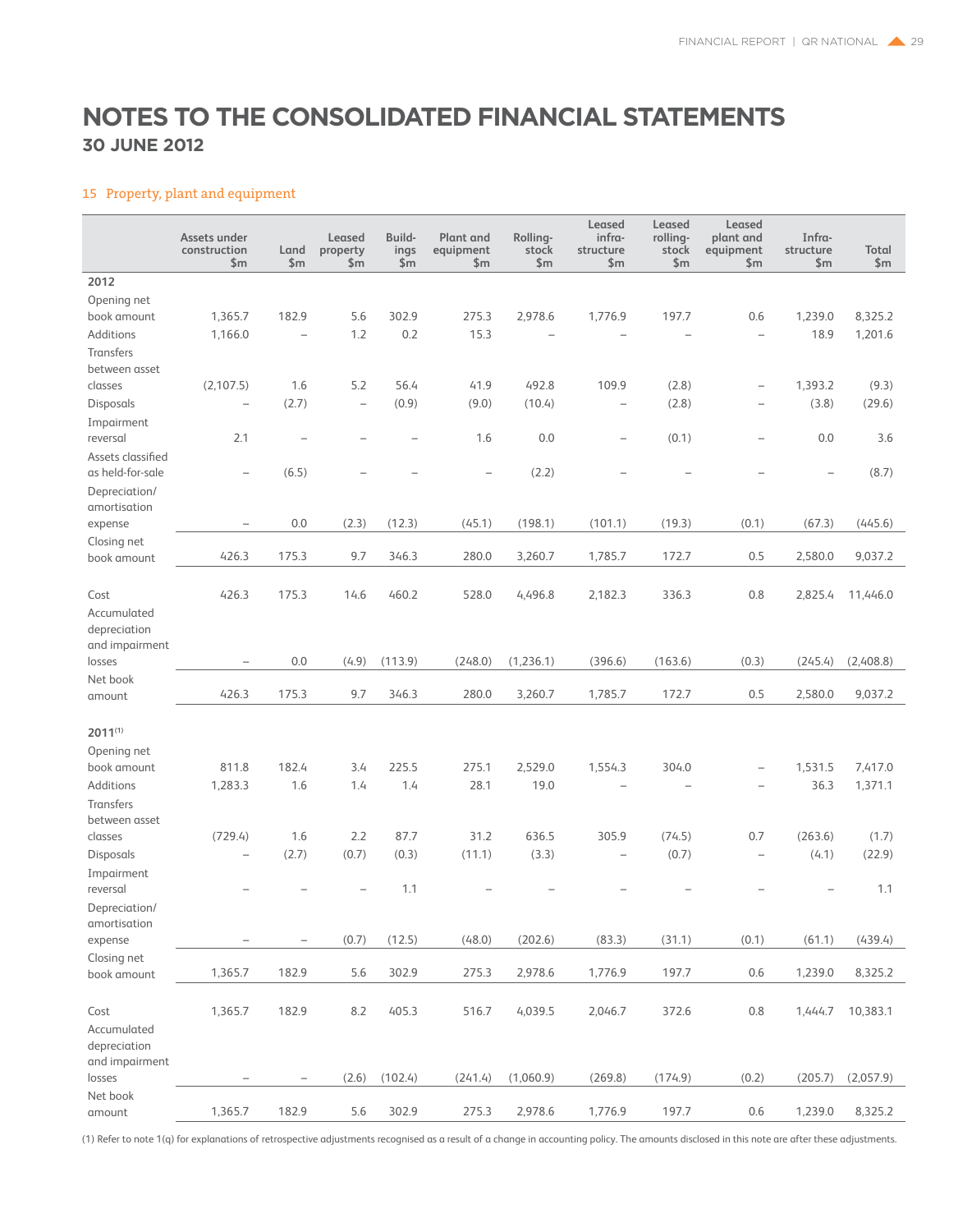### 15 Property, plant and equipment (continued)

### **(a) Non-current assets pledged as security**

Leased rollingstock assets of \$172.7 million (2011: \$197.7 million) have been pledged as security under the terms of the cross border lease arrangements.

### 16 Intangible assets

|                                               | Goodwill<br>$\mathsf{Sm}$ | Software<br>\$m\$ | Key<br>customer<br>contracts<br>\$m | <b>Total</b><br>$\mathsf{Sm}$ |
|-----------------------------------------------|---------------------------|-------------------|-------------------------------------|-------------------------------|
| 2012                                          |                           |                   |                                     |                               |
| Opening net<br>book amount                    | 0.3                       | 21.5              | 3.1                                 | 24.9                          |
| Additions                                     |                           |                   | 0.5                                 | 0.5                           |
| Disposals                                     |                           |                   | 0.0                                 | 0.0                           |
| <b>Transfers</b>                              |                           | 9.3               |                                     | 9.3                           |
| Amortisation<br>expense                       |                           | (16.3)            | (1.8)                               | (18.1)                        |
| Closing net<br>book amount                    | 0.3                       | 14.5              | 1.8                                 | 16.6                          |
|                                               |                           |                   |                                     |                               |
| Cost                                          | 73.3                      | 107.2             | 9.3                                 | 189.8                         |
| Accumulation<br>amortisation                  | (73.0)                    | (92.7)            | (7.5)                               | (173.2)                       |
| and impairment<br>Net book amount             | 0.3                       | 14.5              | 1.8                                 | 16.6                          |
|                                               |                           |                   |                                     |                               |
| 2011                                          |                           |                   |                                     |                               |
| Opening net<br>book amount                    |                           | 36.5              | 2.9                                 | 39.4                          |
| Acquisition<br>of business                    | 0.3                       |                   |                                     | 0.3                           |
| <b>Additions</b>                              |                           | 0.1               | 1.5                                 | 1.6                           |
| Disposals                                     |                           | (0.3)             |                                     | (0.3)                         |
| <b>Transfers</b>                              |                           | 1.7               |                                     | 1.7                           |
| Amortisation<br>expense                       |                           | (16.5)            | (1.3)                               | (17.8)                        |
| Closing net<br>book amount                    | 0.3                       | 21.5              | 3.1                                 | 24.9                          |
|                                               |                           |                   |                                     |                               |
| Cost                                          | 73.3                      | 98.4              | 8.8                                 | 180.5                         |
| Accumulated<br>amortisation<br>and impairment | (73.0)                    | (76.9)            | (5.7)                               | (155.6)                       |
| Net book amount                               | 0.3                       | 21.5              | 3.1                                 | 24.9                          |

### 17 Other financial assets

|                            | 2012<br>$\mathsf{Sm}$    | 2011<br>\$m |
|----------------------------|--------------------------|-------------|
| Unlisted equity securities | $\overline{\phantom{a}}$ | $36 -$      |

During the year the Group exercised its pre-emptive rights to acquire additional equity in the Moorebank Industrial Property Trust (MIPT) for \$41.1 million, taking its stake to 33%.

Following the acquisition of additional equity, the investments have been classified as investment in an associate in note 14.

### 18 Deferred tax assets

|                                                              | 2012<br>$\mathsf{Sm}$ | 2011<br>$\mathsf{Sm}$ |
|--------------------------------------------------------------|-----------------------|-----------------------|
| The balance comprises temporary differences attributable to: |                       |                       |
| Provisions/accruals                                          | 70.5                  | 45.7                  |
| <b>Tax losses</b>                                            |                       | 375                   |
| Customer contracts                                           | 91.4                  | 116.1                 |
| Unearned revenue                                             | 2.9                   | 31                    |
| Cash flow hedges                                             | 1.0                   | 93                    |
| Other temporary differences                                  | 9.3                   | 8.8                   |
|                                                              | 175.1                 | 220.5                 |

| Set-off of deferred tax liabilities pursuant to |                          |         |
|-------------------------------------------------|--------------------------|---------|
| set-off provisions (note 23)                    | (175.1)                  | (220.5) |
| Net deferred tax assets                         | $\overline{\phantom{a}}$ |         |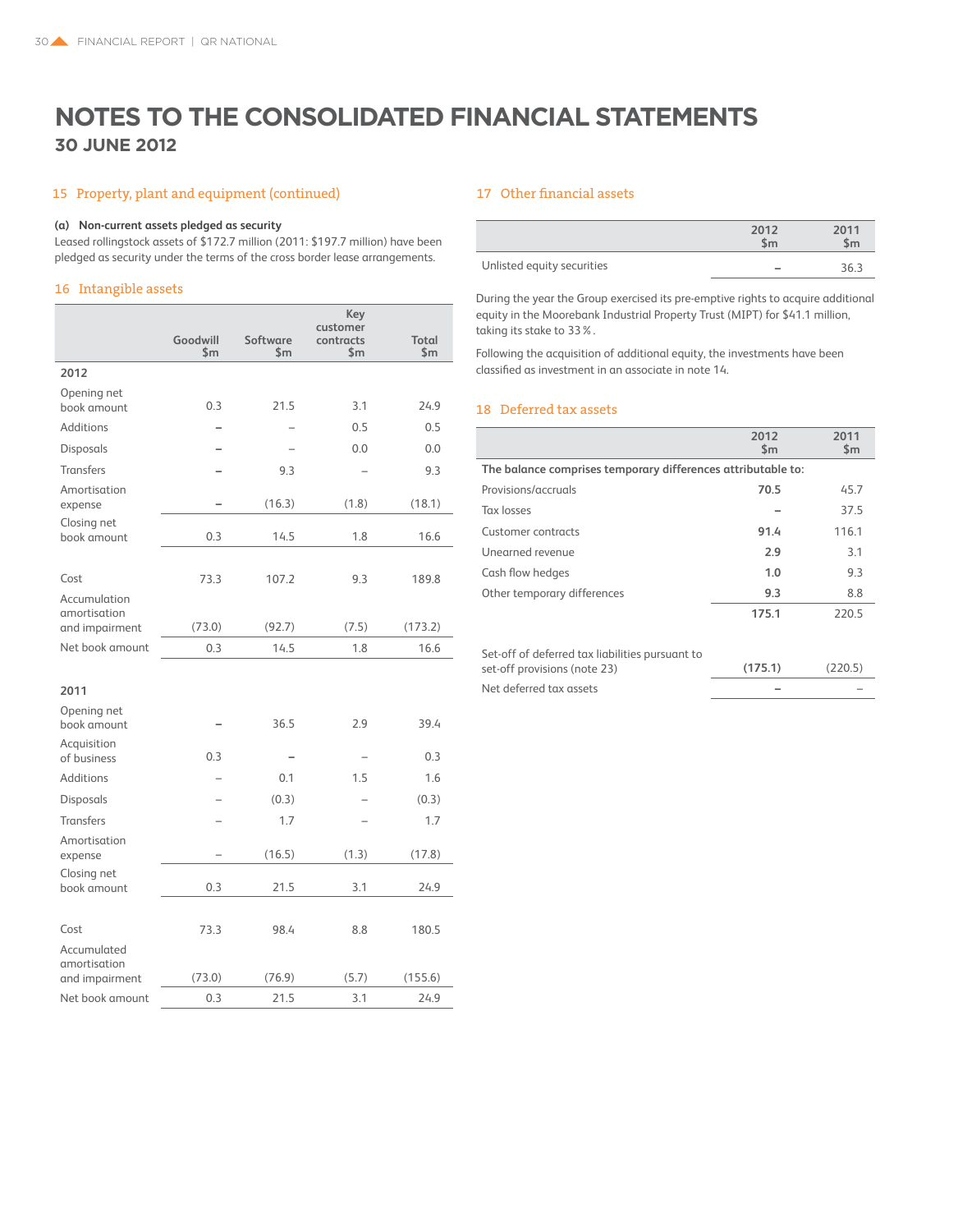### 18 Deferred tax assets (continued)

| Movements                                                             | Provisions/<br>accruals<br>\$m\$ | <b>Tax losses</b><br>\$m\$ | Customer<br>contracts<br>\$m\$ | <b>Unearned</b><br>revenue<br>\$m\$ | Cash flow<br>hedges<br>\$m | Other<br>\$m\$    | Total<br>\$m\$ |
|-----------------------------------------------------------------------|----------------------------------|----------------------------|--------------------------------|-------------------------------------|----------------------------|-------------------|----------------|
| At 30 June 2010                                                       | 111.9                            | 41.0                       |                                | 3.3                                 | 0.9                        | 7.1               | 164.2          |
| (Charged)/credited                                                    |                                  |                            |                                |                                     |                            |                   |                |
| - to profit or loss                                                   | 27.0                             | 31.3                       | (19.6)                         | 2.7                                 | 9.1                        | 4.2               | 54.7           |
| - to profit or loss as a result of consolidation<br>and privatisation | (93.2)                           | (34.8)                     | 135.7                          | (2.9)                               | (0.8)                      | (2.5)             | 1.5            |
| - to other comprehensive income                                       |                                  |                            |                                | -                                   | 0.1                        | $\qquad \qquad -$ | 0.1            |
| At 30 June 2011                                                       | 45.7                             | 37.5                       | 116.1                          | 3.1                                 | 9.3                        | 8.8               | 220.5          |
| At 30 June 2011                                                       | 45.7                             | 37.5                       | 116.1                          | 3.1                                 | 9.3                        | 8.8               | 220.5          |
| (Charged)/credited                                                    |                                  |                            |                                |                                     |                            |                   |                |
| - to profit or loss                                                   | 24.3                             | (37.5)                     | (15.8)                         | (0.2)                               | (8.2)                      | (0.1)             | (37.5)         |
| - to profit or loss as a result of consolidation<br>and privatisation | 0.5                              | $\overline{\phantom{0}}$   | (8.9)                          | $\overline{\phantom{0}}$            |                            | 0.6               | (7.8)          |
| - to other comprehensive income                                       | $\overline{\phantom{a}}$         | -                          | $\qquad \qquad$                | $\qquad \qquad \blacksquare$        | (0.1)                      | $\qquad \qquad -$ | (0.1)          |
| At 30 June 2012                                                       | 70.5                             |                            | 91.4                           | 2.9                                 | 1.0                        | 9.3               | 175.1          |

### 19 Trade and other payables

|                | 2012<br>$\mathsf{Sm}$ | 2011<br>\$m |
|----------------|-----------------------|-------------|
| Trade payables | 313.5                 | 280.1       |
| Other payables | 36.1                  | 30.1        |
|                | 349.6                 | 310.2       |

### 20 Borrowings

|                                        | 2012<br>$\mathsf{Sm}$ | 2011<br>$\mathsf{Sm}$ |
|----------------------------------------|-----------------------|-----------------------|
| Non-current - Unsecured                |                       |                       |
| Syndicated debt facility               | 1,220.0               | 830.0                 |
| Capitalised borrowing costs            | (18.4)                | (26.8)                |
| Total unsecured non-current borrowings | 1,201.6               | 803.2                 |

The Group entered into a \$3,000 million Syndicated Facility Agreement on 7 October 2010, with the first draw down of the facility in November 2010. A syndicate of lenders have provided \$1,425 million in a facility expiring in December 2013 and \$1,575 million in facilities expiring in December 2015.

The Syndicated Debt Facility imposes certain covenants on the Group to ensure that certain financial ratios are met, and restricts the amount of security that the Group and its subsidiaries can provide over their assets in certain circumstances.

### 21 Provisions

|                                                                                | 2012<br>$\mathsf{Sm}$ | 2011<br>$\mathsf{Sm}$ |
|--------------------------------------------------------------------------------|-----------------------|-----------------------|
| Current                                                                        |                       |                       |
| Employee benefits (a)                                                          | 325.8                 | 295.2                 |
| Provision for insurance claims (b)                                             | 20.0                  | 12.0                  |
| Litigation and workers' compensation<br>provision (c)                          | 24.0                  | 11.0                  |
| Decommissioning/make good and other<br>provisions (d)                          | 1.6                   | 2.0                   |
| Total current provisions                                                       | 371.4                 | 320.2                 |
| Non-current                                                                    |                       |                       |
| Employee benefits (a)                                                          | 25.6                  | 23.4                  |
| Litigation and workers'<br>compensation claim (c)<br>Decommissioning/make good | 15.5                  | 20.0                  |
| and other provisions (d)                                                       | 4.0                   | 3.5                   |
| Land rehabilitation (e)                                                        | 36.2                  | 34.4                  |
| Total non-current provisions                                                   | 81.3                  | 81.3                  |
| <b>Total provisions</b>                                                        | 452.7                 | 401.5                 |
| <b>Employee benefits</b><br>(a)                                                |                       |                       |
| Annual leave                                                                   | 89.3                  | 85.2                  |
| Long service leave                                                             | 193.0                 | 173.9                 |
| Other                                                                          | 69.1                  | 59.5                  |
|                                                                                | 351.4                 | 318.6                 |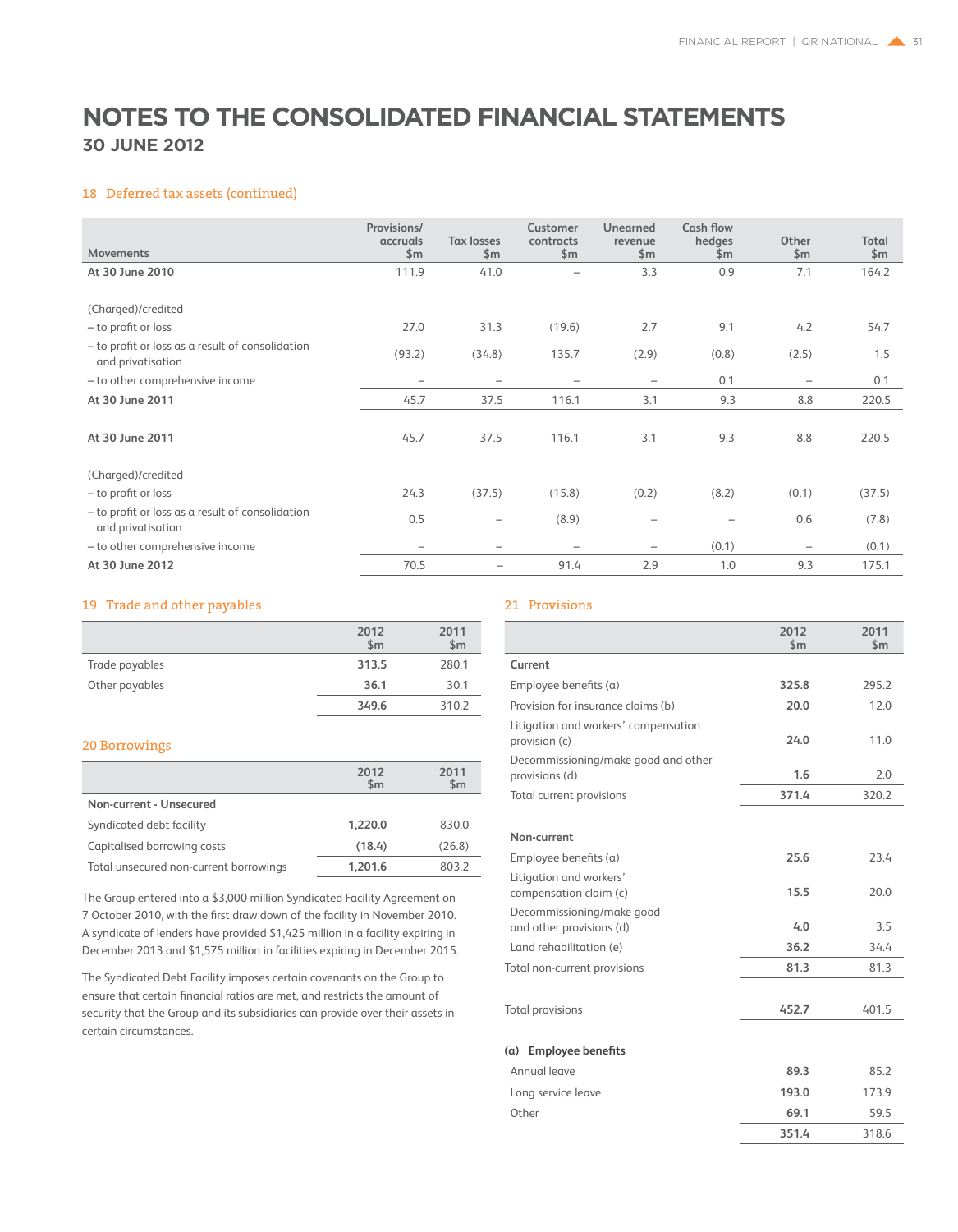### 21 Provisions (continued)

### **(a) Employee benefits (continued)**

The current provision for employee benefits includes accrued annual leave, leave loading, retirement allowances, long service leave and bonus accrual. Included in long service leave are all unconditional entitlements where employees have completed the required period of service and also a provision for the chance that employees will reach the required period of service. The entire amount of the provision is presented as current, since the Group does not have an unconditional right to defer settlement for any of these obligations. However, based on past experience, the Group does not expect all employees to take the full amount of accrued leave or require payment within the next 12 months. The current provision for employee benefits includes an amount of \$197.5 million (2011:\$155.2 million) that is not expected to be taken or paid within the next 12 months.

Other employee benefit liabilities includes payroll tax and retirement allowances.

### **(b) Provision for insurance claims**

The provision for insurance claims is raised for insurance claims external to the Group and represents the aggregate deductible component in relation to loss or damage to property, plant and equipment and rollingstock.

### **(c) Litigation and workers' compensation**

A provision of \$39.5 million (2011: \$31.0 million) is made for the estimated liability for workers' compensation and litigation claims. Claims are assessed separately for common law, statutory and asbestos claims. The outstanding liability is determined after factoring future claims inflation and discounting future claim payments. Estimates are made based on the average number of claims and average claim payments over a specified period of time. Claims Incurred But Not Reported ("IBNR") are also included in the estimate. Claims are expected to be paid over a period exceeding more than one year.

### **(d) Decommissioning/make good and other provisions**

A provision of \$4.9 million (2011: \$3.6 million) has been made for the anticipated costs of the future restoration of leased office premises. Make good requirements vary for different properties. The provision includes future cost estimates associated with the restoration of office fixtures and fittings to original condition; removal of all property and equipment to return the premises to a vacant shell, and making good any damage caused by their removal; and repairing and making good any damage which may be caused to land adjoining the premises as a result of carrying out structural work or other improvements. The provision has been calculated based on recent comparable make good costs or independent assessments.

A provision of \$0.7 million (2011: \$1.9 million) has been made for onerous lease contracts which represent the net unavoidable costs in meeting the obligations under property leases over the remaining lease terms.

### **(e) Land rehabilitation**

A provision of \$36.2 million (2011: \$34.4 million) has been recognised for the estimated costs to remediate contaminated land in accordance with the Group's constructive obligations following the Board's review of its revised sustainability policy at 30 June 2010. The provision is based on an estimated long-term inflation rate in the order of 3.2% (2011: 4.5%). The projected remediation dates for the various sites ranges from 10 to 40 years. To measure the present value of the estimated costs, a discount rate in the order of 4.5% (2011: 5.7%) was used, based on the interest rate which reflects the maturity profile of the liability.

### **(f) Movements in provisions**

Movements in each class of provision during the financial year, other than employee benefits, are set out below:

| 2012                                                                                     | Provision for<br>insurance claims<br>$\mathsf{Sm}$ | Litigation<br>and workers<br>compensation<br>provision<br>$\mathsf{Sm}$ | Decommissioning/<br>make good and<br>other provision<br>$\mathsf{Sm}$ | <b>Provision for land</b><br>rehabilitation<br>$\mathsf{Sm}$ | Total<br>$\mathsf{Sm}$ |
|------------------------------------------------------------------------------------------|----------------------------------------------------|-------------------------------------------------------------------------|-----------------------------------------------------------------------|--------------------------------------------------------------|------------------------|
| Current and non-current                                                                  |                                                    |                                                                         |                                                                       |                                                              |                        |
| Carrying amount at start of the year                                                     | 12.0                                               | 31.0                                                                    | 5.5                                                                   | 34.4                                                         | 82.9                   |
| Charged/(credited) to profit or loss                                                     |                                                    |                                                                         |                                                                       |                                                              |                        |
| - Additional provision recognised                                                        | 18.1                                               | 21.1                                                                    | 1.0                                                                   | 0.1                                                          | 40.3                   |
| - Unused amounts released or reversed                                                    |                                                    |                                                                         | (0.3)                                                                 |                                                              | (0.3)                  |
| - Charged/(credited) to the profit or loss -<br>unwinding of discount                    |                                                    |                                                                         |                                                                       | 1.7                                                          | 1.7                    |
| Amounts used during the year                                                             | (10.1)                                             | (12.6)                                                                  | (0.6)                                                                 |                                                              | (23.3)                 |
| Carrying amount at end of year                                                           | 20.0                                               | 39.5                                                                    | 5.6                                                                   | 36.2                                                         | 101.3                  |
| 2011                                                                                     |                                                    |                                                                         |                                                                       |                                                              |                        |
| Carrying amount at start of year                                                         |                                                    | 28.5                                                                    | 4.2                                                                   | 34.7                                                         | 67.4                   |
| Charged/(credited) to profit or loss                                                     |                                                    |                                                                         |                                                                       |                                                              |                        |
| - Additional provision recognised                                                        | 13.9                                               | 12.7                                                                    | 2.6                                                                   | 0.3                                                          | 29.5                   |
| - Unused amounts released or reversed                                                    | (1.9)                                              | (1.2)                                                                   |                                                                       |                                                              | (3.1)                  |
| - Increase/(decrease) in discounted amount<br>arising from passage of time and effect of |                                                    |                                                                         |                                                                       |                                                              |                        |
| any change in the discount rate                                                          |                                                    |                                                                         |                                                                       | (0.6)                                                        | (0.6)                  |
| Amounts used during the year                                                             |                                                    | (9.0)                                                                   | (1.3)                                                                 |                                                              | (10.3)                 |
| Carrying amount at end of year                                                           | 12.0                                               | 31.0                                                                    | 5.5                                                                   | 34.4                                                         | 82.9                   |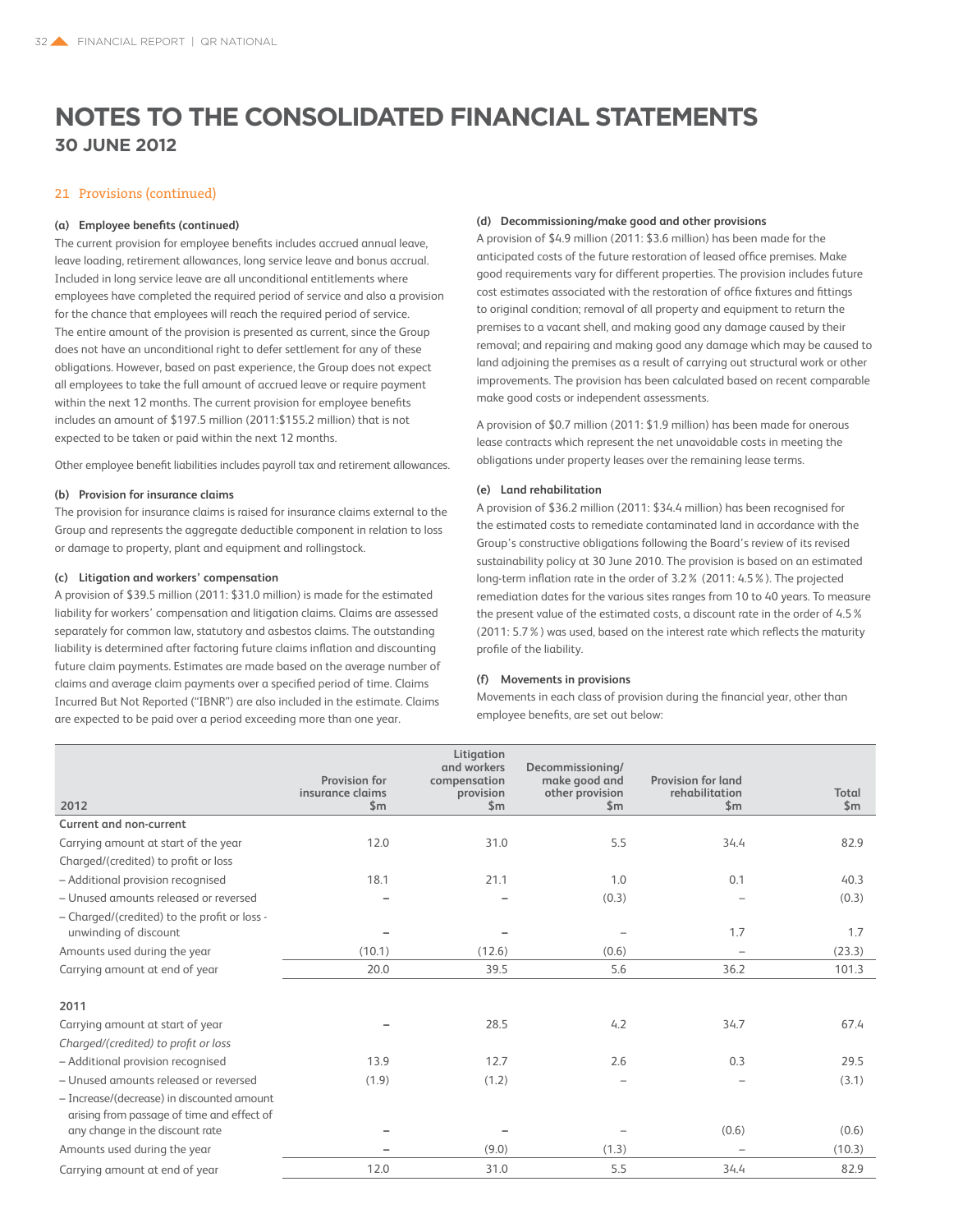### 22 Other liabilities

| Current                       | 2012<br>\$m | 2011<br>\$m\$ |
|-------------------------------|-------------|---------------|
| Income received in advance    | 36.9        | 36.0          |
| Other current liabilities     | 0.6         | 0.2           |
|                               | 37.5        | 36.2          |
|                               |             |               |
| Non-current                   |             |               |
| Income in advance             | 291.5       | 314.6         |
| Other non-current liabilities | 18.7        | 30.1          |
|                               | 310.2       | 344.7         |

Income received in advance represents amounts received from customers as prepayment of future rentals under agreements of customer specific infrastructure. These amounts are deferred and earned over the term of the agreement.

Other non-current liabilities include a \$17.1 million (2011:\$26.4 million) non-interest bearing loan with a former subsidiary, On Track Insurance Pty Ltd.

### 23 Deferred tax liabilities

|                                                                 | 2012<br>$\mathsf{Sm}$ | $2011^{(1)}$<br>$\mathsf{Sm}$ |
|-----------------------------------------------------------------|-----------------------|-------------------------------|
| The balance comprises temporary<br>differences attributable to: |                       |                               |
| Property, plant and equipment                                   | 399.9                 | 416.7                         |
| Capitalised deductible expenditure                              | 100.5                 | 32.4                          |
| Consumables and spares                                          | 16.7                  | 14.3                          |
| Accrued income                                                  | 12.4                  | 1.5                           |
| Cash flow hedges                                                |                       | 7.5                           |
| Other temporary difference                                      | 9.1                   | 6.0                           |
| Total deferred tax liabilities                                  | 538.6                 | 478.4                         |
|                                                                 |                       |                               |
| Set-off of deferred tax assets pursuant to                      |                       |                               |
| set-off provisions (note 18)                                    | (175.1)               | (220.5)                       |
| Net deferred tax liabilities                                    | 363.5                 | 257.9                         |

| <b>Movements</b>                                                    | Property,<br>plant and<br>equipment<br>$\mathsf{Sm}$ | Capitalised<br>deductible<br>expenditure<br>\$m | <b>Consumables</b><br>and spares<br>\$m | Accrued<br>income<br>\$m\$ | Cash flow<br>hedges<br>\$m | Other<br>$\mathsf{Sm}$ | Total<br>$\mathsf{Sm}$ |
|---------------------------------------------------------------------|------------------------------------------------------|-------------------------------------------------|-----------------------------------------|----------------------------|----------------------------|------------------------|------------------------|
| At 1 July 2010                                                      | 629.7                                                | 10.0                                            | 20.9                                    | 50.8                       | (1.1)                      | (7.0)                  | 703.3                  |
| Charged/(credited)                                                  |                                                      |                                                 |                                         |                            |                            |                        |                        |
| - to profit or loss                                                 | 19.2                                                 | 58.5                                            | 27.3                                    | (46.9)                     | 8.6                        | (2.9)                  | 63.8                   |
| - to profit or loss as result of<br>consolidation and privatisation | (232.2)                                              | (36.1)                                          | (33.9)                                  | (2.4)                      | -                          | 15.9                   | (288.7)                |
| At 30 June 2011                                                     | 416.7                                                | 32.4                                            | 14.3                                    | 1.5                        | 7.5                        | 6.0                    | 478.4                  |
| At 1 July 2011                                                      | 416.7                                                | 32.4                                            | 14.3                                    | 1.5                        | 7.5                        | 6.0                    | 478.4                  |
| Charged/(credited)                                                  |                                                      |                                                 |                                         |                            |                            |                        |                        |
| - to profit or loss                                                 | 22.5                                                 | 68.1                                            | 2.8                                     | 10.9                       | (7.4)                      | 4.5                    | 101.4                  |
| - to profit or loss as result of<br>consolidation and privatisation | (39.3)                                               | $\overline{\phantom{0}}$                        | (0.4)                                   | $\overline{\phantom{a}}$   | (0.1)                      | (1.4)                  | (41.2)                 |
| At 30 June 2012                                                     | 399.9                                                | 100.5                                           | 16.7                                    | 12.4                       |                            | 9.1                    | 538.6                  |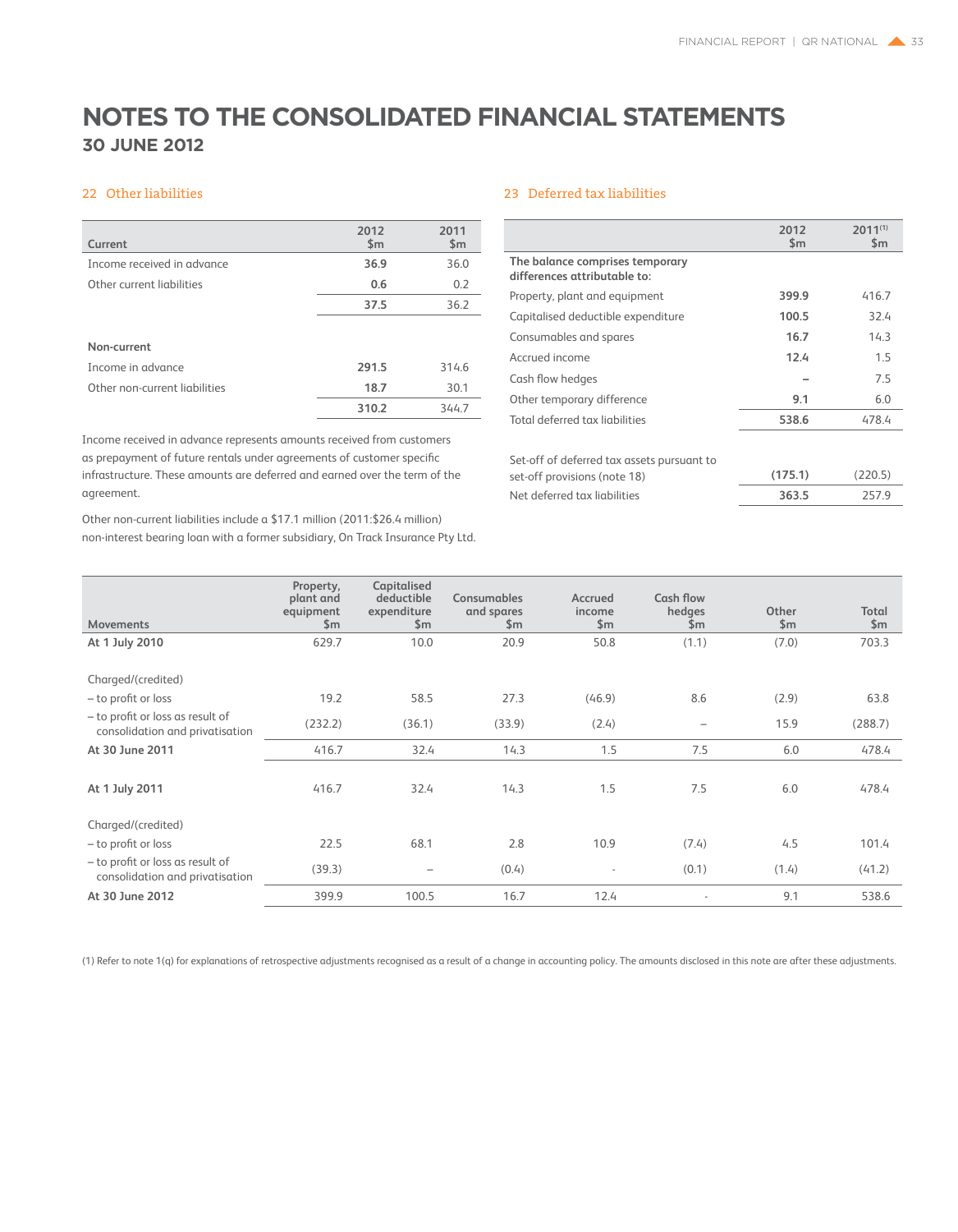### 24 Contributed equity

#### **(a) Issued capital**

|            | 2012<br><b>Shares</b><br>$000^{\circ}$ | 2011<br><b>Shares</b><br>'000 | 2012<br>$\mathsf{Sm}$ | 2011<br>$\mathsf{Sm}$ |
|------------|----------------------------------------|-------------------------------|-----------------------|-----------------------|
| Ordinary   |                                        |                               |                       |                       |
| shares     |                                        |                               |                       |                       |
| Fully paid | 2,440,000                              | 2,440,000                     | 1,711.7               | 1.711.7               |

#### **(b) Other contributed equity**

|                                                                     | 2012<br>$\mathsf{Sm}$ | 2011<br>$\mathsf{Sm}$ |
|---------------------------------------------------------------------|-----------------------|-----------------------|
| Share-based payments                                                | 10.1                  | 79                    |
| Capital contributions from the State<br>on retirement of borrowings | 4,388.3               | 4,388.3               |
| Capital contribution from the State for<br>employee gift shares     | 9.0                   | 9.0                   |
|                                                                     | 4,407.4               | 4.400.2               |
|                                                                     |                       |                       |
| <b>Total contributed equity</b>                                     | 6,119.1               | 6,111.9               |

#### **(c) Movements in ordinary share capital**

|                   |                          | Number<br>of shares |               |
|-------------------|--------------------------|---------------------|---------------|
| Date              | <b>Details</b>           | (1000)              | $\mathsf{Sm}$ |
| 1 July 2010       | Opening balance          | 3,792,757           | 2,067.0       |
| 31 August 2010    | Capital distribution to  |                     |               |
|                   | <b>Oueensland Rail</b>   |                     | (332.3)       |
| 21 September 2010 | Change in legal capital  |                     |               |
|                   | structure from OR        |                     |               |
|                   | Limited to OR National   |                     |               |
|                   | Limited                  | (3.792.757)         |               |
| 6 October 2010    | Capital distribution on  |                     |               |
|                   | disposal of OTI pursuant |                     |               |
|                   | to Transfer Notice       |                     | (23.0)        |
| 6 October 2010    | Share split              | 2,440,000           |               |
| 30 June 2011      | Closing balance          | 2,440,000           | 1,711.7       |
|                   |                          |                     |               |
| 30 June 2012      | Closing balance          | 2,440,000           | 1,711.7       |
|                   |                          |                     |               |

### **(d) Ordinary shares**

Ordinary shares have no par value and the Group does not have a limited amount of authorised capital. Ordinary shares entitle the holder to participate in dividends and the proceeds on winding up of the Company in proportion to the number of and amounts paid on the shares held.

### **(e) Share-based payments**

Share-based payments represent the fair value of share-based remuneration provided to employees.

### **(f) Capital risk management**

The Group's objective is to maintain a strong capital base so as to maintain investor, creditor and market confidence and to sustain future development of the business.

The Group and the parent entity monitor its capital structure by reference to its gearing ratio. This ratio is calculated as net debt divided by total capital. Net debt is calculated as total borrowings less cash and cash equivalents. Total capital is calculated as 'equity' as shown in the balance sheet plus net debt. There were no changes in the Group's approach to capital management during the year.

|                                 | 2012<br>\$m | $2011^{(1)}$<br>\$m\$ |
|---------------------------------|-------------|-----------------------|
| <b>Total borrowings</b>         | 1,201.6     | 803.2                 |
| Less: cash and cash equivalents | (98.8)      | (117.1)               |
| Net debt                        | 1,102.8     | 686.1                 |
| Total equity                    | 7,294.2     | 7,026.4               |
| Total capital                   | 8,397.0     | 7,712.5               |
|                                 |             |                       |
| Gearing ratio                   | 13%         | 9%                    |

The Group has complied with externally imposed capital debt covenants.

### 25 Reserves

### **(a) Reserves**

|                                    | 2012<br>$\mathsf{S}$ m | 2011<br>\$m |
|------------------------------------|------------------------|-------------|
| Hedging reserve - cash flow hedges | (2.0)                  | (2.3)       |
|                                    | (2.0)                  | (2.3)       |
|                                    |                        |             |

### **Movements:**

*Hedging reserve - cash flow hedges*

| Balance 1 July                                  | (2.3) | (2.0) |
|-------------------------------------------------|-------|-------|
| Fair value (losses) taken to equity             | (1.4) | (2.3) |
| Deferred tax                                    | 0.4   | 0.7   |
| Fair value losses transferred to profit or loss | 1.8   | 1.9   |
| Deferred tax                                    | (0.5) | (0.6) |
| Balance 30 June                                 | (2.0) | (2.3) |

#### **(b) Nature and purpose of reserves**

*Hedging reserve - cash flow hedges*

The hedging reserve is used to record gains or losses on a hedging instrument in a cash flow hedge that are recognised in other comprehensive income, as described in note 1(o). Amounts are recognised in the income statement when the associated hedged transaction affects the income statement.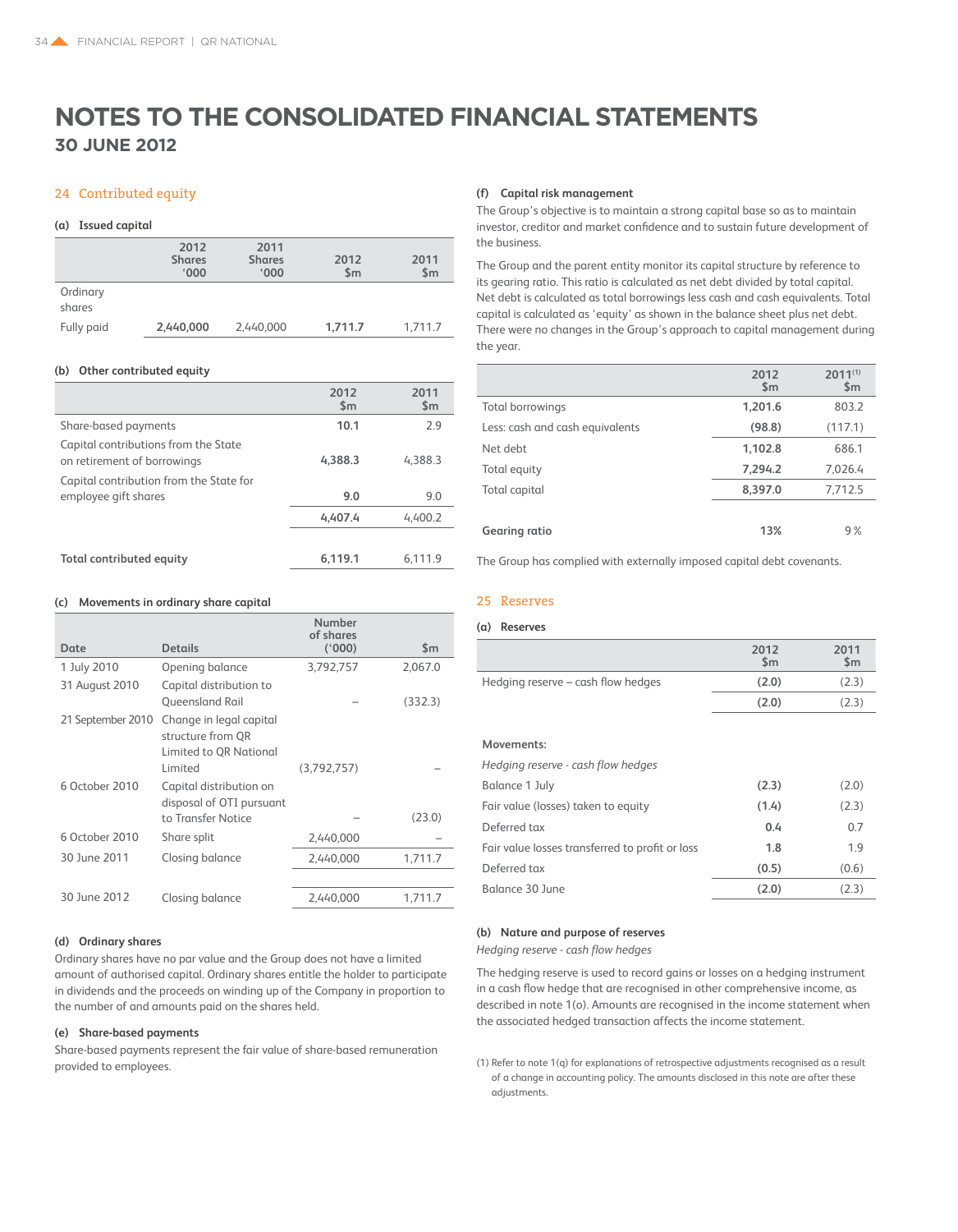### 26 Dividends

### **(a) Ordinary shares**

|                                             | 2012<br>$\mathsf{Sm}$ | 2011<br>$\mathsf{Sm}$ |
|---------------------------------------------|-----------------------|-----------------------|
| Interim dividend for the year ended         |                       |                       |
| 30 June 2012 of 3.7 cents per share         |                       |                       |
| (2011: nil), paid 30 April 2012 (unfranked) | 90.3                  |                       |
| Final dividend for the year ended           |                       |                       |
| 30 June 2011 of 3.7 cents per share,        |                       |                       |
| paid September 2011 (unfranked)             | 90.3                  |                       |
| Special dividend for the period to          |                       |                       |
| 21 September 2010 of 3.54 cents per         |                       |                       |
| fully paid share, paid November 2010        |                       |                       |
| (unfranked)                                 |                       | 86.4                  |
|                                             | 180.6                 | 86.4                  |

### **(b) Dividends not recognised at the end of the reporting period**

| liability at year end is:                  | 112.2 | 903 |
|--------------------------------------------|-------|-----|
| retained earnings, but not recognised as a |       |     |
| to be paid on 28 September 2012 out of     |       |     |
| amount of the proposed dividend expected   |       |     |
| (2011:3.7 cents), unfranked. The aggregate |       |     |
| of 4.6 cents per fully paid ordinary share |       |     |
| declared the payment of a final dividend   |       |     |
| Since 30 June 2012, the Directors have     |       |     |

### 27 Key Management Personnel disclosures

### **(a) Key Management Personnel compensation**

|                              | 2012<br>\$'000 | 2011<br>\$'000 |
|------------------------------|----------------|----------------|
| Short-term employee benefits | 13,555         | 15,023         |
| Post-employment benefits     | 570            | 632            |
| Long-term benefits           | 256            | 263            |
| Termination benefits         | 1,171          |                |
| Share-based payments         | 3,238          | 1.199          |
|                              | 18,790         | 17.117         |

Short-term employee benefits include cash salary, at risk performance incentives and fees and non monetary benefits. Non-monetary benefits represent the value of Reportable Fringe Benefits for the respective Fringe Benefits Tax year ending 31 March, the estimated value of car parking provided and annual leave accrued or utilised during the financial year.

### **(b) Equity instrument disclosures relating to Key Management Personnel**

*(i) Rights provided as remuneration and shares issued on exercise of such rights* Details of the rights provided as remuneration, and shares issued on the exercise of such rights, together with terms and conditions of the rights, can be found in sections 6.1.3, 6.1.4 and 7.1 of the remuneration report.

### *(ii) Rights holdings*

The numbers of rights over ordinary shares in the Group held during the financial year by each Director of QR National Limited and other Key Management Personnel of the Group, including their personally related parties, are set out below.

| 2012<br>Name  | <b>Balance at start</b><br>of the year<br>$000^{\circ}$ | Granted as<br>compensation<br>$000^{\circ}$ | Exercised<br>'000' | Other changes<br>$000^{\circ}$ | <b>Balance at end</b><br>of the year<br>$000^{\circ}$ | <b>Vested and</b><br>exercisable<br>$000^{\circ}$ | <b>Unvested</b><br>$000^{\circ}$ |
|---------------|---------------------------------------------------------|---------------------------------------------|--------------------|--------------------------------|-------------------------------------------------------|---------------------------------------------------|----------------------------------|
| L E Hockridge | 1,333                                                   | 494                                         | (333)              |                                | 1,494                                                 |                                                   | 1,494                            |
| D M O'Toole   | 137                                                     | 179                                         | -                  | $\overline{\phantom{a}}$       | 316                                                   |                                                   | 316                              |
| K R Lewsey    | 127                                                     | 158                                         |                    | $\overline{\phantom{0}}$       | 285                                                   |                                                   | 285                              |
| M P McAuliffe | 118                                                     | 144                                         | (93)               | (169)                          | $\overline{\phantom{a}}$                              |                                                   |                                  |
| M G Carter    | 118                                                     | 143                                         | -                  | -                              | 261                                                   |                                                   | 261                              |
| G P Pringle   | 108                                                     | 135                                         | -                  | -                              | 243                                                   |                                                   | 243                              |
| R J Stephens  | 108                                                     | 135                                         | -                  | -                              | 243                                                   |                                                   | 243                              |
| L J Cooper    | 98                                                      | 121                                         |                    | $\overline{\phantom{0}}$       | 219                                                   |                                                   | 219                              |
| C M Davies    | 118                                                     | 51                                          |                    | (51)                           | 118                                                   |                                                   | 118                              |
| G Robinson    | -                                                       | 51                                          | (16)               | -                              | 35                                                    |                                                   | 35                               |
| P Scurrah     |                                                         | 70                                          | (40)               |                                | 30                                                    |                                                   | 30                               |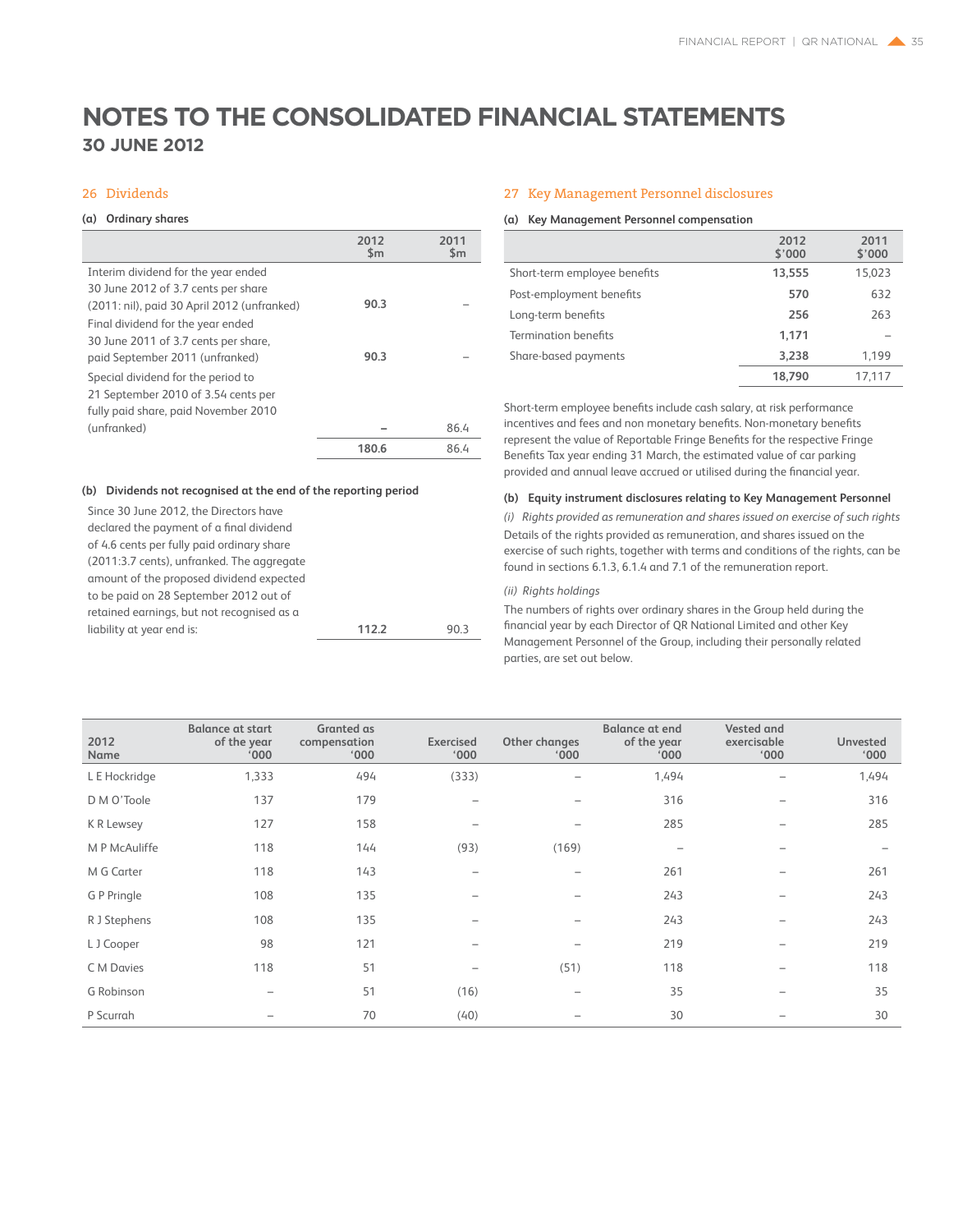### 27 Key Management Personnel disclosures (continued)

### **(b) Equity instrument disclosures relating to Key Management Personnel (continued)**

| 2011<br>Name  | <b>Balance at start</b><br>of the year<br>'000 | <b>Granted</b> as<br>compensation<br>'000' | Exercised<br>$000^{\circ}$ | Other changes<br>$000^{\circ}$ | <b>Balance at end</b><br>of the year<br>'000' | <b>Vested and</b><br>exercisable<br>$000^{\circ}$ | <b>Unvested</b><br>'000 |
|---------------|------------------------------------------------|--------------------------------------------|----------------------------|--------------------------------|-----------------------------------------------|---------------------------------------------------|-------------------------|
| L E Hockridge |                                                | 1,333                                      |                            |                                | 1,333                                         |                                                   | 1,333                   |
| D M O'Toole   |                                                | 137                                        |                            |                                | 137                                           |                                                   | 137                     |
| K R Lewsey    |                                                | 127                                        |                            |                                | 127                                           |                                                   | 127                     |
| M P McAuliffe |                                                | 118                                        |                            |                                | 118                                           |                                                   | 118                     |
| M G Carter    |                                                | 118                                        |                            |                                | 118                                           |                                                   | 118                     |
| G P Pringle   |                                                | 108                                        |                            |                                | 108                                           |                                                   | 108                     |
| R J Stephens  |                                                | 108                                        |                            | -                              | 108                                           |                                                   | 108                     |
| L J Cooper    | -                                              | 98                                         |                            | -                              | 98                                            |                                                   | 98                      |
| C M Davies    |                                                | 118                                        |                            |                                | 118                                           |                                                   | 118                     |

### *(iii) Share holdings*

The numbers of shares in the Group held during the financial year by each Director of QR National Limited and other Key Management Personnel of the Group, including their personally related parties, are set out below.

| 2012<br>Name                                               | <b>Balance at the</b><br>start of the year<br>000 | Received during<br>the year on the<br>exercise of rights<br>000 | Other changes<br>during the year<br>000 | <b>Balance at end of</b><br>the year<br>000' |
|------------------------------------------------------------|---------------------------------------------------|-----------------------------------------------------------------|-----------------------------------------|----------------------------------------------|
| Directors of QR National Limited <sup>(1)</sup>            |                                                   |                                                                 |                                         |                                              |
| J B Prescott AC                                            | 157                                               | $\overline{\phantom{0}}$                                        | 58                                      | 215                                          |
| L E Hockridge                                              | 204                                               | 333                                                             | 1                                       | 539                                          |
| J Atkin                                                    | 20                                                | $\overline{\phantom{0}}$                                        | 1                                       | 21                                           |
| R R Caplan                                                 | 82                                                |                                                                 |                                         | 82                                           |
| G T John AO                                                | 47                                                |                                                                 | 10                                      | 57                                           |
| A J P Staines                                              | 5                                                 |                                                                 |                                         | 5                                            |
| G T Tilbrook                                               | 31                                                |                                                                 |                                         | 31                                           |
| K Field                                                    |                                                   |                                                                 |                                         |                                              |
| J Cooper                                                   | $\overline{\phantom{m}}$                          |                                                                 | 12                                      | 12                                           |
| Other Key Management Personnel of the Group <sup>(2)</sup> |                                                   |                                                                 |                                         |                                              |
| D M O'Toole                                                | 105                                               |                                                                 | 1                                       | 106                                          |
| K R Lewsey                                                 | 61                                                |                                                                 | 2                                       | 63                                           |
| M G Carter                                                 | 41                                                |                                                                 | 22                                      | 63                                           |
| G P Pringle                                                | 29                                                |                                                                 | 1                                       | 30                                           |
| R J Stephens                                               | 91                                                |                                                                 |                                         | 91                                           |
| L J Cooper                                                 | 12                                                | $\overline{\phantom{a}}$                                        | 1                                       | 13                                           |
| G Robinson                                                 | 9                                                 | 16                                                              | 20                                      | 45                                           |
| P Scurrah                                                  |                                                   | 40                                                              | $\qquad \qquad -$                       | 40                                           |

(1) Mr A J Davies resigned on 13 December 2011 and Mr P C Kenny (deceased) ceased being director on 8 October 2011.

(2) Mr M P McAuliffe and Mr C M Davies ceased employment on 30 June 2012 and 25 May 2012 respectively and are no longer considered as key management personnel.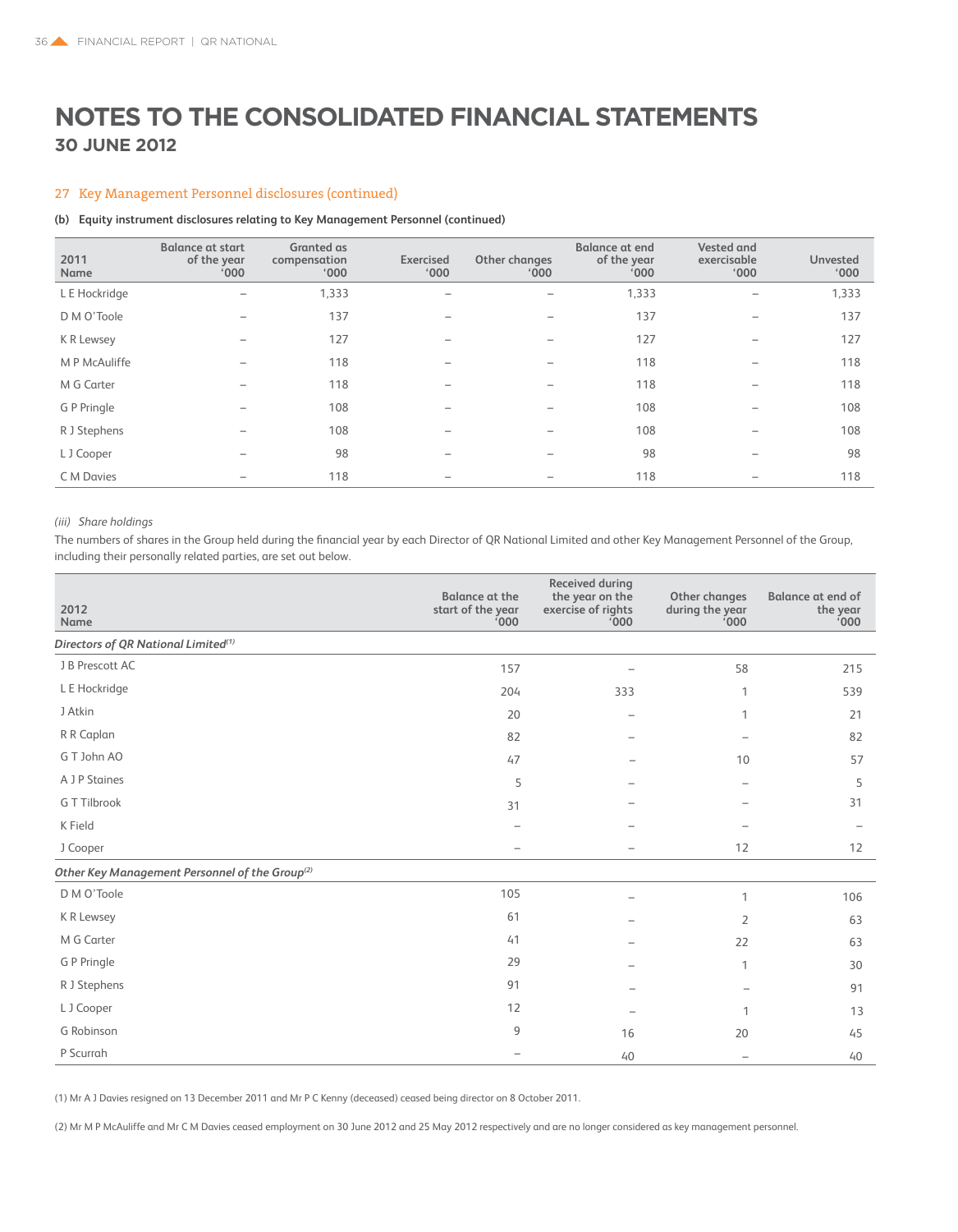### 27 Key Management Personnel disclosures (continued)

### **(b) Equity instrument disclosures relating to Key Management Personnel (continued)**

*(iii) Share holdings (continued)*

| 2011<br>Name                                | <b>Balance at the</b><br>start of the year<br>000' | <b>Received during</b><br>the year on the<br>exercise of rights<br>'000 | <b>Other changes</b><br>during the year<br>000' | <b>Balance at end of</b><br>the year<br>000' |
|---------------------------------------------|----------------------------------------------------|-------------------------------------------------------------------------|-------------------------------------------------|----------------------------------------------|
| <b>Directors of QR National Limited</b>     |                                                    |                                                                         |                                                 |                                              |
| J B Prescott AC                             |                                                    | -                                                                       | 157                                             | 157                                          |
| L E Hockridge                               |                                                    |                                                                         | 204                                             | 204                                          |
| J Atkin                                     |                                                    |                                                                         | 20                                              | 20                                           |
| R R Caplan                                  |                                                    |                                                                         | 82                                              | 82                                           |
| A J Davies                                  |                                                    | $\overline{\phantom{0}}$                                                | 184                                             | 184                                          |
| G T John AO                                 |                                                    |                                                                         | 47                                              | 47                                           |
| P C Kenny (deceased)                        |                                                    |                                                                         | 2                                               | 2                                            |
| A J P Staines                               |                                                    |                                                                         | 5                                               | 5                                            |
| G T Tilbrook                                | -                                                  |                                                                         | 31                                              | 31                                           |
| Other Key Management Personnel of the Group |                                                    |                                                                         |                                                 |                                              |
| D M O'Toole                                 |                                                    |                                                                         | 105                                             | 105                                          |
| K R Lewsey                                  |                                                    |                                                                         | 61                                              | 61                                           |
| M P McAuliffe                               |                                                    |                                                                         | 20                                              | 20                                           |
| M G Carter                                  |                                                    |                                                                         | 41                                              | 41                                           |
| G P Pringle                                 |                                                    |                                                                         | 29                                              | 29                                           |
| R J Stephens                                |                                                    |                                                                         | 91                                              | 91                                           |
| L J Cooper                                  |                                                    |                                                                         | 12                                              | 12                                           |
| C M Davies                                  |                                                    |                                                                         | 112                                             | 112                                          |

### **(c) Transactions with Directors and Key Management Personnel**

There were no Key Management Personnel related party transactions during the year.

### 28 Contingencies

The Group had contingencies at 30 June 2012 in respect of:

### **(a) Contingent liabilities**

Issues relating to common law claims and product warranties are dealt with as they arise. There were no material contingent liabilities requiring disclosures in the financial statements, other than as set out below.

### Litigation

A number of common law claims are pending against the Group. Provisions are taken up for some of these exposures based on the management's determination, and are included as such in note 21.

#### Guarantees and letters of credit

For information about guarantees and letters of credit given by the Group, refer to note 3(d).

### Deed of cross guarantee

Cross guarantees are given by the Company and some of its wholly owned subsidiaries as described in note 33.

### Defined benefit fund liabilities

The State of Queensland has permitted existing employees of QR National Limited and its subsidiaries including QR Limited (the QR National Group), as at the date of the IPO, to retain their existing superannuation arrangements with the State Superannuation Public Sector Scheme (QSuper), and has provided the Group an indemnity if the State of Queensland Treasurer requires the Group to pay any amounts required to meet the defined benefit obligations. An actuarial assessment of the fund as at 30 June 2010 has been completed which showed the fund to be in surplus. Existing contribution arrangements are to continue into the foreseeable future.

#### Joint venture arrangements

Refer to note 30 for details of the Group's share of the net asset deficiencies in joint venture investments. The Group is required to contribute additional capital, if requested, to make good any deficiency under the terms of the joint venture agreements.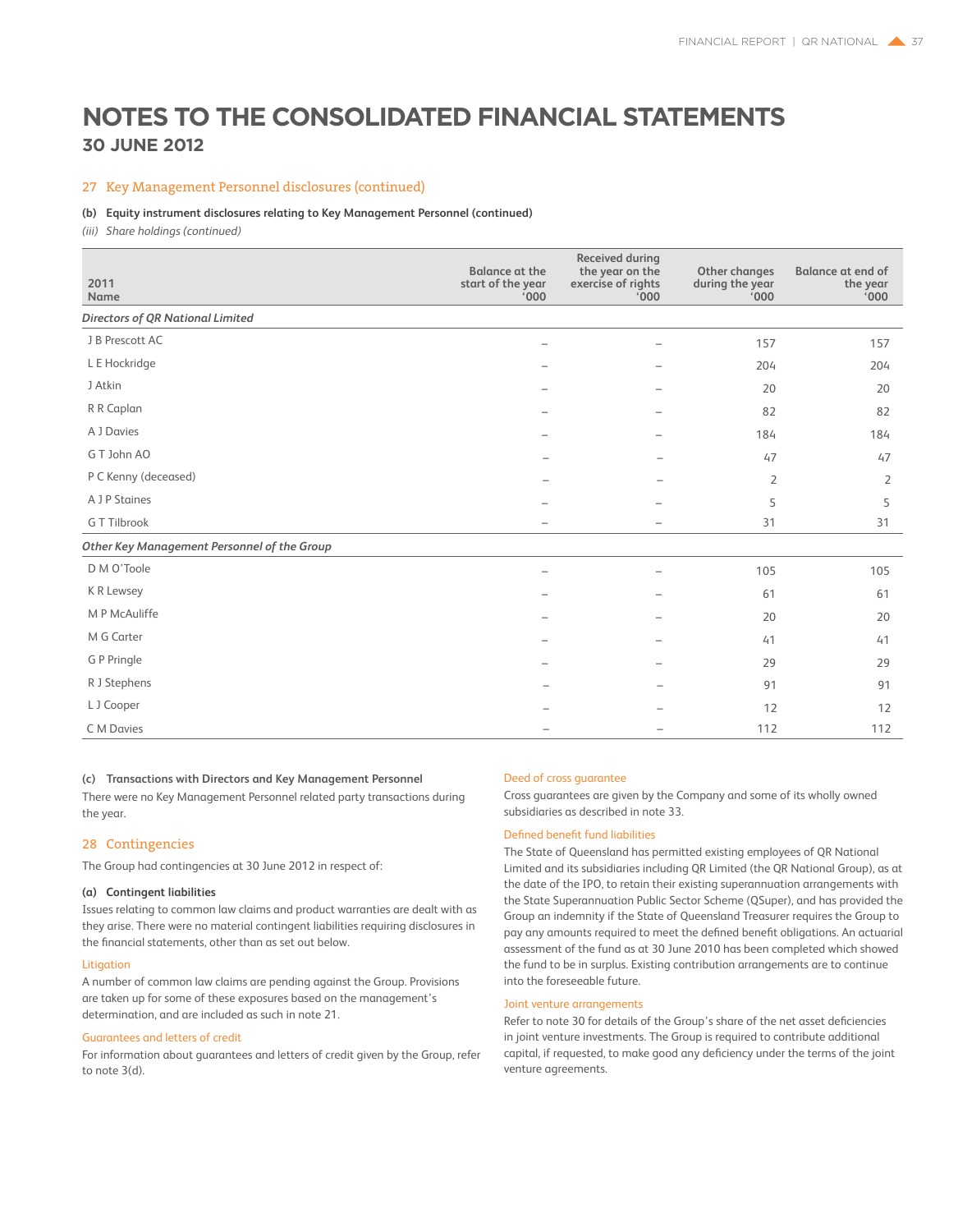### 28 Contingencies (continued)

### **(b) Contingent assets**

### Revenue cap adjustments

The Group has a contingent asset in respect of revenue cap adjustments in Network Services. Access revenue is subject to a revenue cap mechanism that serves to ensure the network recovers its full regulated revenue over the regulatory period, with the majority of under or over recovery in access tariffs (net of take or pay charges) during a financial year being charged or refunded, and recognised as revenue, in the second year following the period in which the contractual railings were not achieved. Subject to regulatory approval and any adjustments resulting from below rail cause, recovery of shortfalls via the revenue cap of \$65.3 million (2011: \$46.5 million) will be received during the year ending 30 June 2013 (\$49.2 million) and 30 June 2014 (\$16.1 million).

#### Deficit tonnage charges

The Group has a contingent asset of \$33.2 million (2011: \$21.1 million) in respect of deficit tonnage charges relating to contracts with a period ending 30 June 2012. Deficit tonnage charges are recognised in the period following that in which the service was due to be provided where the customer elects to pay the charges rather than reduce future tonnage entitlements.

### Stamp duty

In 2010, the Group recognised an expense of \$24.9 million for stamp duty paid in relation to the 2006 acquisition of Australian Railroad Group ("ARG"). The amount was paid based on an assessment issued by the WA Office of State Revenue and as required under the Group's Joint Acquisition Agreement ("JAA") with Brookfield Infrastructure Group (Australia) Pty Ltd ("Brookfield") (previously Prime Infrastructure). Brookfield, as the primary legal party, subsequently appealed the assessment through a submission to the WA State Advisory Tribunal. Under the JAA, the above amount would be refunded to QR National by Brookfield upon a favourable decision.

On 9 March 2012, the Tribunal found in favour of Brookfield. In late March 2012, the WA Office of State Revenue appealed the decision to the WA Court of Appeal. The appeal is expected to be heard before December 2012. The Group is optimistic there will be a favourable outcome and the above amount will be refunded to QR National by Brookfield, as there are strong legal arguments to support the case.

### Flood recovery

The Group has incurred \$6.9 million (2011: \$nil) to repair the damages resulting from the severe flood event across Central Queensland. The Group has lodged a submission with Queensland Competition Authority ("QCA") for the recovery of these costs as adjustments to tariffs. QCA is currently reviewing the submission.

### Guarantees and letters of credit

For information about guarantees given to the Group, refer to note 3(d).

### 29 Commitments

### **(a) Capital commitments**

|                                                                                                                      | 2012<br>$\mathsf{Sm}$ | 2011<br>$\mathsf{Sm}$ |
|----------------------------------------------------------------------------------------------------------------------|-----------------------|-----------------------|
| Capital expenditure contracted for at the reporting date but not recognised<br>as liabilities is payable as follows: |                       |                       |
| Property, plant and equipment                                                                                        |                       |                       |
| Within one year                                                                                                      | 254.2                 | 353.4                 |
| Later than one year but not later than<br>five years                                                                 | 2.3                   |                       |
|                                                                                                                      | 256.4                 | 353.4                 |
|                                                                                                                      |                       |                       |

### **(b) Lease commitments**

Commitments for minimum lease payments in relation to non-cancellable operating leases (excluding GST) are payable as follows:

| Within one year                                      | 46.8  | 46.2  |
|------------------------------------------------------|-------|-------|
| Later than one year but not later than<br>five years | 56.7  | 81.0  |
| Later than five years                                | 3.9   | 69    |
|                                                      | 107.4 | 134.1 |

The above commitments flow primarily from operating leases of property and machinery. These leases, with terms mostly ranging from one to ten years, generally provide the Group with a right of renewal, at which times the lease terms are renegotiated. The lease payments comprise a base amount, while the property leases also contain a contingent rental, which is based on either the movements in the Consumer Price Index or another fixed percentage as agreed between the parties.

#### **(c) Lease commitments receivable: where the Group is the lessor**

|                                                                        | 2012<br>$\mathsf{Sm}$ | 2011<br>$\mathsf{Sm}$ |
|------------------------------------------------------------------------|-----------------------|-----------------------|
| Some fixed assets are leased to tenants with rents payable monthly.    |                       |                       |
| Minimum lease payments (excluding GST) not recognised in the financial |                       |                       |
| statements are receivable as follows:                                  |                       |                       |
| Within one year                                                        | 8.2                   | 59                    |
| Later than one year but not later than                                 |                       |                       |
| five years                                                             | 6.2                   | 93                    |
| Later than five years                                                  | 7.2                   | 80                    |
|                                                                        |                       |                       |

**21.6** 23.2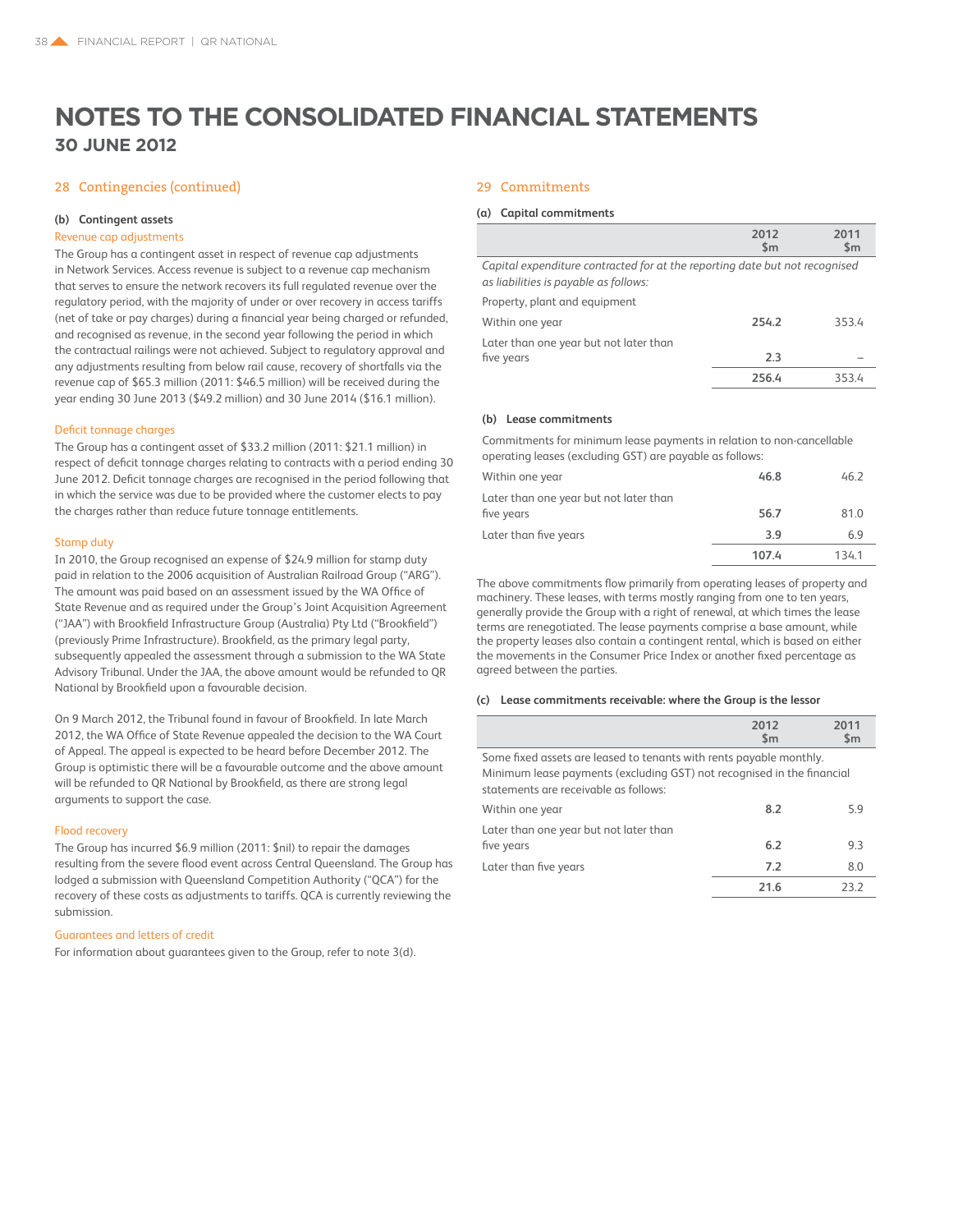### 30 Interests in joint ventures and associates

### **(a) Joint venture operation**

The Group has an interest in the Nickel West Land Logistics Joint Venture Agreement. The Group severally provides rail freight services under this agreement, and the joint venture partner severally provides road freight services. There are no assets jointly controlled by the operation.

### **(b) Jointly controlled assets**

The Group has a 33.3% (2011: 33.3%) participating interest in a joint venture through its wholly owned subsidiary, QR Surat Basin Pty Ltd, together with two other parties.

The Group's share of the joint assets, any liabilities that it has incurred directly and its share of any liabilities incurred jointly with the other venturers, income from the sale or use of its share of the output of the joint venture, its share of expenses incurred by the joint venture, and expenses incurred directly in respect of its interest in the joint venture, are detailed below.

The amounts are included in the consolidated financial statements under their respective asset, liability, income and expense categories:

|                             | 2012<br>\$m | 2011<br>\$m\$ |
|-----------------------------|-------------|---------------|
| Group's share of:           |             |               |
| Current assets              | 1.0         | 0.3           |
| Non-current assets          | 8.7         | 2.5           |
| <b>Current liabilities</b>  | (1.2)       | (0.1)         |
| Non-current liabilities     | (9.3)       | (3.9)         |
| Total net assets            | (0.8)       | (1.2)         |
|                             |             |               |
| Revenue                     | 0.0         | 0.0           |
| Expenses                    | 0.0         | 0.0           |
| Tax benefit                 | 0.0         | 0.0           |
| Net profit/(loss) after tax | 0.0         | 0.0           |

The balance sheet and income statement is based on the unaudited financial statements of the Surat Basin Rail joint venture as at 30 June 2012 (2011: 30 June 2011).

Under Clause 7.3 of the QR Surat Basin Pty Ltd Joint Venture Agreement dated 4 December 2006, the Project Director may call for additional contributions of funding from the participants in order to fund any expenditure incurred or to be incurred.

### **(c) Joint venture entities**

The joint venture entities in which the Group has an interest and which are equity accounted in the financial statements are as follows:

|                                          | Ownership<br>interest   |              |              |                       |  |
|------------------------------------------|-------------------------|--------------|--------------|-----------------------|--|
| <b>Name</b>                              | Country of<br>operation | 2012<br>$\%$ | 2011<br>$\%$ | Principal<br>activity |  |
| <b>CHCO</b>                              | China-Hong Kong         | 15           | 15           | Construction          |  |
| Chun Wo/CRGL                             | China-Hong Kong         | 20           | 20           | Construction          |  |
| KMQR Sdn Bhd                             | Malaysia                | 30           | 30           | Consulting            |  |
| <b>ARG Risk</b><br>Management<br>Limited | Australia               | 50           | 50           | Insurance             |  |
| <b>QLM Pty Ltd</b>                       | Australia               | 50           | 50           | Dormant               |  |

*(i) Movements in carrying amounts*

|                                                           | 2012<br>$\mathsf{Sm}$ | 2011<br>$\mathsf{Sm}$ |
|-----------------------------------------------------------|-----------------------|-----------------------|
| Carrying amount at the beginning of the<br>financial year | 0.5                   | 0.5                   |
| Share of profits after income tax                         | 0.0                   | 0.0                   |
| Dividends received/receivable                             | 0.0                   | 0.0                   |
| Carrying amount at the end of the<br>financial year       | 0.5                   | 0 5                   |

*(ii) Share of joint ventures' assets, liabilities, revenue, expenses and results*

|                            | 2012<br>\$m\$ | 2011<br>\$m\$ |
|----------------------------|---------------|---------------|
| Group's share of:          |               |               |
| Current assets             | 2.2           | 2.2           |
| Non-current assets         | 0.0           | 0.0           |
| <b>Total assets</b>        | 2.2           | 2.2           |
|                            |               |               |
| <b>Current liabilities</b> | (1.7)         | (1.7)         |
| Non-current liabilities    | 0.0           | 0.0           |
| <b>Total liabilities</b>   | (1.7)         | (1.7)         |
|                            |               |               |
| Total net assets           | 0.5           | 0.5           |
|                            |               |               |
| Revenue                    | 0.0           | 0.0           |
| Expenses                   | 0.0           | 0.0           |
| Profit before income tax   | 0.0           | 0.0           |
|                            |               |               |
| Tax                        | 0.0           | 0.0           |
| Profit after income tax    | 0.0           | 0.0           |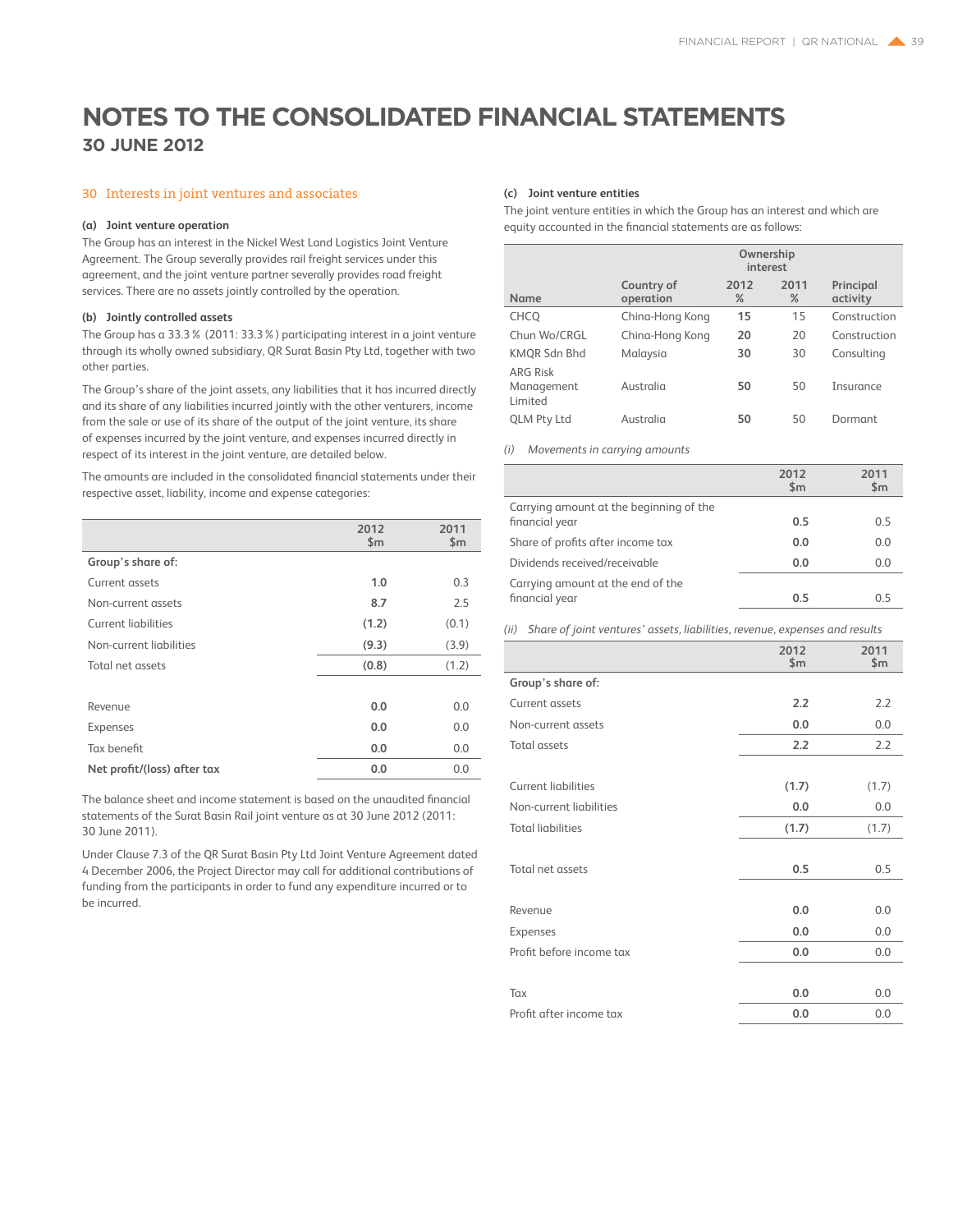### 30 Interests in joint ventures and associates (continued) 31 Related party transactions

### **(d) Investments in associates**

### *(i) Movement in carrying values*

|                                              | 2012<br>$\mathsf{Sm}$ | 2011<br>$\mathsf{Sm}$ |
|----------------------------------------------|-----------------------|-----------------------|
| Opening balance                              |                       |                       |
| Additional investments                       | 41.1                  |                       |
| Transfer from available-for-sale investments | 36.3                  |                       |
| Share of profit in associates                | 0.1                   |                       |
| Closing balance (note 14)                    | 77.5                  |                       |
|                                              |                       |                       |

### *(ii) Fair value of unlisted investments in associates*

|                                     | 2012<br>Sm | 2011<br>\$m\$ |
|-------------------------------------|------------|---------------|
| Moorebank Industrial Property Trust | 77.5       |               |

### *(iii) Summarised financial information of associates*

The Group's share of the results of its principal associates and its aggregated assets (including goodwill) and liabilities are as follows:

|                         | Company's share of:     |               |                              |                 |               |
|-------------------------|-------------------------|---------------|------------------------------|-----------------|---------------|
|                         | Ownership<br>Interest % | Assets<br>\$m | Liabilities<br>$\mathsf{Sm}$ | Revenues<br>\$m | Profit<br>\$m |
| 2012                    |                         |               |                              |                 |               |
| Moorebank<br>Industrial |                         |               |                              |                 |               |
| <b>Property Trust</b>   | 33.0                    | 78.2          | 0.7                          |                 |               |

### *(iv) Contingent liabilities of associates*

|                                                                                          | 2012<br>$\mathsf{Sm}$ | 2011<br>Sm |
|------------------------------------------------------------------------------------------|-----------------------|------------|
| Share of contingent liabilities incurred<br>jointly with other investors                 |                       |            |
| Contingent liabilities relating to liabilities<br>of the associate for which the company |                       |            |
| is severally liable                                                                      |                       |            |
|                                                                                          |                       |            |

#### **(a) Parent entities**

The parent and ultimate parent entity within the Group is QR National Limited.

### **(b) Subsidiaries**

The consolidated financial statements incorporate the assets, liabilities and results of the following principal subsidiaries in accordance with the accounting policy described in note 1(b):

|                                                                         |                             |                    | <b>Equity holding</b> |           |
|-------------------------------------------------------------------------|-----------------------------|--------------------|-----------------------|-----------|
| Name of entity                                                          | Country of<br>incorporation | Class of<br>shares | 2012<br>%             | 2011<br>% |
| <b>OR Limited</b>                                                       | Australia                   | Ordinary           | 100.0                 | 100.0     |
| QR Intermodal Pty Ltd                                                   | Australia                   | Ordinary           | 100.0                 | 100.0     |
| Interail Australia<br>Pty Ltd                                           | Australia                   | Ordinary           | 100.0                 | 100.0     |
| Logistics Australasia<br>Pty Ltd<br>Golden Bros.                        | Australia                   | Ordinary           | 100.0                 | 100.0     |
| Group Pty Ltd                                                           | Australia                   | Ordinary           | 100.0                 | 100.0     |
| <b>CRT Group Pty Ltd</b>                                                | Australia                   | Ordinary           | 100.0                 | 100.0     |
| NHK Pty Ltd                                                             | Australia                   | Ordinary           | 100.0                 | 100.0     |
| Australian Rail Pty Ltd                                                 | Australia                   | Ordinary           | 100.0                 | 100.0     |
| Australian Eastern<br><b>Railroad Pty Ltd</b><br>Australian<br>Railroad | Australia                   | Ordinary           | 100.0                 | 100.0     |
| Group<br>Employment<br>Pty Ltd                                          | Australia                   | Ordinary           | 100.0                 | 100.0     |
| Australian Western<br>Railroad Pty Ltd                                  | Australia                   | Ordinary           | 100.0                 | 100.0     |
| <b>AWR Lease</b><br>Co Pty Ltd                                          | Australia                   | Ordinary           | 100.0                 | 100.0     |
| <b>QR Network Pty Ltd</b>                                               | Australia                   | Ordinary           | 100.0                 | 100.0     |
| <b>OR Surat Basin</b><br>Pty Ltd                                        | Australia                   | Ordinary           | 100.0                 | 100.0     |
| QRN Property Holding<br>Pty Ltd                                         | Australia                   | Ordinary           | 100.0                 | 100.0     |
| <b>QRN Property</b><br>Pty Ltd<br><b>ORN</b> Terminal                   | Australia                   | Ordinary           | 100.0                 | 100.0     |
| Pty Ltd                                                                 | Australia                   | Ordinary           | 100.0                 | 100.0     |
| QRN Moorebank<br>Holdings Pty Ltd<br><b>QRN Moorebank</b>               | Australia                   | Ordinary           | 100.0                 |           |
| Pty Ltd<br><b>ORN Moorebank</b>                                         | Australia                   | Ordinary           | 100.0                 |           |
| <b>Unit Trust</b>                                                       | Australia                   | Units              | 100.0                 |           |
| QRN Finance Pty Ltd                                                     | Australia                   | Ordinary           | 100.0                 | 100.0     |

### **(c) Key Management Personnel**

Disclosures relating to Key Management Personnel are set out in note 27.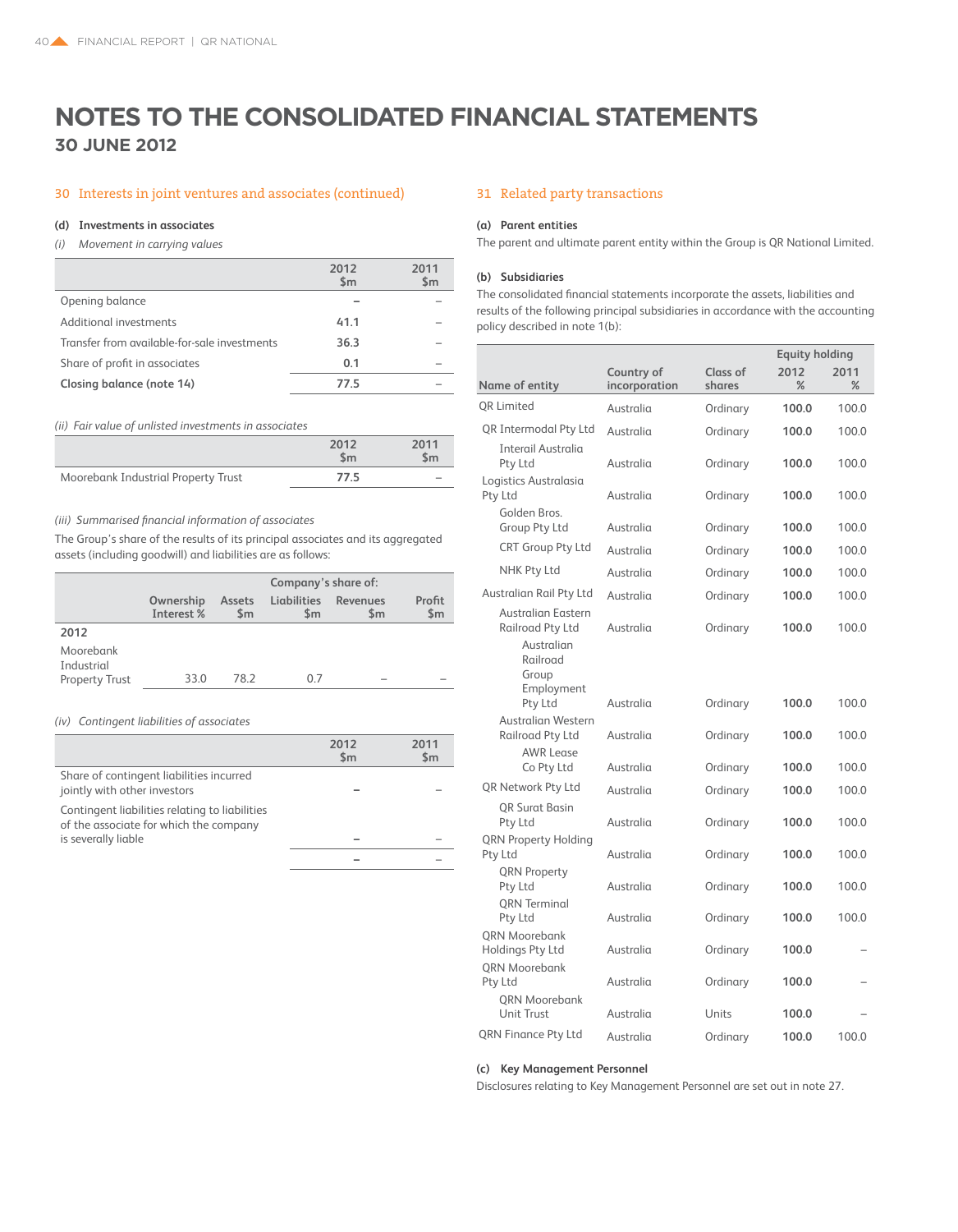### **30 June 2012**

### 31 Related party transactions (continued)

### **(d) Transactions with other related parties**

The following transactions occurred with related parties:

|                                          | 2012<br>\$'000 | 2011<br>\$'000 |
|------------------------------------------|----------------|----------------|
| Dividend revenue - other related parties |                | 30             |

### **(e) Terms and conditions of transactions with related parties other than Key Management Personnel or entities related to them**

All other transactions, other than those with the State as described below, were made on normal commercial terms and conditions and at market rates, except that there are no fixed terms for the repayment of loans between the parent and its subsidiaries. All loans are non interest bearing. Outstanding balances are unsecured.

### **(f) Transactions with State of Queensland controlled entities**

Until its 22 November 2010 listing on the ASX, the Group was a Queensland Government Owned Corporation, with all shares held by the Shareholding Ministers, on behalf of the State. Following listing, the State retained a 34.0% interest in the Company, which reduced to 33.7% in December 2011. The State remains a related party to the Group.

Queensland Treasury Corporation ("QTC") borrowings of \$4,388.3 million were replaced by a capital contribution from the State via Transfer Notice just prior to the listing on the ASX. Interest expense of \$140.7 million was paid to QTC during the prior financial year. A dividend of \$86.4 million was paid to the State prior to listing.

### Transport Services Contracts

The Group has entered into Transport Service Contracts ("TSCs") with the State (acting through the Department of Transport and Main Roads) to provide general freight and livestock transportation services. The contracts commenced on 1 July 2010 and expire on 30 June 2015 and 31 December 2015 respectively.

Under the contracts, for the initial two and a half years, the Group will receive monthly base payments and quarterly payments in aggregate totalling \$150.0 million for the year ended 30 June 2011, \$148.1 million for the year ended 30 June 2012 and \$75.1 million for the six months ended 31 December 2012.

After 31 December 2012, and until expiry of the contract, there is a process to calculate payment amounts for the services then required by the State as detailed in the contract.

In addition, the contracts provide for additional payments of \$90.0 million (general freight) and \$13.0 million (livestock) between 31 December 2012 and the expiry of the contracts relating to services provided over the life of the contracts (refer to note 5).

### Service contracts with Queensland Rail

There exist a number of related party transactions between the Group and Queensland Rail Limited ("Queensland Rail") arising from the separation of Queensland Rail from the Group on 30 June 2010. These transactions relate to service contracts (entered into between the parties) that are broadly priced on the basis of cost recovery plus a profit margin. At the conclusion of each contract (tenors range between one and five years), they will ordinarily be renegotiated by business as usual tender processes.

The largest service contracts (by financial value) are for the provision of maintenance services; repairs, manufacture and overhaul of rollingstock; hook and pull services for passenger rollingstock; IT services; and stowing services.

### 32 Business combination

### **(a) Summary of acquisition**

There were no acquisitions undertaken in the current year.

During the prior year, CRT Group Pty Ltd acquired assets and liabilities that were considered to constitute a business of Isa Freight Express. The acquisition occurred in two Tranches, in July 2010 and October 2010. In June 2011, CRT Group Pty Ltd acquired assets and liabilities that were considered to constitute a business of Pittman Transport Pty Ltd. These businesses were acquired for \$12.3 million.

### **(b) Cash flow information**

|                                                              | 2012<br>$\mathsf{Sm}$ | 2011<br>$\mathsf{Sm}$ |
|--------------------------------------------------------------|-----------------------|-----------------------|
| Outflow of cash to acquire business, net of<br>cash acquired |                       |                       |
| Cash consideration                                           |                       | 123                   |
| Less: balances acquired                                      |                       |                       |
| Cash                                                         |                       |                       |
| Outflow of cash - investing activities                       |                       | 12.3                  |

### **(c) Assets and liabilities acquired**

|                                  | 30 June 2011                     |               |  |
|----------------------------------|----------------------------------|---------------|--|
|                                  | Acquiree's<br>carrying<br>amount | Fair<br>value |  |
|                                  | \$m                              | \$m           |  |
| Plant and equipment              | 12.2                             | 12.2          |  |
| Provisions                       | (0.2)                            | (0.2)         |  |
| Net identifiable assets acquired | 12.0                             | 12.0          |  |
|                                  |                                  |               |  |
| Add: Goodwill                    |                                  | 0.3           |  |

| Auu. uuuuviil       | <u>v.J</u> |
|---------------------|------------|
| Net assets acquired | 12.3       |
|                     |            |

### 33 Deed of cross guarantee

QR National Limited, QRN Finance Pty Ltd, QRN Property Holding Pty Ltd, QRN Property Pty Ltd, QRN Terminal Pty Ltd, QR Limited, QR Intermodal Pty Ltd, Logistics Australasia Pty Ltd, Golden Bros. Group Pty Ltd, CRT Group Pty Ltd, Interail Australia Pty Ltd, Australian Rail Pty Ltd, Australia Eastern Railroad Pty Ltd, Australia Western Railroad Pty Ltd, Australian Railroad Group Employment Pty Ltd and QR Network Pty Ltd (the "QR National Deed Parties", and each a "QR National Deed Party") entered into a Deed of Cross Guarantee dated 11 March 2011 (the "Cross Guarantee") with QR National Limited as the 'Holding Entity', under which each QR National Deed Party guarantees the debts of each other QR National Deed Party. By entering into the new Deed and lodging it with the Australian Securities and Investments Commission ("ASIC") on 29 March 2011, the wholly-owned QR National Deed Parties have been relieved from the requirement to prepare separate financial and Directors' reports by the operation of ASIC Class Order 98/1418 (as amended) (the "Class Order"). The cross guarantee became effective on lodgement with ASIC on 29 March 2011.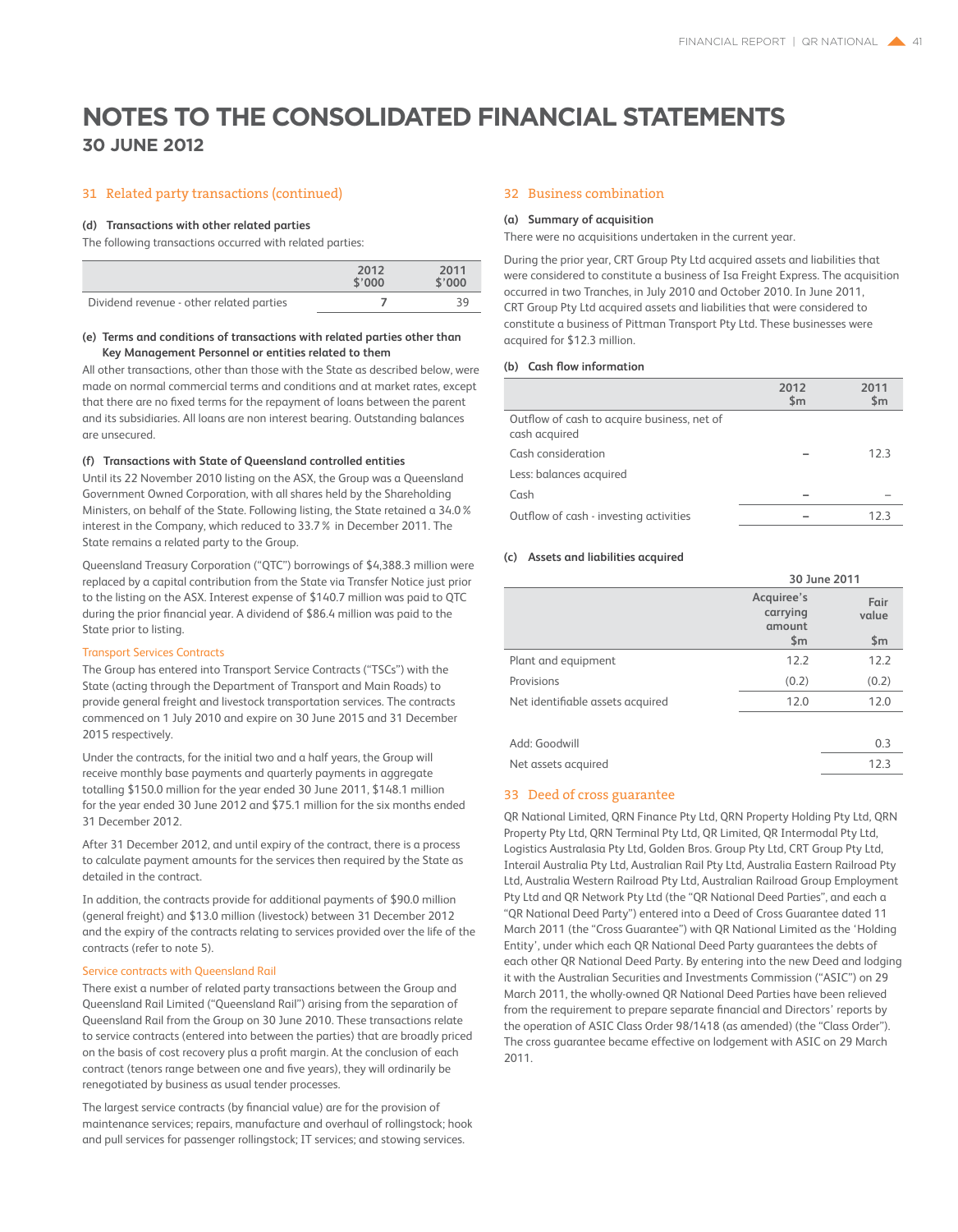### 33 Deed of cross guarantee (continued)

### **(a) Consolidated income statement, consolidated statement of comprehensive income and summary of movements in consolidated retained earnings**

The QR National Deed Parties represent the 'closed group' for the purposes of the Class Order, and as there are no other parties to the cross guarantee that are controlled by QR National Limited, they also represent the 'extended closed group'.

The results of all the QR National Deed Parties are presented below in the consolidated income statement, a consolidated statement of comprehensive income, and a summary of movements in consolidated retained earnings. This represents the results of the Group, excluding On Track Insurance Pty Ltd, NHK Pty Ltd, AWR Lease Co Pty Ltd, QRN Moorebank Holdings Pty Ltd, QRN Moorebank Pty Ltd, QRN Moorebank Unit Trust and QR Surat Basin Pty Ltd.

|                                                                    | 2012<br>$\mathsf{Sm}$ | $2011^{(1)}$<br>$\mathsf{Sm}$ |
|--------------------------------------------------------------------|-----------------------|-------------------------------|
| Income statement                                                   |                       |                               |
| Revenue from continuing operations                                 | 3,469.1               | 3,195.0                       |
| Other income                                                       | 130.2                 | 148.4                         |
| Consumables                                                        | (1,400.1)             | (1, 330.4)                    |
| Employee benefits expense                                          | (1, 132.6)            | (1,220.5)                     |
| Depreciation and amortisation expense                              | (463.5)               | (456.8)                       |
| Other expenses                                                     | (41.6)                | (63.2)                        |
| Finance costs                                                      | (41.5)                | (141.2)                       |
| Share of net profits of associates and joint                       |                       |                               |
| venture partnership accounted for using the<br>equity method       | 0.2                   | 0.0                           |
| Profit before income tax                                           | 547.2                 | 131.3                         |
| Income tax (expense)/benefit                                       | (117.7)               | 280.5                         |
| Profit for the year                                                | 429.5                 | 411.8                         |
| Statement of comprehensive income                                  |                       |                               |
| Profit for the year                                                | 429.5                 | 411.8                         |
| Other comprehensive income                                         |                       |                               |
| Cash flow hedges                                                   | 0.4                   | (0.4)                         |
| Income tax relating to components of other<br>comprehensive income | (0.1)                 | 0.1                           |
| Other comprehensive income<br>for the year, net of tax             | 0.3                   | (0.3)                         |
| Total comprehensive income for the year                            | 429.8                 | 411.5                         |

|                                                             | 2012<br>$\mathsf{Sm}$ | $2011^{(1)}$<br>$\mathsf{Sm}$ |
|-------------------------------------------------------------|-----------------------|-------------------------------|
| Summary of movements in consolidated<br>retained earnings   |                       |                               |
| Retained earnings at the beginning of the<br>financial year | 927.1                 | 564.2                         |
| Profit for the year                                         | 429.5                 | 411.8                         |
| Dividends provided for or paid                              | (180.6)               | (86.4)                        |
| Disposal of subsidiary                                      |                       | 37.5                          |
| Retained earnings at the end of the<br>financial year       | 1.176.0               | 927.1                         |

### **(b) Consolidated balance sheet**

The balance sheet of the parties to the Deed of Cross Guarantee at each reporting date is presented below.

|                                                      | 2012<br>$\mathsf{Sm}$ | $2011^{(1)}$<br>$\mathsf{Sm}$ |
|------------------------------------------------------|-----------------------|-------------------------------|
| <b>Current assets</b>                                |                       |                               |
| Cash and cash equivalents                            | 98.5                  | 117.0                         |
| Trade and other receivables                          | 549.8                 | 480.9                         |
| Inventories                                          | 215.8                 | 177.6                         |
| Derivative financial instruments                     | 0.1                   | 21.3                          |
| Other assets                                         | 8.0                   | 10.3                          |
| Assets classified as held for sale                   | 8.7                   |                               |
| <b>Total current assets</b>                          | 881.0                 | 807.1                         |
|                                                      |                       |                               |
| Non-current assets                                   |                       |                               |
| Other assets                                         | 0.5                   | 37.0                          |
| Inventories                                          | 8.7                   | 20.7                          |
| Property, plant and equipment                        | 9,012.1               | 8.305.6                       |
| Intangibles                                          | 16.6                  | 24.9                          |
| Investments accounted for using the equity<br>method | 0.5                   | 0.5                           |
| Derivative financial instruments                     |                       | 3.5                           |
| Other financial assets                               | 18.8                  | 18.8                          |
| <b>Total non-current assets</b>                      | 9,057.2               | 8,411.0                       |
|                                                      |                       |                               |
| <b>Total assets</b>                                  | 9.938.1               | 9,218.1                       |
|                                                      |                       |                               |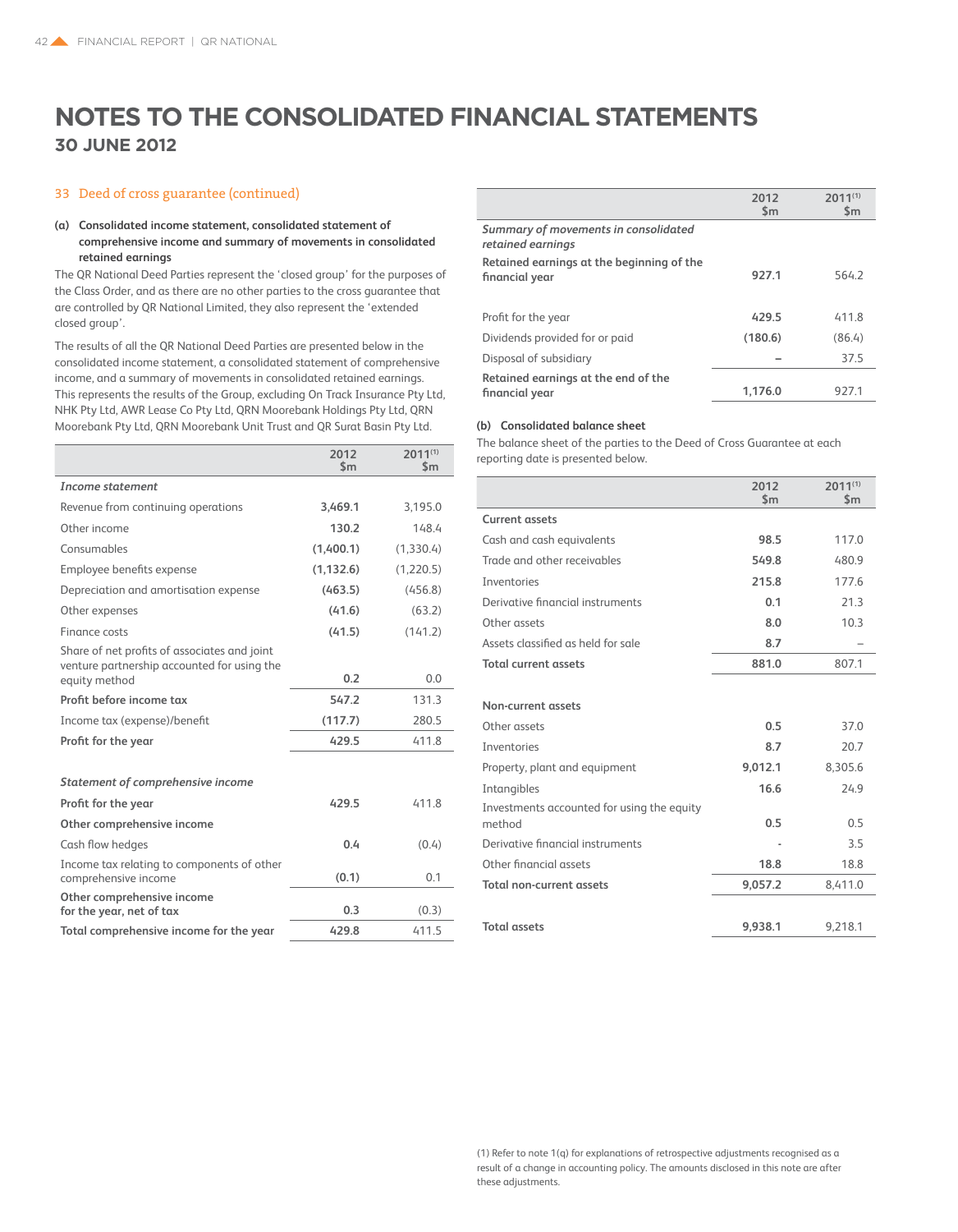### 33 Deed of cross guarantee (continued)

### **(b) Consolidated balance sheet (continued)**

|                                      | 2012<br>$\mathsf{S}$ m | $2011^{(1)}$<br>$\mathsf{S}$ m |
|--------------------------------------|------------------------|--------------------------------|
| <b>Current liabilities</b>           |                        |                                |
| Trade and other payables             | 348.4                  | 309.9                          |
| Derivative financial instruments     | 1.3                    | 27.3                           |
| Provisions                           | 379.2                  | 320.3                          |
| Other liabilities                    | 37.5                   | 36.2                           |
| <b>Total current liabilities</b>     | 766.4                  | 693.7                          |
|                                      |                        |                                |
| Non-current liabilities              |                        |                                |
| Derivative financial instruments     | 2.0                    | 3.8                            |
| Borrowings                           | 1,201.6                | 803.2                          |
| Deferred tax liabilities             | 366.8                  | 257.2                          |
| Provisions                           | 81.3                   | 81.3                           |
| Other liabilities                    | 227.7                  | 343.0                          |
| <b>Total non-current liabilities</b> | 1,879.4                | 1,488.5                        |
|                                      |                        |                                |
| <b>Total liabilities</b>             | 2,645.8                | 2,182.2                        |
|                                      |                        |                                |
| <b>Net assets</b>                    | 7,292.3                | 7,035.9                        |
|                                      |                        |                                |
| Equity                               |                        |                                |
| Contributed equity                   | 6,119.1                | 6,111.9                        |
| Reserves                             | (2.8)                  | (3.1)                          |
| Retained earnings                    | 1,176.0                | 927.1                          |
| <b>Total equity</b>                  | 7,292.3                | 7,035.9                        |

### 34 Remuneration of auditors

During the year the following fees were paid or payable for services provided by the auditor of the parent entity, its related practices and non-related audit firms:

### **PwC Australia**

|                                                              | 2012<br>\$'000 | 2011<br>\$'000 |
|--------------------------------------------------------------|----------------|----------------|
| Audit and other assurance services                           |                |                |
| Audit and review of financial statements                     | 1.670          | 1,956          |
| Other assurance services                                     |                |                |
| Audit of regulatory returns                                  | 230            | 35             |
| Other assurance services                                     | 79             | 48             |
| Total remuneration for audit and other<br>assurance services | 1,979          | 2,039          |
| <b>Taxation services</b>                                     |                |                |
| Tax advisory services                                        | 539            | 1.225          |
| Other services                                               |                |                |
| <b>Advisory services</b>                                     | 1,619          | 3.153          |

|                                     | 2012<br>\$'000 | 2011<br>\$'000 |
|-------------------------------------|----------------|----------------|
| Total remuneration of PwC Australia | 4.137          | 6.417          |

Auditor remuneration in the prior year includes \$3,439,000 of non-audit services performed prior to listing on 22 November 2010 and prior to the appointment of PwC as auditor of the Company.

### 35 Reconciliation of profit after income tax to net cash inflow from operating activities

|                                                                                            | 2012<br>$\mathsf{Sm}$ | $2011^{(1)}$<br>$\mathsf{Sm}$ |
|--------------------------------------------------------------------------------------------|-----------------------|-------------------------------|
| Profit for the year                                                                        | 440.9                 | 360.9                         |
| Depreciation and amortisation                                                              | 463.7                 | 457.2                         |
| Impairment of non-current assets                                                           |                       | 2.2                           |
| Impairment of financial assets                                                             | 0.7                   | 0.5                           |
| Non-cash employee benefits expense -<br>share-based payments                               | 7.2                   | 12.0                          |
| Interest capitalised to qualifying assets                                                  | (45.4)                | (41.4)                        |
| Net (gain) loss on sale of non-current assets                                              | (16.2)                | 2.1                           |
| Inventory obsolescence                                                                     | 2.9                   | 24                            |
| Amortisation of prepaid access facilitation<br>deed charges                                | (28.5)                | (26.4)                        |
| Fair value adjustment to derivatives                                                       | (0.6)                 | 5.3                           |
| Change in operating assets and liabilities:                                                |                       |                               |
| (Increase) in trade debtors                                                                | (75.4)                | 67.6                          |
| (Increase) in inventories                                                                  | (29.1)                | (9.5)                         |
| (Increase) decrease in other operating<br>assets<br>(Decrease) increase in trade and other | 27.2                  | 0.8                           |
| payables                                                                                   | 36.2                  | (29.6)                        |
| (Decrease) increase in other operating<br>liabilities                                      | 81.9                  | (259.0)                       |
| (Decrease) increase in other provisions                                                    | 58.9                  | 40.0                          |
| Net cash inflow (outflow) from operating                                                   |                       |                               |
| activities                                                                                 | 924.4                 | 585.1                         |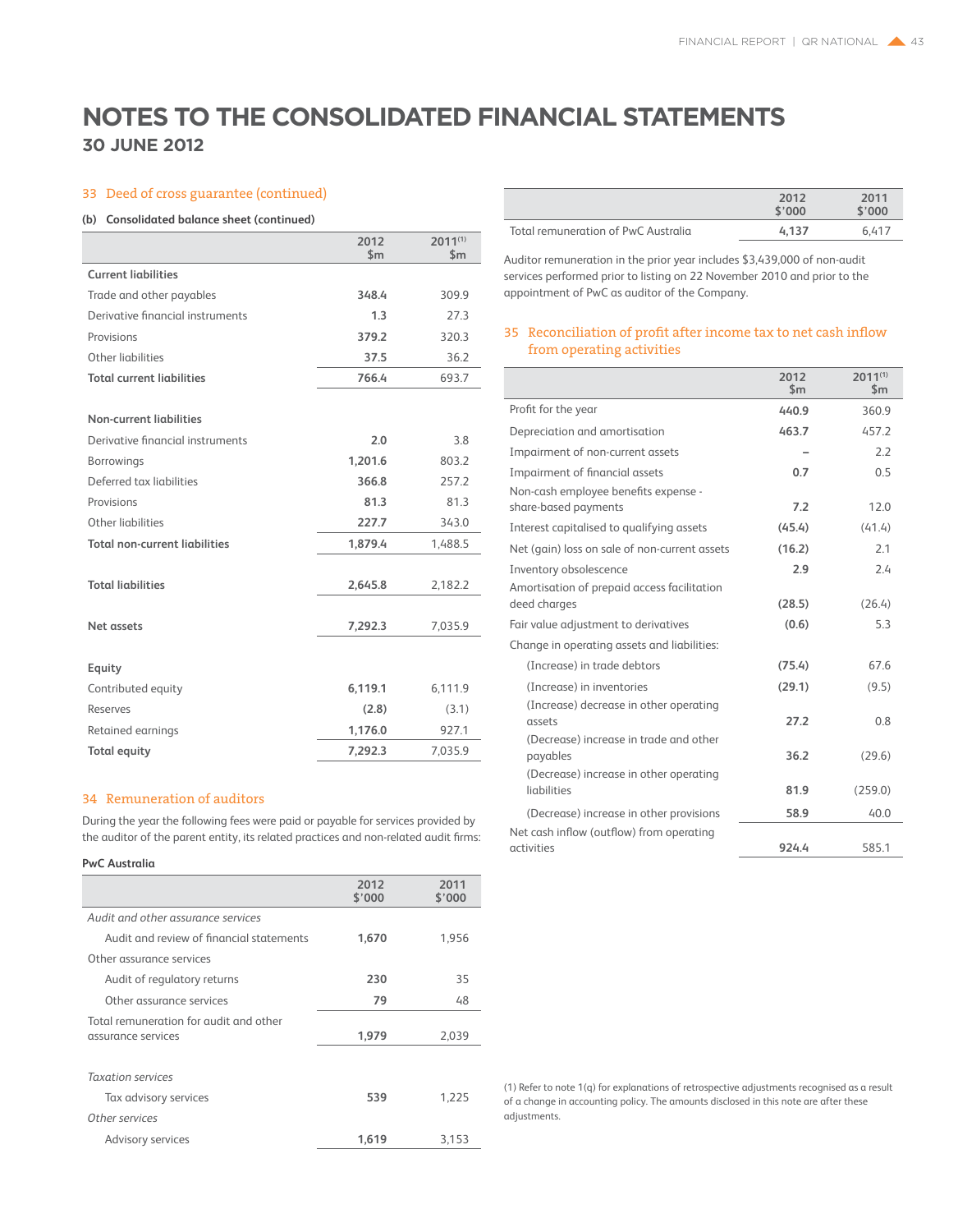### 36 Earnings per share

### **(a) Basic earnings per share**

| 2012<br>Cents | $2011^{(1)}$<br>Cents |
|---------------|-----------------------|
|               | 154                   |
|               | 18.1                  |

#### **(b) Reconciliation of earnings used in calculating earnings per share**

|                                      | 2012<br>$\mathsf{Sm}$ | $2011^{(1)}$<br>$\mathsf{Sm}$ |
|--------------------------------------|-----------------------|-------------------------------|
| Basic and diluted earnings per share |                       |                               |
| Profit from continuing operations    | 440.9                 | 360.9                         |

#### **(c) Weighted average number of shares used as denominator**

|                                              | 2012<br><b>Number</b><br>'000' | 2011<br>Number<br>'000' |
|----------------------------------------------|--------------------------------|-------------------------|
| Weighted average number of ordinary shares   |                                |                         |
| used as the denominator in calculating basic |                                |                         |
| and diluted earnings per share               | 2.440.000                      | 2.339.726               |

### **(d) Information on the classification of securities**

All shares issued by QR National Limited are fully paid ordinary shares that participate equally in profit distributions.

### 37 Share-based payments

### **(a) Performance rights plan**

The Performance Rights Plan was established by the Board of Directors to provide long-term incentives to the Group's senior executives based on shareholder returns taking into account the Group's financial and operational performance. Under the Plan, eligible executives may be granted rights on terms and conditions determined by the Board from time to time. Participation in the plan is at the Board's discretion so that no individual has a contractual right to be awarded rights under the plan or to receive any guaranteed benefits.

The Board will determine the exercise price payable on exercise of a vested right, and the exercise period of a right. The Board may, at its discretion, determine that early vesting of a right will occur if there is a takeover bid, scheme of arrangement or some other change of control transaction of the Group. The Board may also accelerate the vesting of some or all of the rights held by an executive in specified circumstances. These include, but are not limited to, death, total and permanent disablement, or cessation of employment.

Performance rights are granted by the Company for nil consideration. Each right is a right to receive one fully-paid ordinary share in QR National Limited at no cost if the vesting conditions are satisfied. Rights granted under the plan carry no dividend or voting rights.

### Deferred Short-term Incentive Award ("STIAD")

The STIAD was implemented in the 2011 financial year under which rights to the value of 50% of the cash Short-term Incentive Awards ("STIA") received by eligible executives would be granted as rights to ordinary shares. The rights will vest equally over a two-year period, and become exercisable, provided that the executive remains employed by the group at the vesting date, unless otherwise determined by the Board.

The CEO was granted rights under STIAD on listing based on the likelihood of achieving EBITDA performance hurdles.

### Long-term Incentive Award ("LTIA")

Performance rights are granted to senior executives as part of the Group's LTIA. The first grant of LTIA rights was in November 2010. The rights are subject to the executives remaining employed by the Group and satisfying market-based performance hurdles of Total Shareholder Return ("TSR") and non-market-based EPS and EBIT targets. The proportion of the LTIA rights that become exercisable will depend upon the TSR achieved by the Group, relative to a peer group of companies over a three-year period. The peer group comprises the companies in the ASX Top 100 index, other than financial, medical, telecommunications, pharmaceutical and gaming companies. To determine to what extent the TSR-related performance rights will vest, the TSR of the Group, over the performance period, will be compared to the TSR of all the companies in the peer group. Each of these peer companies will be ranked from highest to lowest based on their TSR over the performance period and the number of rights that vest will depend on where the group is ranked amongst the peer group. For the purposes of calculating the TSR measurement, the relevant share prices will be determined by reference to the volume weighted average share price over the 20 business days after the grant date and 20 business days before the end of the performance period.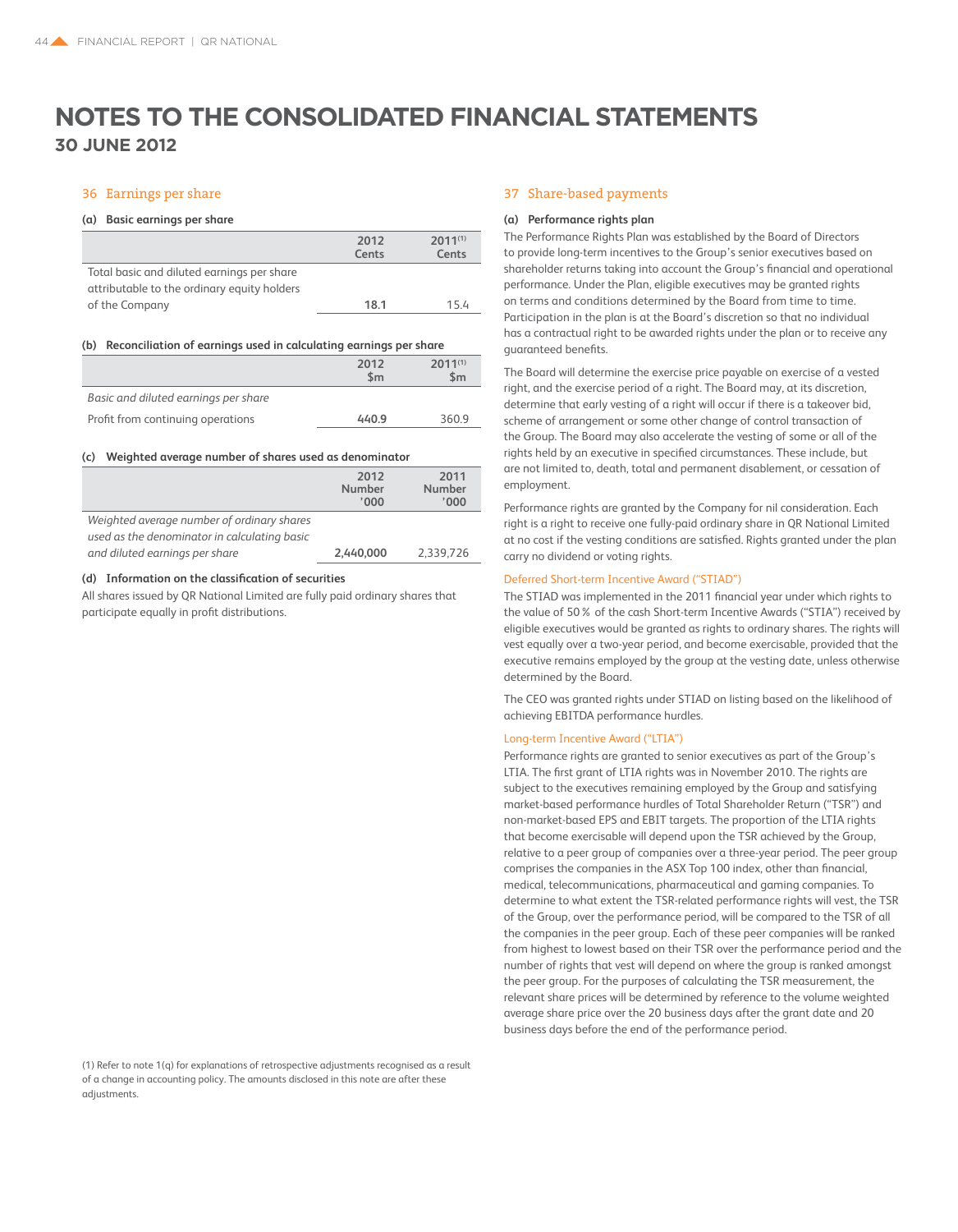### 37 Share-based payments (continued)

### **(a) Performance rights plan (continued)**

### Retentions

At the Board's discretion, eligible executives may be granted retention rights that may vest at the end of the specified retention period, provided that the executive remains employed by the Group at the vesting date.

Set out below are summaries of rights granted under the plan:

|                   | <b>Balance</b><br>at start<br>of the<br>year<br>Number<br>'000 | Granted<br>during<br>the year<br>Number<br>'000 | Exercised<br>during<br>the year<br>Number<br>'000 | <b>Forfeited</b><br>during<br>the year<br>Number<br>'000 | <b>Balance</b><br>at the<br>end of<br>the year<br><b>Number</b><br>'000 |
|-------------------|----------------------------------------------------------------|-------------------------------------------------|---------------------------------------------------|----------------------------------------------------------|-------------------------------------------------------------------------|
| 2012              |                                                                |                                                 |                                                   |                                                          |                                                                         |
| <b>STIAD</b>      | 667                                                            | 1,573                                           | (333)                                             | (192)                                                    | 1,715                                                                   |
| LTI               | 4,582                                                          | 3,774                                           | (93)                                              | (544)                                                    | 7,719                                                                   |
| <b>Retentions</b> |                                                                | 476                                             | (56)                                              |                                                          | 420                                                                     |
| Total             | 5,249                                                          | 5,823                                           | (482)                                             | (736)                                                    | 9,854                                                                   |
|                   |                                                                |                                                 |                                                   |                                                          |                                                                         |
| 2011              |                                                                |                                                 |                                                   |                                                          |                                                                         |
| <b>STIAD</b>      |                                                                | 667                                             |                                                   |                                                          | 667                                                                     |
| LTI               |                                                                | 4,582                                           |                                                   |                                                          | 4,582                                                                   |
| Total             |                                                                | 5,249                                           |                                                   |                                                          | 5,249                                                                   |

The weighted average exercise price of rights granted during the year was nil (2011: nil), as the rights have no exercise price.

The weighted average share price at the date of exercise for rights exercised during the period was \$3.24.

The weighted average remaining contractual life of share rights outstanding at 30 June 2012 was 1.4 years (2011: 2.2 years).

### Fair value of rights

### **2012**

In determining the fair value below standard market techniques for valuation were applied in accordance with AASB2. The fair value of the STIAD and the portion of LTIA rights, that are subject to non-market based performance conditions, are determined by the share price at grant date less an adjustment for estimated dividends payable during the vesting period. The fair value of the LTIA rights subject to the TSR market based performance condition has been calculated using an expected vesting under the TSR performance test and applying it to the share price at grant date. In estimating expected vesting it, was assumed an equal chance that each company in the TSR peer group may finish the performance period ranked at any position within the group. Analysis was performed comparing this approach to the Monte-Carlo simulation conducted in the prior year and resulted in similar outcomes.

The key assumptions adopted for the valuation of performance rights granted during 2012 are contained below:

|                              | <b>STIAD</b> |                   | <b>LTIA</b> |                 |
|------------------------------|--------------|-------------------|-------------|-----------------|
| Tranche                      | Year 1       | Year <sub>2</sub> | <b>TSR</b>  | <b>EBIT/EPS</b> |
| Grant date                   | 28 Sep 2011  | 28 Sep 2011       | 22 Aug 2011 | 22 Aug 2011     |
| Vesting date                 | 28 Sep 2012  | 28 Sep 2013       | 30 Jun 2014 | 30 Jun 2014     |
| Share price at<br>grant date | \$3.17       | \$3.17            | \$3.25      | \$3.25          |
| Expected life                | 1 year       | 2 years           | 3.5 years   | 3.5 years       |
| Dividend yield               | 3.05%        | 3.05%             | 3.05%       | 3.05%           |
| Fair value                   | \$3.08       | \$2.99            | \$1.28      | \$2.93          |

### **2011**

The valuation of rights granted under the STIAD for the CEO was estimated with reference to historical EBIT performance from previous years for the QR Limited Group for which the Company became the parent on 21 September 2010. Given the limited data, this was considered the best proxy available. For other executives, the fair value is based on 50% of their cash STIA.

The fair value of performance rights granted under the LTI was determined independently by Deloitte using the Monte-Carlo valuation method. The model takes into account a range of assumptions and the fair values have been calculated including the assumptions below:

|                                      | <b>TSR</b>      | <b>EPS</b>  |
|--------------------------------------|-----------------|-------------|
| Grant date                           | 22 Nov 2010     | 22 Nov 2011 |
| Vesting date                         | 22 Nov 2013     | 30 Sep 2013 |
| Exercise price                       | n/a             | n/a         |
| Volatility                           | 30%             | n/a         |
| Risk free interest rate              | 5.25%           | n/a         |
| Dividend yield - 2011 financial year | $2.1\% - 2.5\%$ | n/a         |
| Dividend yield - 2012 financial year | $2.8\% - 3.3\%$ | n/a         |
| Expected life (years)                | 3.5             | 3.5         |
| Share price at grant date            | \$2.54          | \$2.54      |
| Fair value per right                 | \$0.94          | \$1.14      |

As the company did not have historical share price data, the volatility of peer companies, Qantas, Asciano and Toll were used as a proxy. The expected volatility of the share price of each company's in the peer group is determined based on the historical volatility of that company's share price. Two years of historic volatility for each peer company were used. It was deemed appropriate to exclude the abnormal volatility score through the height of the Global Financial Crisis.

### **(b) Expenses arising from share-based payment transactions**

Total expenses arising from share-based payment transactions recognised during the period, as part of employee benefit expense, was \$8.7 million (2011: \$11.9 million, including shares to the value of \$9.0 million gifted to eligible employees from the State in relation to the IPO).